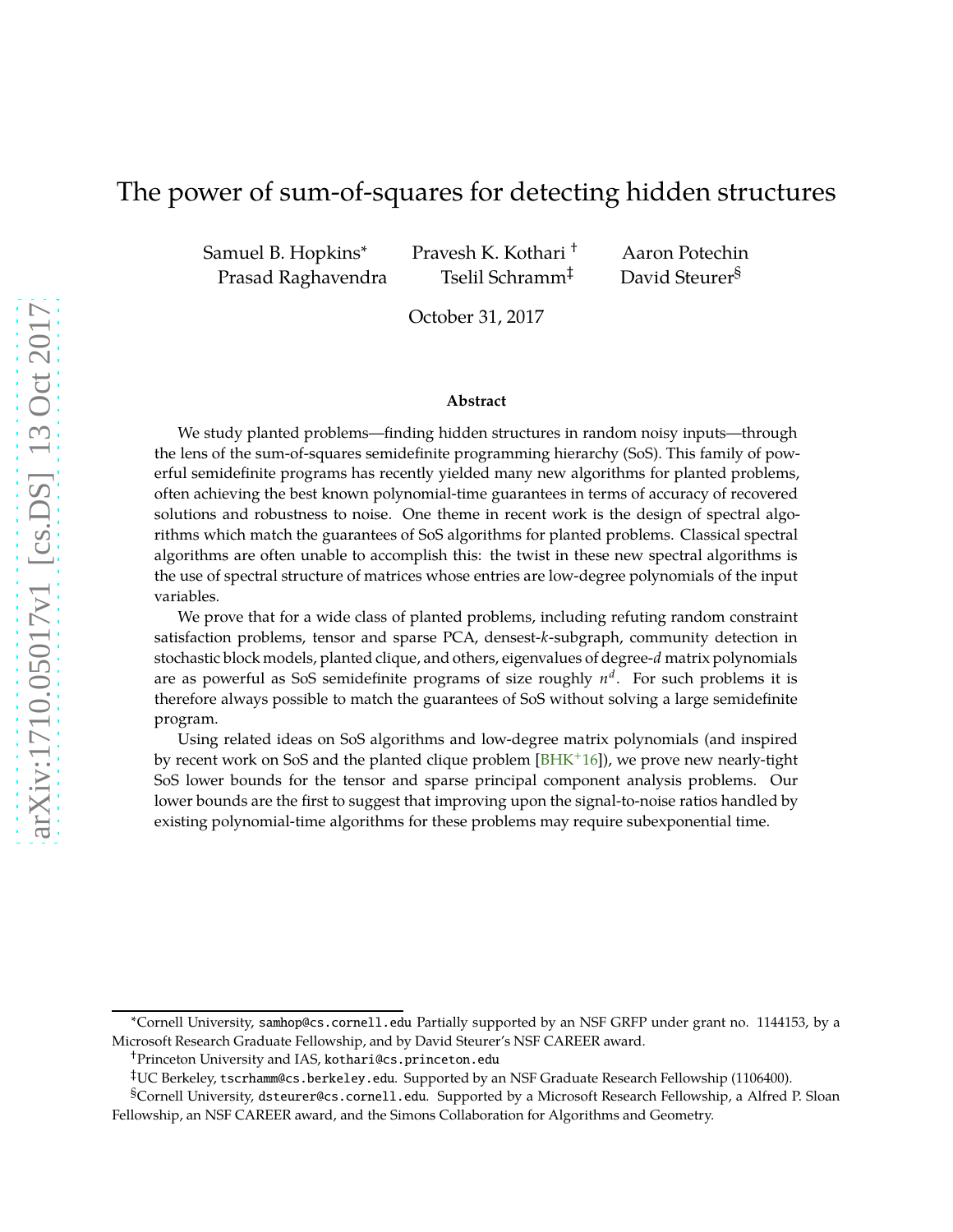# **Contents**

| $\mathbf{1}$   | Introduction                                                                     | 1              |
|----------------|----------------------------------------------------------------------------------|----------------|
|                | 1.1                                                                              | $\overline{2}$ |
|                | 1.2                                                                              | $\overline{4}$ |
|                | Exponential lower bounds for sparse PCA and tensor PCA<br>1.3                    | $\overline{5}$ |
|                | 1.4                                                                              | 8              |
|                | 1.5                                                                              | 9              |
| $\overline{2}$ | <b>Distinguishing Problems and Robust Inference</b>                              | 9              |
| 3              | <b>Moment-Matching Pseudodistributions</b>                                       | 12             |
| 4              | <b>Proof of Theorem 2.6</b>                                                      | 15             |
|                | 4.1                                                                              | 22             |
| 5              | <b>Applications to Classical Distinguishing Problems</b>                         | 23             |
| 6              | <b>Exponential lower bounds for PCA problems</b>                                 | 29             |
|                | Predicting sos lower bounds from low-degree distinguishers for Tensor PCA<br>6.1 | 29             |
|                | 6.2                                                                              | 31             |
|                | 6.3                                                                              | 33             |
|                | References                                                                       | 35             |
|                | A Bounding the sum-of-squares proof ideal term                                   | 40             |
|                | B Lower bounds on the nonzero eigenvalues of some moment matrices                | 43             |
|                | C From Boolean to Gaussian lower bounds                                          | 45             |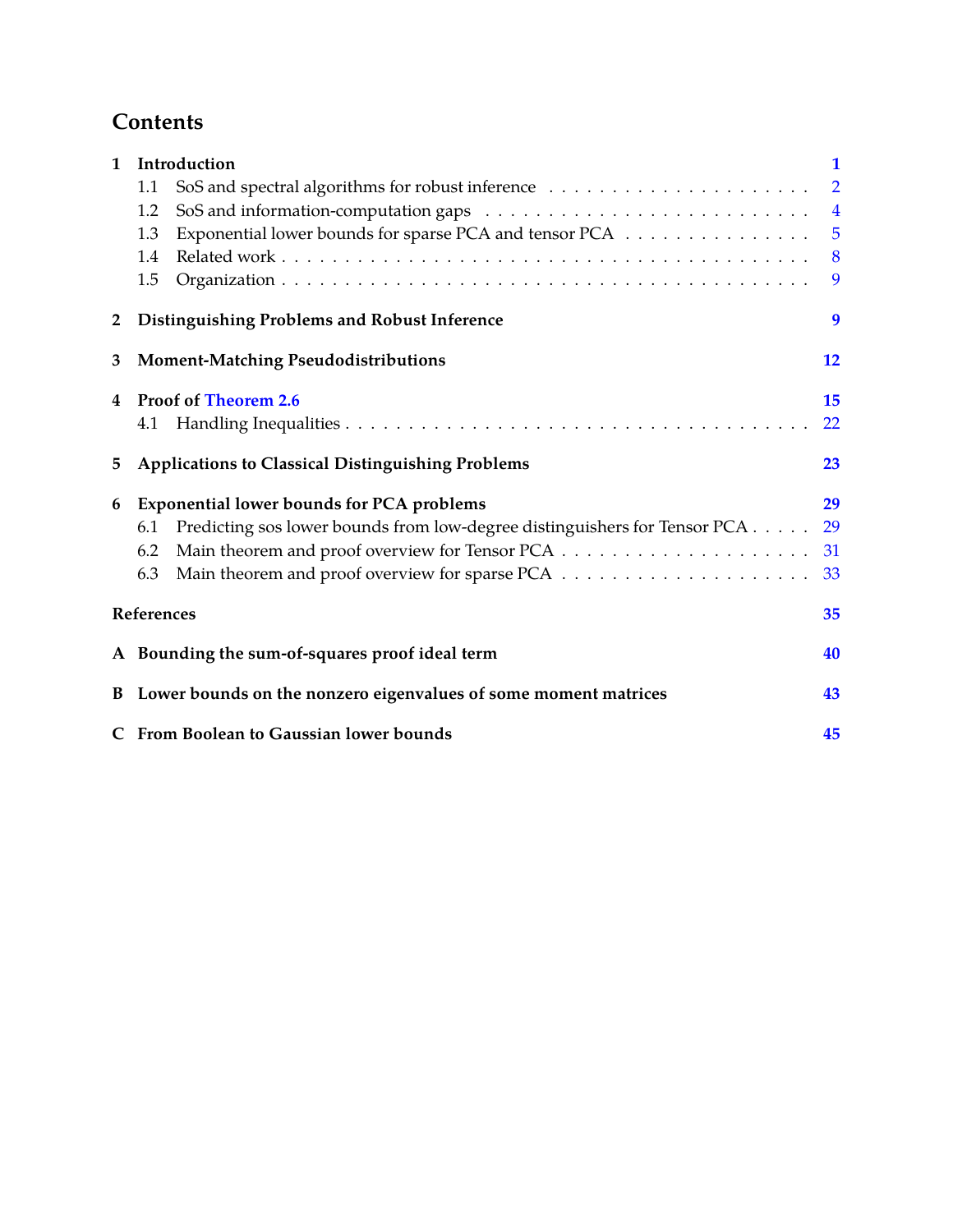# <span id="page-2-2"></span><span id="page-2-0"></span>**1 Introduction**

Recent years have seen a surge of progress in algorithm design via the sum-of-squares (SoS) semidefinite programming hierarchy. Initiated by the work of  $[BBH^+12]$ , who showed that polynomial time algorithms in the hierarchy solve all known integrality gap instances for Unique Games and related problems, a steady stream of works have developed efficient algorithms for both worst-case  $[BKS14, BKS15, BKS17, BGG<sup>+</sup>16]$  and average-case problems [HSS15, GM15, BM16, RRS16, BGL16, MSS16a, PS17]. The insights from these works extend beyond individual algorithms to characterizations of broad classes of algorithmic techniques. In addition, for a large class of problems (including constraint satisfaction), the family of SoS semidefinite programs is now known to be as powerful as *any* semidefinite program (SDP) [LRS15].

In this paper we focus on recent progress in using Sum of Squares algorithms to solve averagecase, and especially *planted* problems—problems that ask for the recovery of a planted *signal* perturbed by random *noise*. Key examples are finding solutions of random constraint satisfaction problems (CSPs) with planted assignments [RRS16] and finding planted optima of random polynomials over the *n*-dimensional unit sphere [RRS16, BGL16]. The latter formulation captures a wide range of unsupervised learning problems, and has led to many unsupervised learning algorithms with the best-known polynomial time guarantees [BKS15, BKS14, MSS16b, HSS15, PS17, BGG<sup>+</sup>16].

In many cases, classical algorithms for such planted problems are *spectral* algorithms—i.e., using the top eigenvector of a natural matrix associated with the problem input to recover a planted solution. The canonical algorithms for the *planted clique* [AKS98], *principal components analysis* (PCA) [\[Pea01\]](#page-40-0), and *tensor decomposition* (which is intimately connected to optimizaton of polynomials on the unit sphere) [\[Har70\]](#page-39-0) are all based on this general scheme. In all of these cases, the algorithm employs the top eigenvector of a matrix which is either given as input (the adjacency matrix, for planted clique), or is a simple function of the input (the empirical covariance, for PCA).

Recent works have shown that one can often improve upon these basic spectral methods using SoS, yielding better accuracy and robustness guarantees against noise in recovering planted solutions. Furthermore, for worst case problems—as opposed to the average-case planted problems we consider here—semidefinite programs are strictly more powerful than spectral algorithms.[1](#page-2-1) *A priori* one might therefore expect that these new SoS guarantees for planted problems would not be achievable via spectral algorithms. But curiously enough, in numerous cases these stronger guarantees for planted problems can be achieved by spectral methods! The twist is that the entries of these matrices are low-degree polynomials in the input to the algorithm . The result is a new family of low-degree spectral algorithms with guarantees matching SoS but requriring only eigenvector computations instead of general semidefinite programming [HSSS16, RRS16, [AOW15a\]](#page-37-0).

This leads to the following question which is the main focus of this work.

*Are SoS algorithms equivalent to low-degree spectral methods for planted problems?*

We answer this question affirmatively for a wide class of distinguishing problems which includes refuting random CSPs, tensor and sparse PCA, densest-*k*-subgraph, community detection in stochastic block models, planted clique, and more. Our positive answer to this question implies

<span id="page-2-1"></span><sup>1</sup>For example, consider the contrast between the SDP algorithm for Max-Cut of Goemans and Williamson, [GW94], and the spectral algorithm of Trevisan [Tre09]; or the SDP-based algorithms for coloring worst-case 3-colorable graphs [\[KT17\]](#page-39-1) relative to the best spectral methods [AK97] which only work for random inputs.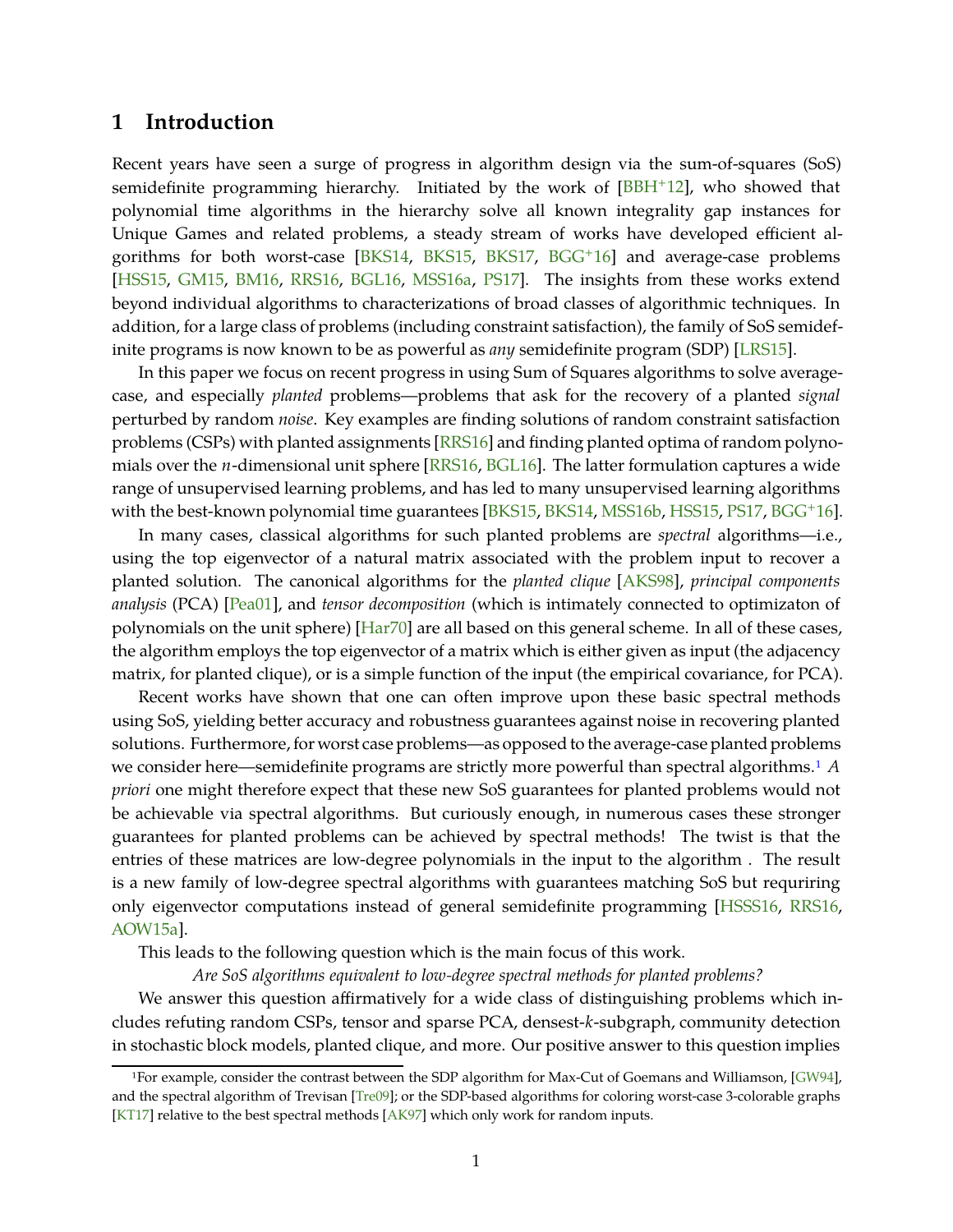<span id="page-3-1"></span>that a light-weight algorithm—computing the top eigenvalue of a single matrix whose entries are low-degree polynomials in the input—can recover the performance guarantees of an often bulky semidefinite programming relaxation.

To complement this picture, we prove two new SoS lower bounds for particular planted problems, both variants of component analysis: sparse principal component analysis and tensor principal component analysis (henceforth sparse PCA and tensor PCA, respectively) [\[ZHT06,](#page-40-1) RM14]. For both problems there are nontrivial low-degree spectral algorithms, which have better noise tolerance than naive spectral methods [HSSS16, DM14b, RRS16, BGL16]. Sparse PCA, which is used in machine learning and statistics to find important coordinates in high-dimensional data sets, has attracted much attention in recent years for being apparently computationally intractable to solve with a number of samples which is more than sufficient for brute-force algorithms [\[KNV](#page-39-2)+15, [BR13b,](#page-38-0) MW15a]. Tensor PCA appears to exhibit similar behavior [HSS15]. That is, both problems exhibit *information-computation gaps*.

Our SoS lower bounds for both problems are the strongest yet formal evidence for informationcomputation gaps for these problems. We rule out the possibility of subexponential-time SoS algorithms which improve by polynomial factors on the signal-to-noise ratios tolerated by the known low degree spectral methods. In particular, in the case of sparse PCA, it appeared possible prior to this work that it might be possible in quasipolynomial time to recover a *k*-sparse unit vector *v* in *p* dimensions from  $O(k \log p)$  samples from the distribution  $N(0, \text{Id} + v v<sup>T</sup>)$ . Our lower bounds suggest that this is extremely unlikely; in fact this task probably requires polynomial SoS degree and hence  $\exp(n^{\Omega(1)})$  time for SoS algorithms. This demonstrates that (at least with regard to SoS algorithms) both problems are much harder than the *planted clique* problem, previously used as a basis for reductions in the setting of sparse PCA [\[BR13b\]](#page-38-0).

Our lower bounds for sparse and tensor PCA are closely connected to the failure of low-degree spectral methods in high noise regimes of both problems. We prove them both by showing that with noise beyond what known low-degree spectral algorithms can tolerate, even low-degree *scalar* algorithms (the result of restricting low-degree spectral algorithms to 1×1 matrices) would require subexponential time to detect and recover planted signals. We then show that in the restricted settings of tensor and sparse PCA, ruling out these weakened low-degree spectral algorithms is enough to imply a strong SoS lower bound.

#### <span id="page-3-0"></span>**1.1 SoS and spectral algorithms for robust inference**

We turn to our characterization of SoS algorithms for planted problems in terms of low-degree spectral algorithms. First, a word on planted problems. Many planted problems have several formulations: *search*, in which the goal is to recover a planted solution, *refutation*, in which the goal is to certify that no planted solution is present, and *distinguishing*, where the goal is to determine with good probability whether an instance contains a planted solution or not. Often an algorithm for one version can be parlayed into algorithms for the others, but distinguishing problems are often the easiest, and we focus on them here.

A distinguishing problem is specified by two distributions on instances: a *planted* distribution supported on instances with a hidden structure, and a *uniform* distribution, where samples w.h.p. contain no hidden structure. Given an instance drawn with equal probability from the planted or the uniform distribution, the goal is to determine with probability greater than  $\frac{1}{2}$  whether or not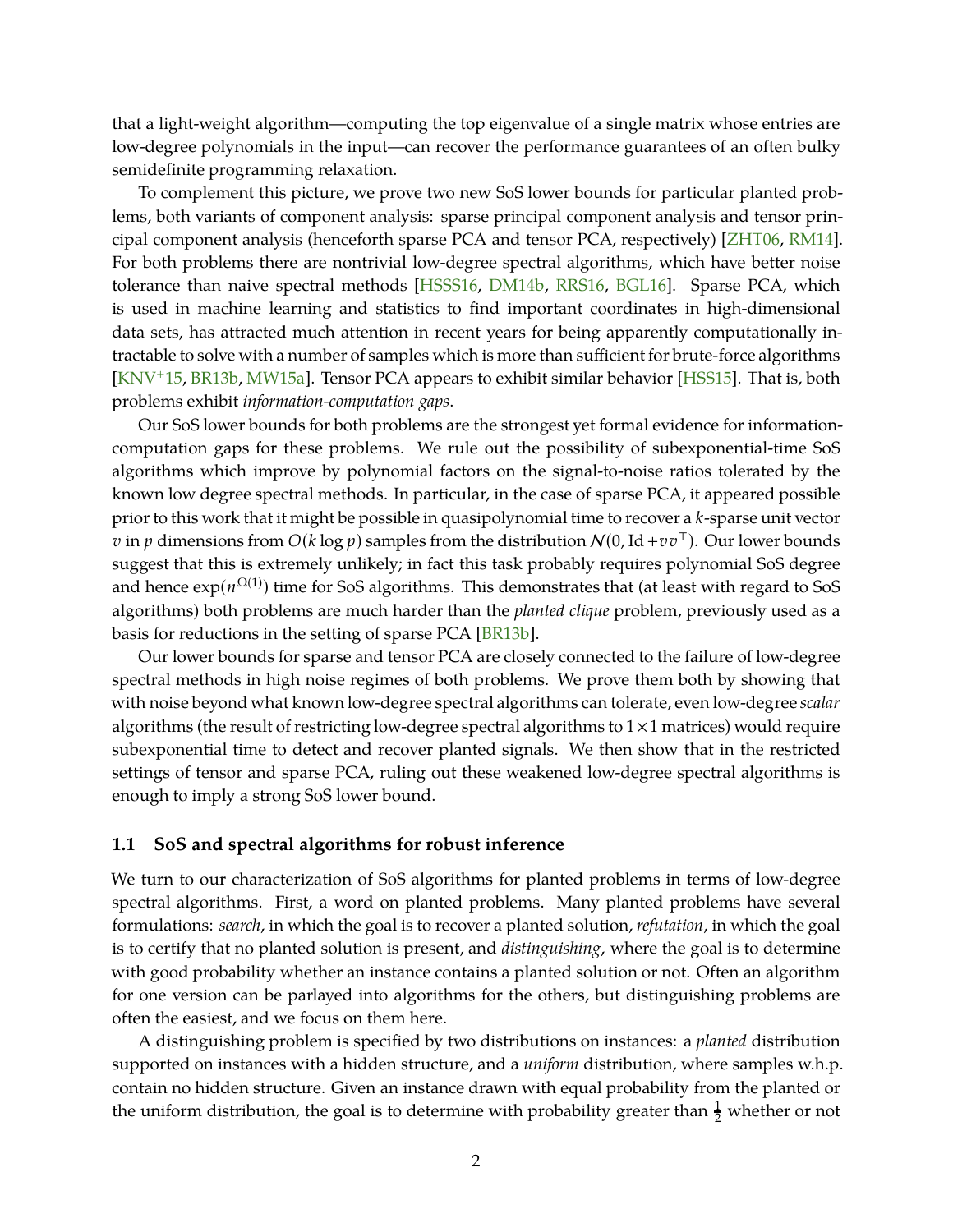the instance comes from the planted distribution. For example:

**Planted clique** *Uniform distribution:* 1  $\frac{1}{2}$ ), the Erdős-Renyi distribution, which w.h.p. contains no clique of size ω(log *n*). *Planted distribution:* The uniform distribution on graphs containing a  $n^{\varepsilon}$ -size clique, for some  $\varepsilon > 0$ . (The problem gets harder as  $\varepsilon$  gets smaller, since the distance between the distributions shrinks.)

**Planted** 3xor *Uniform distribution:* a 3xor instance on *n* variables and  $m > n$  equations  $x_i x_j x_k = a_{ijk}$ , where all the triples  $(i, j, k)$  and the signs  $a_{ijk} \in \{\pm 1\}$  are sampled uniformly and independently. No assignment to *x* will satisfy more than a 0.51-fraction of the equations, w.h.p. *Planted distribution:* The same, except the signs  $a_{ijk}$  are sampled to correlate with  $b_i b_j b_k$  for a randomly chosen  $b_i \in \{\pm 1\}$ , so that the assignment  $x = b$  satisfies a 0.9-fraction of the equations. (The problem gets easier as *m*/*n* gets larger, and the contradictions in the uniform case become more locally apparent.)

We now formally define a family of distinguishing problems, in order to give our main theorem. Let  $\mathcal I$  be a set of instances corresponding to a product space (for concreteness one may think of  $\mathcal I$  to be the set of graphs on *n* vertices, indexed by  $\{0,1\}^{\binom{n}{2}}$ , although the theorem applies more broadly). Let  $\nu$ , our uniform distrbution, be a product distribution on  $\mathcal{I}$ .

With some decision problem  $P$  in mind (e.g. does *G* contain a clique of size  $\ge n^{\varepsilon}$ ?), let *X* be a set of solutions to  $\mathcal P$ ; again for concreteness one may think of  $\mathcal X$  as being associated with cliques in a graph, so that  $X \subset \{0,1\}^n$  is the set of all indicator vectors on at least  $n^{\varepsilon}$  vertices.

For each solution  $x \in \mathcal{X}$ , let  $\mu_{|x}$  be the uniform distribution over instances  $I \in \mathcal{I}$  that contain  $x.$ For example, in the context of planted clique, if *x* is a clique on vertices  $1, \ldots, n^{\varepsilon}$ , then  $\mu_{x}$  would be the uniform distribution on graphs containing the clique  $1, \ldots, n^{\varepsilon}$ . We define the planted distribution  $\mu$  to be the uniform mixture over  $\mu_x$ ,  $\mu = U_{x \sim \chi} \mu_{|x}$ .

The following is our main theorem on the equivalence of sum of squares algorithms for distinguishing problems and spectral algorithms employing low-degree matrix polynomials.

<span id="page-4-0"></span>**Theorem 1.1** (Informal). Let *N*,  $n \in \mathcal{N}$ , and let  $\mathcal{A}, \mathcal{B}$  be sets of real numbers. Let *∮* be a family of *instances over*  $\mathcal{A}^N$ *, and let*  $\mathcal P$  *be a decision problem over*  $\mathcal I$  *with*  $\mathcal X=\mathcal B^n$  *the set of possible solutions to*  $\mathcal P$ *over §* . Let  $\{g_j(x, I)\}$  be a system of  $n^{O(d)}$  polynomials of degree at most  $d$  in the variables  $x$  and constant *degree in the variables* I *that encodes* P*, so that*

- *• for <sup>I</sup>* <sup>∼</sup><sup>ν</sup> <sup>I</sup>*, with high probability the system is unsatisfiable and admits a degree-<sup>d</sup> SoS refutation, and*
- *• for <sup>I</sup>* <sup>∼</sup><sup>µ</sup> <sup>I</sup>*, with high probability the system is satisfiable by some solution <sup>x</sup>* <sup>∈</sup> *<sup>X</sup>, and <sup>x</sup> remains feasible even if all but an n* <sup>−</sup>0.01*-fraction of the coordinates of* <sup>I</sup> *are re-randomized according to* <sup>ν</sup>*.*

*Then there exists a matrix whose entries are degree-O(d) polynomials*  $Q: \mathscr{I} \to \mathbb{R}^{\binom{n}{\leqslant d} \times \binom{n}{\leqslant d}}$  *such that* 

$$
\mathop{\mathbb{E}}_{I \sim \nu} \left[ \lambda^+_{max}(Q(I)) \right] \leq 1, \quad while \quad \mathop{\mathbb{E}}_{I \sim \mu} \left[ \lambda^+_{max}(Q(I)) \right] \geq n^{10d},
$$

*where* λ + max *denotes the maximum non-negative eigenvalue.*

The condition that a solution *x* remain feasible if all but a fraction of the coordinates of *I* ∼  $\mu$ <sub>|*x*</sub> are re-randomized should be interpreted as a noise-robustness condition. To see an example, in the context of planted clique, suppose we start with a planted distribution over graphs with a clique *x* of size  $n^{\epsilon+0.01}$ . If a random subset of  $n^{0.99}$  vertices are chosen, and all edges not entirely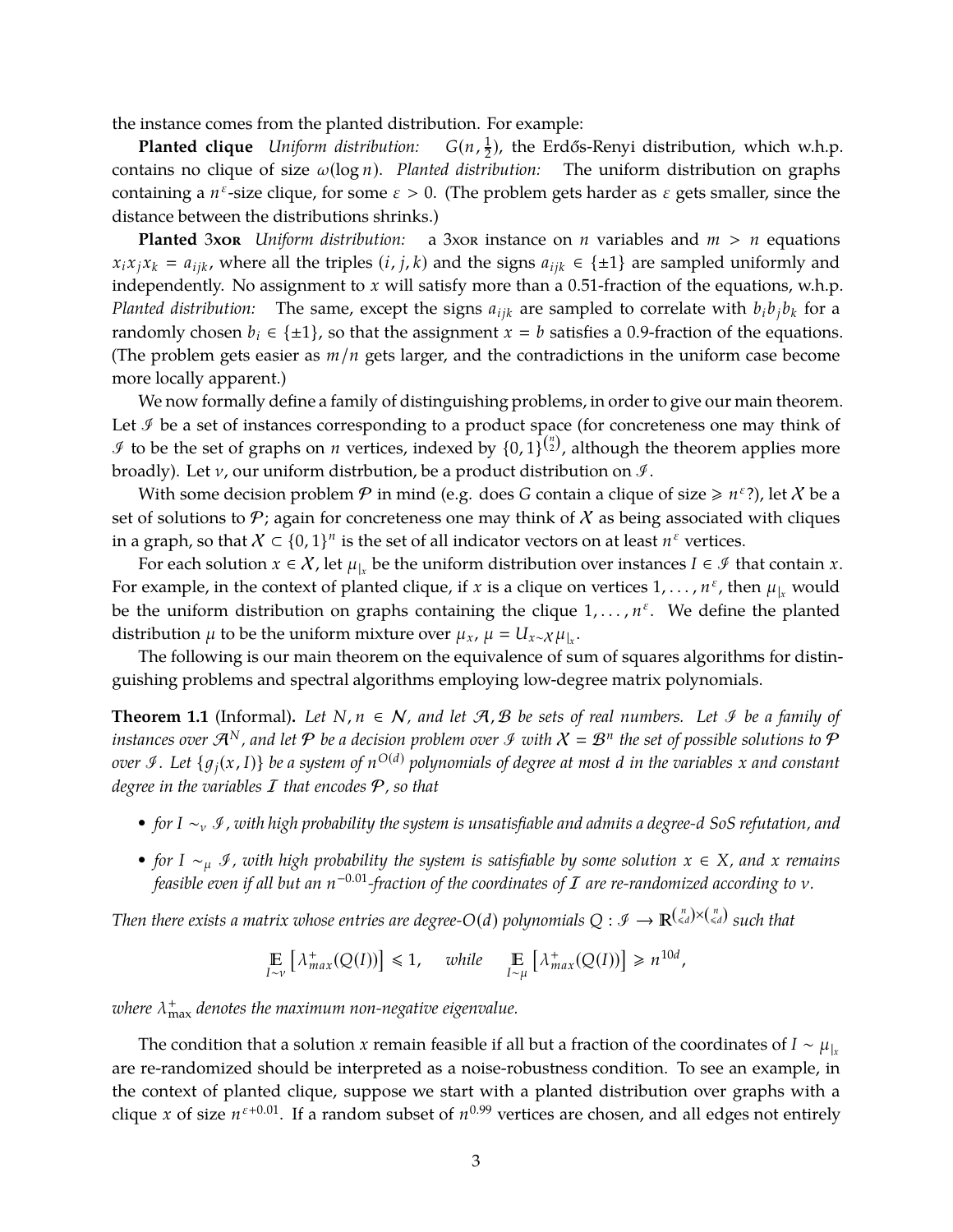<span id="page-5-1"></span>contained in that subset are re-randomized according to the *G*(*n*, 1/2) distribution, then with high probability at least  $n^{\varepsilon}$  of the vertices in x remain in a clique, and so x remains feasible for the problem  $P$ : *G* has a clique of size  $\ge n^{\varepsilon}$ ?

### <span id="page-5-0"></span>**1.2 SoS and information-computation gaps**

Computational complexity of planted problems has become a rich area of study. The goal is to understand which planted problems admit efficient (polynomial time) algorithms, and to study the *information-computation gap* phenomenon: many problems have noisy regimes in which planted structures can be found by inefficient algorithms, but (conjecturally) not by polynomial time algorithms. One example is the *planted clique* problem, where the goal find a large clique in a sample from the uniform distribution over graphs containing a clique of size  $n^{\varepsilon}$  for a small constant  $\varepsilon > 0$ . While the problem is solvable for any  $\varepsilon > 0$  by a brute-force algorithm requiring  $n^{\Omega(\log n)}$  time, polynomial time algorithms are conjectured to require  $\varepsilon \geqslant \frac{1}{2}$  $\frac{1}{2}$ .

A common strategy to provide evidence for such a gap is to prove that powerful classes of efficient algorithms are unable to solve the planted problem in the (conjecturally) hard regime. SoS algorithms are particularly attractive targets for such lower bounds because of their broad applicability and strong guarantees.

In a recent work, Barak et al. [BHK<sup>+</sup>16] show an SoS lower bound for the planted clique problem, demonstrating that when  $\varepsilon < \frac{1}{2}$ , SoS algorithms require  $n^{\Omega(\log n)}$  time to solve planted clique. Intriguingly, they show that in the case of planted clique that SoS algorithms requiring ≈ *n d* time can distinguish planted from random graphs only when there is a *scalar-valued* degree  $\approx d \cdot \log n$  polynomial  $p(A) : \mathbb{R}^{n \times n} \to \mathbb{R}$  (here *A* is the adjacency matrix of a graph) with

$$
\mathop{\mathbb{E}}_{G(n,1/2)} p(A) = 0, \quad \mathop{\mathbb{E}}_{\text{planted}} p(A) \geq n^{\Omega(1)} \cdot \left(\mathop{\mathbb{V}}_{G(n,1/2)} p(A)\right)^{1/2}.
$$

That is, such a polynomial *p* has much larger expectation in under the planted distribution than its standard deviation in uniform distribution. (The choice of  $n^{\Omega(1)}$  is somewhat arbitrary, and could be replaced with  $Ω(1)$  or  $n<sup>Ω(d)</sup>$  with small changes in the parameters.) By showing that as long as  $\varepsilon < \frac{1}{2}$  any such polynomial  $p$  must have degree  $\Omega(\log n)^2$ , they rule out efficient SoS algorithms when  $\varepsilon < \frac{1}{2}$ . Interestingly, this matches the spectral distinguishing threshold—the spectral algorithm of [AKS98] is known to work when  $\varepsilon \geqslant \frac{1}{2}$  $\frac{1}{2}$ .

This stronger characterization of SoS for the planted clique problem, in terms of *scalar* distinguishing algorithms rather than *spectral* distinguishing algorihtms, may at first seem insignificant. To see why the scalar characterization is more powerful, we point out that if the degree-*d* moments of the planted and uniform distributions are known, determining the optimal scalar distinguishing polynomial is easy: given a planted distribution  $\mu$  and a random distribution  $\nu$  over instances  $I$ , one just solves a linear algebra problem in the  $n^{d \log n}$  coefficients of  $p$  to maximize the expectation over  $\mu$  relative to  $\nu$ :

$$
\max_{p} \mathop{\mathbb{E}}_{\mathcal{I} \sim \mu} [p^2(\mathcal{I})] \quad s.t. \quad \mathop{\mathbb{E}}_{\mathcal{I} \sim \nu} [p^2(\mathcal{I})] = 1.
$$

It is not difficult to show that the optimal solution to the above program has a simple form: it is the projection of the *relative density of* ν *with respect to* µ projected to the degree-*d* log *n* polynomials. So given a pair of distributions  $\mu$ ,  $\nu$ , in  $n^{O(d\log n)}$  time, it is possible to determine whether there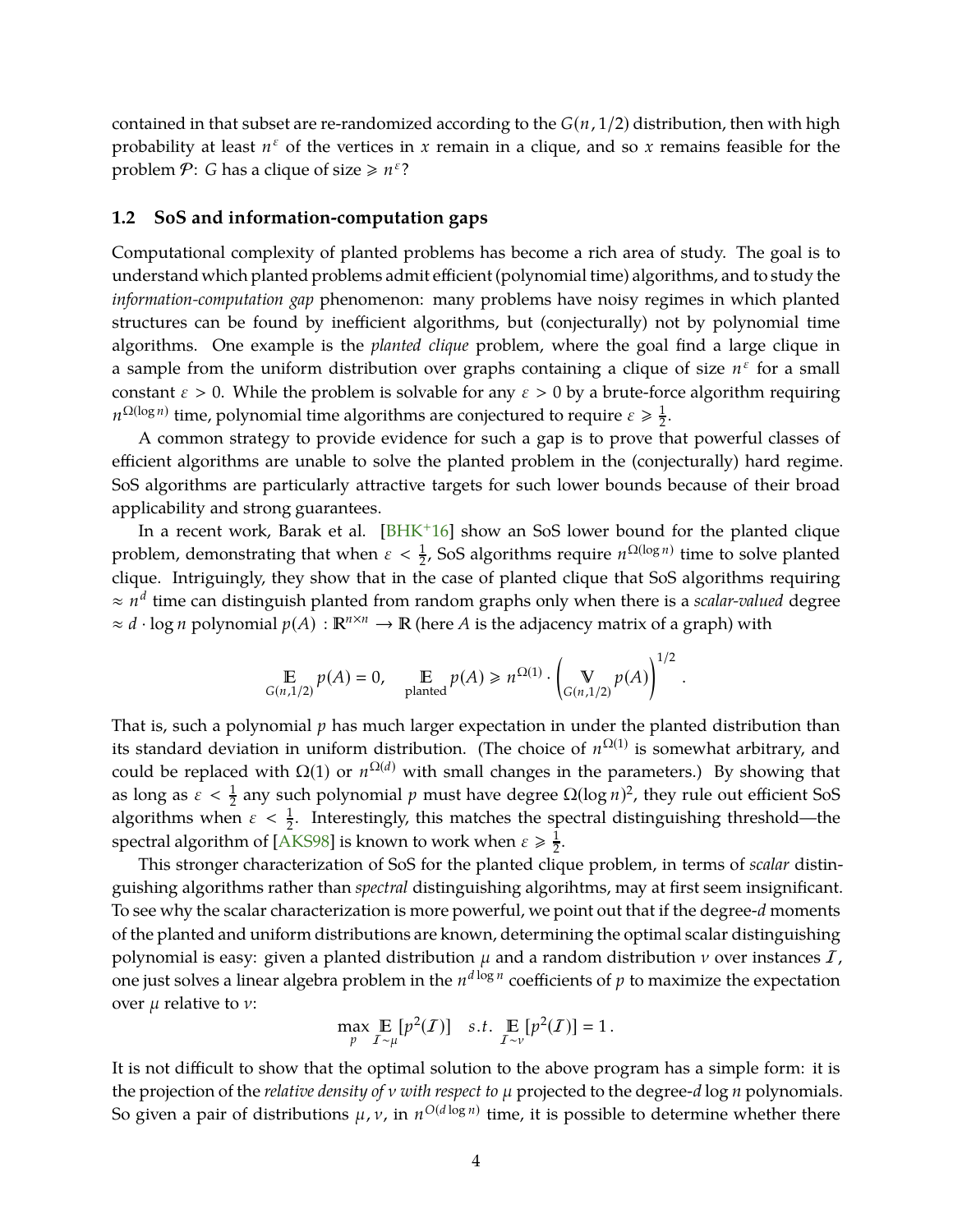<span id="page-6-2"></span>exists a degree-*d* log *n* scalar distinguishing polynomial. Answering the same question about the existence of a spectral distinguisher is more complex, and to the best of our knowledge cannot be done efficiently.

Given this powerful theorem for the case of the planted clique problem, one may be tempted to conjecture that this stronger, *scalar* distinguisher characterization of the SoS algorithm applies more broadly than just to the planted clique problem, and perhaps as broadly as [Theorem 1.1.](#page-4-0) If this conjecture is true, given a pair of distributions  $\nu$  and  $\mu$  with known moments, it would be possible in many cases to efficiently and mechanically determine whether polynomial-time SoS distinguishing algorithms exist!

<span id="page-6-1"></span>**Conjecture 1.2.** *In the setting of [Theorem 1.1,](#page-4-0) the conclusion may be replaced with the conclusion that there exists a scalar-valued polynomial*  $p : \mathcal{I} \to \mathbb{R}$  of degree  $O(d \cdot \log n)$  so that

$$
\mathbb{E}_{uniform} p(I) = 0 \text{ and } \mathbb{E}_{planeted} p(I) \ge n^{\Omega(1)} \left( \mathbb{E}_{uniform} p(I)^2 \right)^{1/2}
$$

To illustrate the power of this conjecture, in the beginning of Section [6](#page-30-0) we give a short and self-contained explanation of how this predicts, via simple linear algebra, our *n*<sup>Ω(1)</sup>-degree SoS lower bound for tensor PCA. As evidence for the conjecture, we verify this prediction by proving such a lower bound unconditionally.

We also note why [Theorem 1.1](#page-4-0) does not imply Conjecture [1.2.](#page-6-1) While, in the notation of that theorem, the entries of  $Q(I)$  are low-degree polynomials in *I*, the function  $M \mapsto \lambda_{\max}^+(M)$  is not (to the best of our knowledge) a low-degree polynomial in the entries of *M* (even approximately). (This stands in contrast to, say the operator norm or Frobenious norm of *M*, both of which are exactly or approximately low-degree polynomials in the entries of *M*.) This means that the final output of the spectral distinguishing algorithm offered by [Theorem 1.1](#page-4-0) is not a low-degree polynomial in the instance *I*.

# <span id="page-6-0"></span>**1.3 Exponential lower bounds for sparse PCA and tensor PCA**

Our other main results are strong exponential lower bound on the sum-of-squares method (specifically, against  $2^{n^{\Omega(1)}}$  time or  $n^{\Omega(1)}$  degree algorithms) for the tensor and sparse principal component analysis (PCA). We prove the lower bounds by extending the techniques pioneered in [BHK+16]. In the present work we describe the proofs informally, leaving full details to a forthcoming full version.

**Tensor PCA.** We start with the simpler case of tensor PCA, introduced by [RM14].

**Problem 1.3** (Tensor PCA)**.** Given an order-*<sup>k</sup>* tensor in (*<sup>n</sup>* ) ⊗*k* , determine whether it comes from:

- **Uniform Distribution**: each entry of the tensor sampled independently from  $N(0, 1)$ .
- **Planted Distribution**: a spiked tensor,  $T = \lambda \cdot v^{\otimes k} + G$  where *v* is sampled uniformly from  $S^{n-1}$ , and where *G* is a random tensor with each entry sampled independently from  $\mathcal{N}(0, 1)$ .

Here, we think of  $v$  as a signal hidden by Gaussian noise. The parameter  $\lambda$  is a signal-to-noise ratio. In particular, as  $\lambda$  grows, we expect the distinguishing problem above to get easier.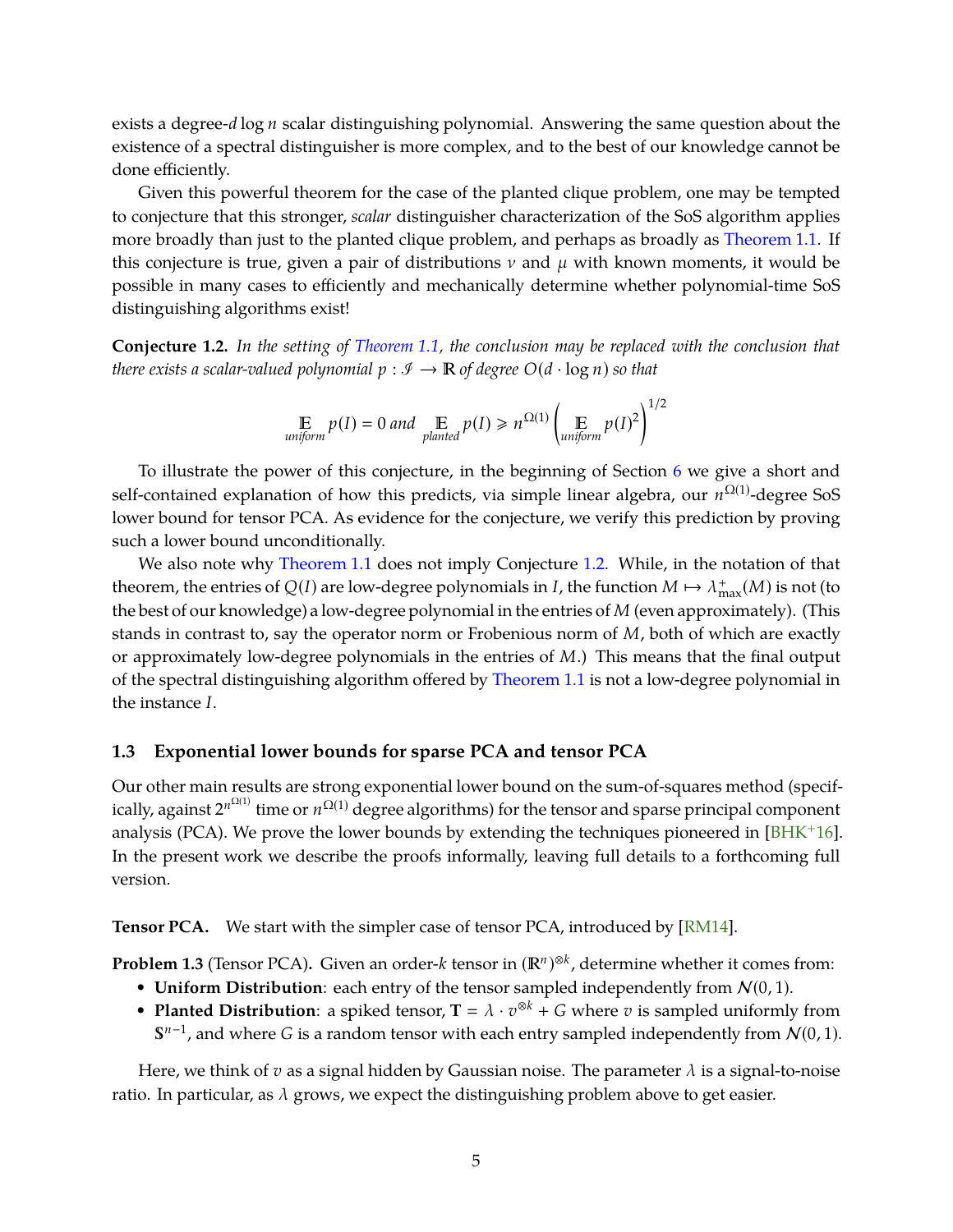<span id="page-7-2"></span>Tensor PCA is a natural generalization of the PCA problem in machine learning and statistics. Tensor methods in general are useful when data naturally has more than two modalities: for example, one might consider a recommender system which factors in not only people and movies but also time of day. Many natural tensor problems are NP hard in the worst-case. Though this is not necessarily an obstacle to machine learning applications, it is important to have average-case models to in which to study algorithms for tensor problems. The spiked tensor setting we consider here is one such simple model.

Turning to algorithms: consider first the ordinary PCA problem in a spiked-matrix model. Given an *n* × *n* matrix *M*, the problem is to distinguish between the case where every entry of *M* is independently drawn from the standard Gaussian distribution  $N(0, 1)$  and the case when *M* is drawn from a distribution as above with an added rank one shift λ*vv*⊤ in a uniformly random direction *v*. A natural and well-studied algorithm, which solves this problem to informationtheoretic optimality is to threshold on the largest singular value/spectral norm of the input matrix. Equivalently, one thresholds on the maximizer of the degree two polynomial  $\langle x, Mx \rangle$  in  $x \in \mathbb{S}^{n-1}$ .

A natural generalization of this algorithm to the tensor PCA setting (restricting for simplicity  $k = 3$  for this discussion) is the maximum of the degree-three polynomial  $\langle T, x^{\otimes 3} \rangle$  over the unit sphere—equivalently, the (symmetric) injective tensor norm of *T*. This maximum can be shown to be much larger in case of the planted distribution so long as  $\lambda \gg \sqrt{n}$ . Indeed, this approach to distinguishing between planted and uniform distributions is information-theoretically optimal [PWB16, BMVX16]. Since recovering the spike *v* and optimizing the polynomial  $\langle T, x^{\otimes 3} \rangle$  on the sphere are equivalent, tensor PCA can be thought of as an average-case version of the problem of optimizing a degree-3 polynomial on the unit sphere (this problem is NP hard in the worst case, even to approximate  $[HL09, BBH<sup>+</sup>12]$ ).

Even in this average-case model, it is believed that there is a gap between which signal strengths  $\lambda$  allow recovery of  $v$  by brute-force methods and which permit polynomial time algorithms. This is quite distinct from the vanilla PCA setting, where eigenvector algorithms solve the spike-recovery problem to information-theoretic optimality. Nevertheless, the best-known algorithms for tensor PCA arise from computing convex relaxations of this degree-3 polynomial optimization problem. Specifically, the SoS method captures the state of the art algorithms for the problem; it is known to recover the vector *v* to *o*(1) error in polynomial time whenever  $\lambda \gg n^{3/4}$  [HSS15]. A major open question in this direction is to understand the complexity of the problem for  $\lambda \leq n^{3/4-\epsilon}$ . Algorithms (again captured by SoS) are known which run in 2<sup>nO(ε)</sup> time [RRS16, BGG<sup>+</sup>16]. We show the following theorem which shows that the sub-exponential algorithm above is in fact nearly optimal for SoS algorithm.

<span id="page-7-1"></span>**Theorem 1.4.** *For a tensor T, let*

$$
SoS_d(T) = \max_{\tilde{E}} \tilde{E}[\langle T, x^{\otimes k} \rangle] \text{ such that } \tilde{E} \text{ is a degree } d \text{ pseudocxpectation and satisfies } \{||x||^2 = 1\}^2
$$

*For every small enough constant*  $\varepsilon > 0$ , if  $T \in \mathbb{R}^{n \times n \times n}$  has iid Gaussian or  $\{\pm 1\}$  entries,  $\mathbb{E}_T$  So $S_d(T) \geq$  $n^{k/4-\varepsilon}$ , for every  $d \leqslant n^{c \cdot \varepsilon}$  for some universal  $c > 0$ .

In particular for third order tensors (i.e  $k=3$ ), since degree  $n^{\Omega(\varepsilon)}$  SoS is unable to certify that a

<span id="page-7-0"></span><sup>2</sup>For definitions of pseudoexpectations and related matters, see the survey [BS14].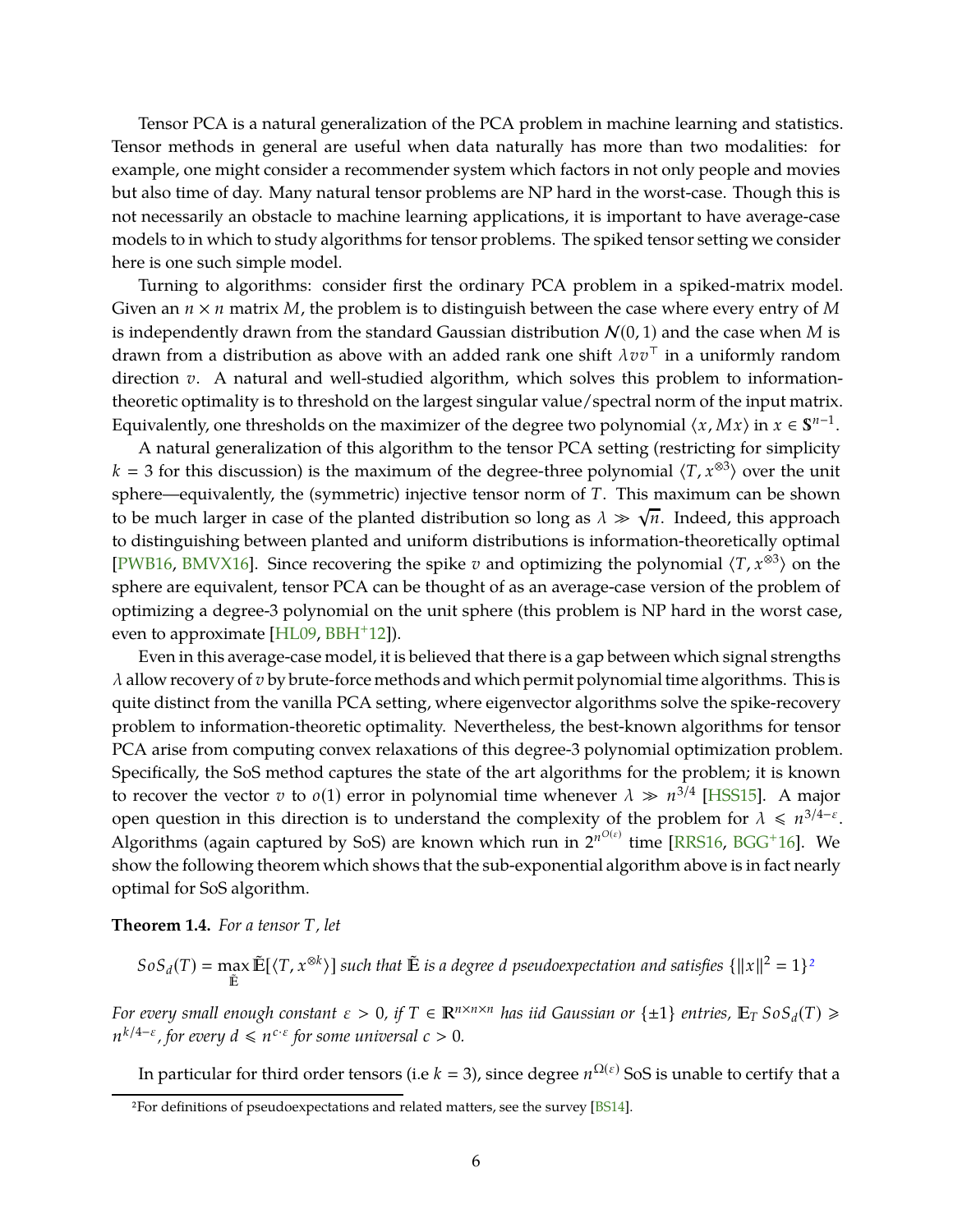<span id="page-8-2"></span>random 3-tensor has maximum value much less than *n* 3/4−ε , this SoS relaxation cannot be used to distinguish the planted and random distributions above when  $\lambda \ll n^{3/4-\epsilon}$  $\lambda \ll n^{3/4-\epsilon}$  $\lambda \ll n^{3/4-\epsilon}$ .<sup>3</sup>

**Sparse PCA.** We turn to sparse PCA, which we formalize as the following planted distinguishing problem.

**Problem 1.5** (Sparse PCA  $(\lambda, k)$ ). Given an  $n \times n$  symmetric real matrix *A*, determine whether *A* comes from:

- **Uniform Distribution**: each upper-triangular entry of the matrix *A* is sampled iid from  $N(0, 1)$ ; other entries are filled in to preserve symmetry.
- **Planted Distribution**: a random *k*-sparse unit vector *v* with entries  $\{\pm 1/\sqrt{k}, 0\}$  is sampled, and *B* is sampled from the uniform distribution above; then  $A = B + \lambda \cdot v v^{\dagger}$ .

We defer significant discussion to Section [6,](#page-30-0) noting just a few things before stating our main theorem on sparse PCA. First, the planted model above is sometimes called the *spiked Wigner* model—this refers to the independence of the entries of the matrix *B*. An alternative model for sparse PCA is the *spiked Wishart* model: *A* is replaced by  $\sum_{i\leqslant m}x_ix_i^{\intercal}$  , where each  $x_i\sim\mathcal{N}(0, \mathrm{Id}+\beta vv^{\intercal})$ , for some number  $m \in \mathbb{N}$  of samples and some signal-strength  $\beta \in \mathbb{R}$ . Though there are technical differences between the models, to the best of our knowledge all known algorithms with provable guarantees are equally applicable to either model; we expect that our SoS lower bounds also apply in the spiked Wishart model.

We generally think of *k*,  $\lambda$  as small powers of *n*; i.e.  $n^{\rho}$  for some  $\rho \in (0,1)$ ; this allows us to generally ignore logarithmic factors in our arguments. As in the tensor PCA setting, a natural and information-theoretically optimal algorithm for sparse PCA is to maximize the quadratic form  $\langle x, Ax \rangle$ , this time over *k*-sparse unit vectors. For *A* from the uniform distribution standard techniques ( $\varepsilon$ -nets and union bounds) show that the maximum value achievable is  $O(\sqrt{k} \log n)$ with high probability, while for *A* from the planted model of course  $\langle v, Av \rangle \approx \lambda$ . So, when  $\lambda \gg \sqrt{k}$ one may distinguish the two models by this maximum value.

However, this maximization problem is NP hard for general quadratic forms *A* [CPR16]. So, efficient algorithms must use some other distinguisher which leverages the randomness in the instances. Essentially only two polynomial-time-computable distinguishers are known.<sup>[4](#page-8-1)</sup> If  $\lambda \gg$  $\sqrt{n}$  then the maximum eigenvalue of *A* distinguishes the models. If  $\lambda \gg k$  then the planted model can be distinguished by the presence of large diagonal entries of *A*. Notice both of these distinguishers fail for some choices of  $\lambda$  (that is,  $\sqrt{k} \ll \lambda \ll \sqrt{n}$ , *k*) for which brute-force methods (optimizing  $\langle x, Ax \rangle$  over sparse *x*) could successfully distinguish planted from uniform *A*'s. The theorem below should be interpreted as an impossibility result for SoS algorithms in the  $\sqrt{k}$  $\lambda \ll \sqrt{n}$ , *k* regime. This is the strongest known impossibility result for sparse PCA among those ruling out classes of efficient algorithms (one reduction-based result is also know, which shows sparse PCA is at least as hard as the planted clique problem [BR13a]. It is also the first evidence that the problem may require subexponential (as opposed to merely quasi-polynomial) time.

<span id="page-8-0"></span><sup>&</sup>lt;sup>3</sup>In fact, our proof for this theorem will show somewhat more: that a large family of constraints—any valid constraint which is itself a low-degree polynomial of *T*—could be added to this convex relaxation and the lower bound would still obtain.

<span id="page-8-1"></span><sup>&</sup>lt;sup>4</sup>If one studies the problem at much finer granularity than we do here, in particular studying  $\lambda$  up to low-order additive terms and how precisely it is possible to estimate the planted signal *v*, then the situation is more subtle [DM14a].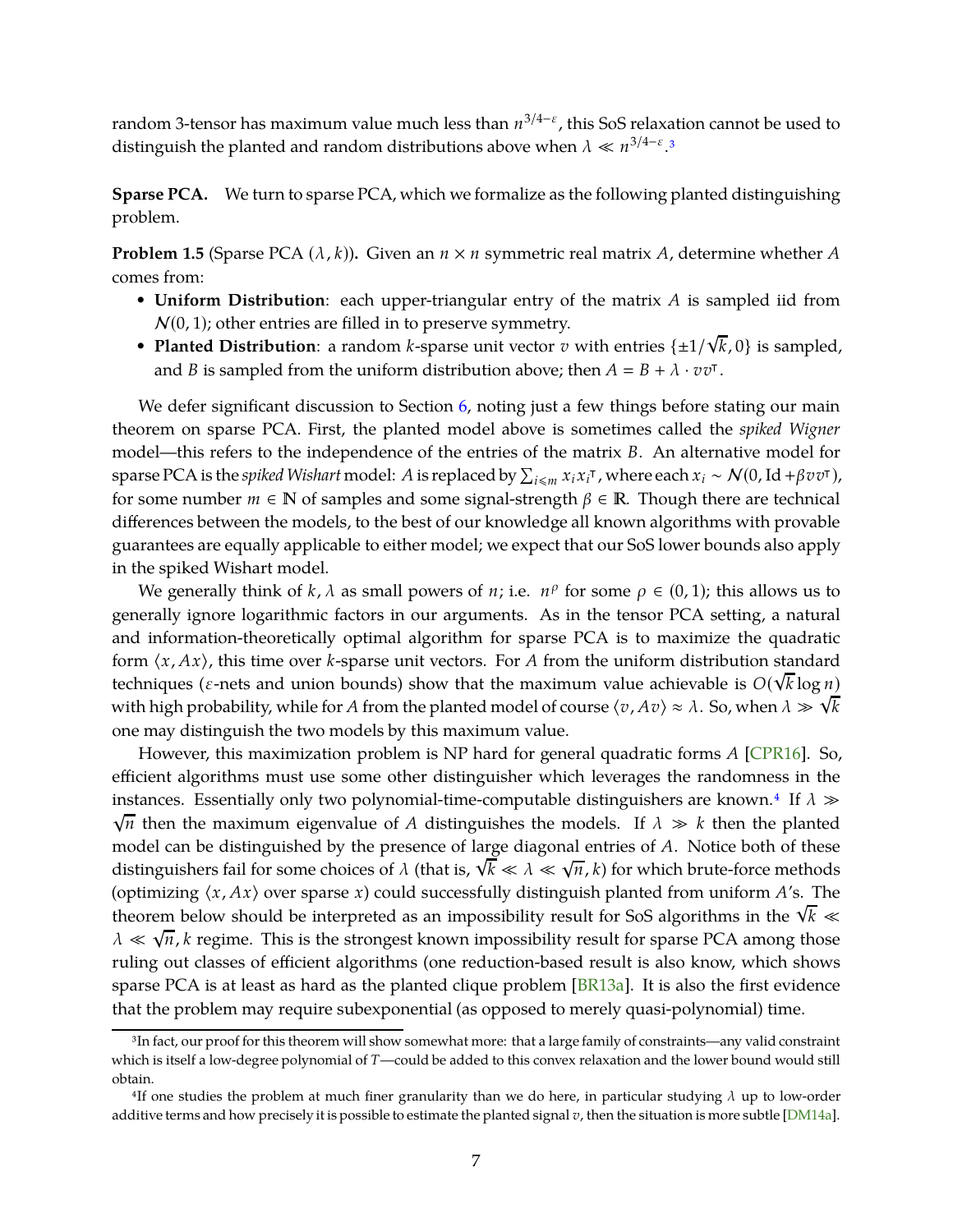<span id="page-9-4"></span><span id="page-9-3"></span>**Theorem 1.6.** *If*  $A \in \mathbb{R}^{n \times n}$ , *let* 

 $SoS_{d,k}(A) = \max_{\tilde{\mathbb{E}}} \tilde{\mathbb{E}} \langle x, Ax \rangle \text{ s.t. } \tilde{\mathbb{E}} \text{ is degree } d \text{ and satisfies } \left\{ x_i^3 \right\}$  $x_i^3 = x_i$ ,  $||x||^2 = k$  }.

*There are absolute constants*  $c, \varepsilon^* > 0$  *so that for every*  $\rho \in (0, 1)$  *and*  $\varepsilon \in (0, \varepsilon^*)$ *, if*  $k = n^{\rho}$ *, then for*  $d \leq n^{c \cdot \varepsilon},$ 

$$
\mathbb{E}_{A \sim {\pm 1\}}_2^{\binom{n}{2}} \text{SoS}_{d,k}(A) \geq \min(n^{1/2-\varepsilon} k, n^{\rho-\varepsilon} k).
$$

For more thorough discussion of the theorem, see Section [6.3.](#page-34-0)

### <span id="page-9-0"></span>**1.4 Related work**

**On interplay of SoS relaxations and spectral methods.** As we have already alluded to, many prior works explore the connection between SoS relaxations and spectral algorithms, beginning with the work of [BBH<sup>+</sup>12] and including the followup works [HSS15, AOW15b, BM16] (plus many more). Of particular interest are the papers [HSSS16, MS16b], which use the SoS algorithms to obtain *fast* spectral algorithms, in some cases running in time linear in the input size (smaller even than the number of variables in the associated SoS SDP).

In light of our [Theorem 1.1,](#page-4-0) it is particularly interesting to note cases in which the known SoS lower bounds matching the known spectral algorithms—these problems include planted clique (upper bound: [AKS98], lower bound:<sup>[5](#page-9-1)</sup> [BHK<sup>+</sup>16]), strong refutations for random CSPs (upper bound:[6](#page-9-2) [AOW15b, RRS16], lower bounds: [Gri01b, Sch08, KMOW17]), and tensor principal components analysis (upper bound: [HSS15, RRS16, BGG+16], lower bound: this paper).

We also remark that our work applies to several previously-considered distinguishing and average-case problems within the sum-of-squares algorithmic framework: block models [MS16a] , densest-*k*-subgraph [\[BCC](#page-37-1)+10]; for each of these problems, we have by [Theorem 1.1](#page-4-0) an equivalence between efficient sum-of-squares algorithms and efficient spectral algorithms, and it remains to establish exactly what the tradeoff is between efficiency of the algorithm and the difficulty of distinguishing, or the strength of the noise.

To the best of knowledge, no previous work has attempted to characterize SoS relaxations for planted problems by simpler algorithms in the generality we do here. Some works have considered characterizing degree-2 SoS relaxations (i.e. basic semidefinie programs) in terms of simpler algorithms. One such example is recent work of Fan and Montanari [FM16] who showed that for some planted problems on sparse random graphs, a class of simple procedures called *local algorithms* performs as well as semidefinite programming relaxations.

**On strong SoS lower bounds for planted problems.** By now, there's a large body of work that establishes lower bounds on SoS SDP for various average case problems. Beginning with the work of Grigoriev [Gri01a], a long line work have established tight lower bounds for random constraint satisfaction problems [Sch08, [BCK15,](#page-37-2) KMOW17] and planted clique [\[MPW15,](#page-39-3) DM15, HKP15, RS15,

<span id="page-9-1"></span><sup>5</sup>SDP lower bounds for the planted clique problem were known for smaller degrees of sum-of-squares relaxations and for other SDP relaxations before; see the references therein for details.

<span id="page-9-2"></span><sup>6</sup>There is a long line of work on algorithms for refuting random CSPs, and 3SAT in particular; the listed papers contain additional references.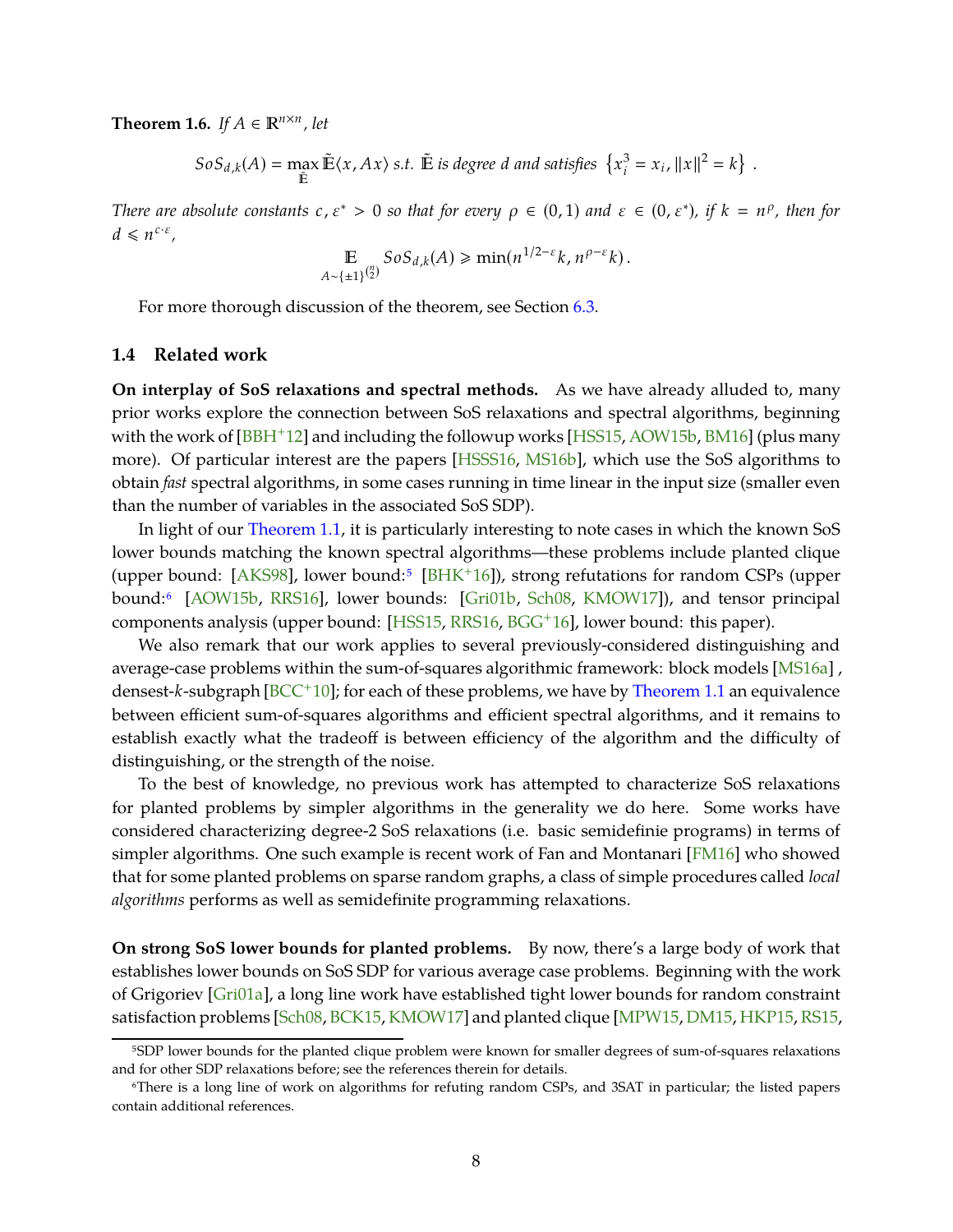<span id="page-10-2"></span> $BHK<sup>+</sup>16$ . The recent SoS lower bound for planted clique of  $[BHK<sup>+</sup>16]$  was particularly influential to this work, setting the stage for our main line of inquiry. We also draw attention to previous work on lower bounds for the tensor PCA and sparse PCA problems in the degree-4 SoS relaxation [HSS15, MW15b]—our paper improves on this and extends our understanding of lower bounds for tensor and sparse PCA to any degree.

Tensor principle component analysis was introduced by Montanari and Richard [RM14] who indentified information theoretic threshold for recovery ofthe planted component and analyzed the maximum likelihood estimator for the problem. The work of [HSS15] began the effort to analyze the sum of squares method for the problem and showed that it yields an efficient algorithm for recovering the planted component with strength  $\tilde{\omega}(n^{3/4})$ . They also established that this threshold is tight for the sum of squares relaxation of degree 4. Following this, Hopkins et al. [HSSS16] showed how to extract a linear time spectral algorithm from the above analysis. Tomioka and Suzuki derived tight information theoretic thresholds for detecting planted components by establishing tight bounds on the injective tensor norm of random tensors [\[TS14\]](#page-40-2). Finally, very recently, Raghavendra et. al. and Bhattiprolu et. al. independently showed sub-exponential time algorithms for tensor pca [RRS16, BGL16]. Their algorithms are spectral and are captured by the sum of squares method.

### <span id="page-10-0"></span>**1.5 Organization**

In [Section 2](#page-10-1) we set up and state our main theorem on SoS algorithms versus low-degree spectral algorithms. In [Section 5](#page-24-0) we show that the main theorem applies to numerous planted problems we emphasize that checking each problem is very simple (and barely requires more than a careful definition of the planted and uniform distributions). In [Section 3](#page-13-0) and [Section 4](#page-16-0) we prove the main theorerm on SoS algorithms versus low-degree spectral algorithms.

In section 7 we get prepared to prove our lower bound for tensor PCA by proving a structural theorem on factorizations of low-degree matrix polynomials with well-behaved Fourier transforms. In section 8 we prove our lower bound for tensor PCA, using some tools proved in section 9.

**Notation.** For two matrices *A*, *B*, let  $\langle A, B \rangle \stackrel{\text{def}}{=} \text{Tr}(AB)$ . Let  $||A||_{Fr}$  denote the Frobenius norm, and *||A||* its spectral norm. For matrix valued functions *A*, *B* over *∮* and a distribution *ν* over *I* ∼ *∮*, we will denote  $\langle A, B \rangle_{\nu} = \mathbb{E}_{I \sim \nu} \langle A(I), B(I) \rangle$  and by  $||A||_{F_{I, \nu}} \stackrel{\text{def}}{=} (\mathbb{E}_{I \sim \nu} \langle A(I), A(I) \rangle)^{1/2}$ .

For a vector of formal variables  $x = (x_1, \ldots, x_n)$ , we use  $x^{\le d}$  to denote the vector consisting of all monomials of degree at most *d* in these variables. Furthermore, let us denote  $X^{\le d} \stackrel{\text{def}}{=} (x^{\le d})(x^{\le d})^T$ .

# <span id="page-10-1"></span>**2 Distinguishing Problems and Robust Inference**

In this section, we set up the formal framework within which we will prove our main result.

### **Uniform vs. Planted Distinguishing Problems**

We begin by describing a class of *distinguishing* problems. For  $\mathcal A$  a set of real numbers, we will use  $\mathcal{I} = \mathcal{A}^N$  denote a space of instances indexed by *N* variables—for the sake of concreteness, it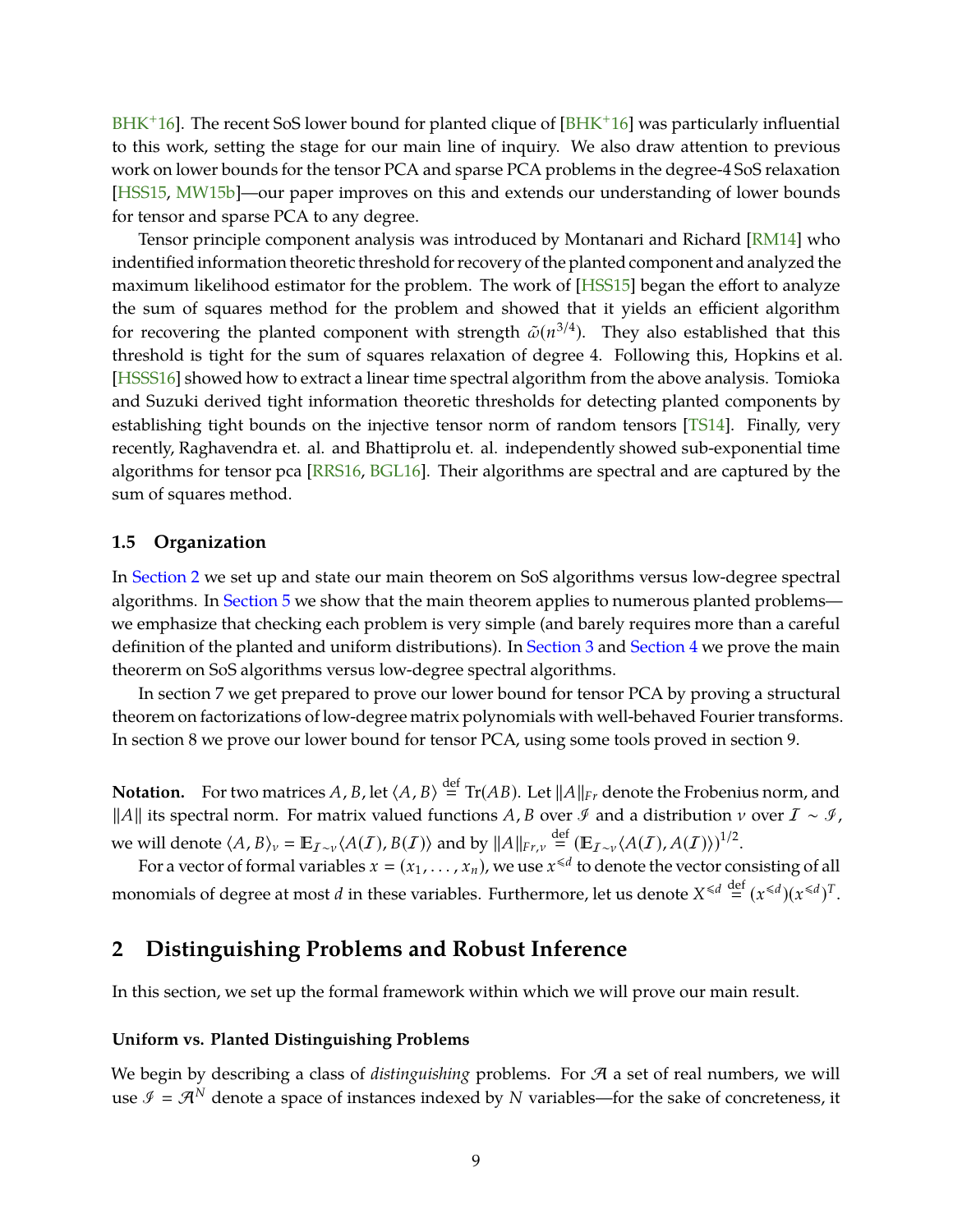will be useful to think of  $\mathcal{I}$  as  $\{0, 1\}^N$ ; for example, we could have  $N = \binom{n}{2}$  $\binom{n}{2}$  and  $\mathcal I$  as the set of all graphs on *n* vertices. However, the results that we will show here continue to hold in other contexts, where the space of all instances is  $\mathbb{R}^N$  or  $[q]^N$ .

**Definition 2.1** (Uniform Distinguishing Problem). Suppose that  $\mathcal{I}$  is the space of all instances, and suppose we have two distributions over  $\mathcal I$ , a product distribution  $\nu$  (the "uniform" distribution), and an arbitrary distribution  $\mu$  (the "planted" distribution).

In a *uniform distinguishing problem*, we are given an instance  $I \in \mathcal{I}$  which is sampled with probability  $\frac{1}{2}$  from  $\nu$  and with probability  $\frac{1}{2}$  from  $\mu$ , and the goal is to determine with probability greater than  $\frac{1}{2} + \varepsilon$  which distribution  $I$  was sampled from, for any constant  $\varepsilon > 0$ .

## **Polynomial Systems**

In the uniform distinguishing problems that we are interested in, the planted distribution  $\mu$  will be a distribution over instances that obtain a large value for some optimization problem of interest (i.e. the max clique problem). We define polynomial systems in order to formally capture optimization problems.

<span id="page-11-0"></span>**Program 2.2** (Polynomial System). Let  $A$ ,  $B$  be sets of real numbers, let  $n, N \in \mathbb{N}$ , and let  $\mathcal{I} = A^N$ be a space of instances and  $X \subseteq \mathcal{B}^n$  be a space of solutions. A *polynomial system* is a set of polynomial equalities

$$
g_j(x, \mathcal{I}) = 0 \quad \forall j \in [m],
$$

where  $\{g_j\}_{j=1}^m$  are polynomials in the *program variables*  $\{x_i\}_{i\in[n]}$ , representing  $x \in \mathcal{X}$ , and in the *instance variables*  $\{I_j\}_{j\in[N]}$ *,* representing  $I\in\mathcal{I}.$  We define  $\deg_{\rm prog}(g_j)$  to be the degree of  $g_j$  in the program variables, and  $\deg_{\text{inst}}(g_j)$  to be the degree of  $g_j$  in the instance variables.

*Remark* 2.3*.* For the sake of simplicity, the polynomial system [Program 2.2](#page-11-0) has no inequalities. Inequalities can be incorporated in to the program by converting each inequality in to an equality with an additional slack variable. Our main theorem still holds, but for some minor modifications of the proof, as outlined in [Section 4.](#page-16-0)

A polynomial system allows us to capture problem-specific objective functions as well as problem-specific constraints. For concreteness, consider a quadtratic program which checks if a graph on *n* vertices contains a clique of size *k*. We can express this with the polynomial system over program variables  $x \in \mathbb{R}^n$  and instance variables  $\mathcal{I} \in \{0,1\}^{n \choose 2}$ , where  $\mathcal{I}_{ij} = 1$  iff there is an edge from *i* to *j*, as follows:

$$
\Big\{\sum_{i\in[n]}x_i-k=0\Big\}\cup\{x_i(x_i-1)=0\}_{i\in[n]}\cup\{(1-\mathcal{I}_{ij})x_ix_j=0\}_{i,j\in\binom{[n]}{2}}.
$$

### **Planted Distributions**

We will be concerned with planted distributions of a particular form; first, we fix a polynomial system of interest  $S = \{g_j(x, I)\}_{j \in [m]}$  and some set  $X \subseteq \mathcal{B}^n$  of feasible solutions for S, so that the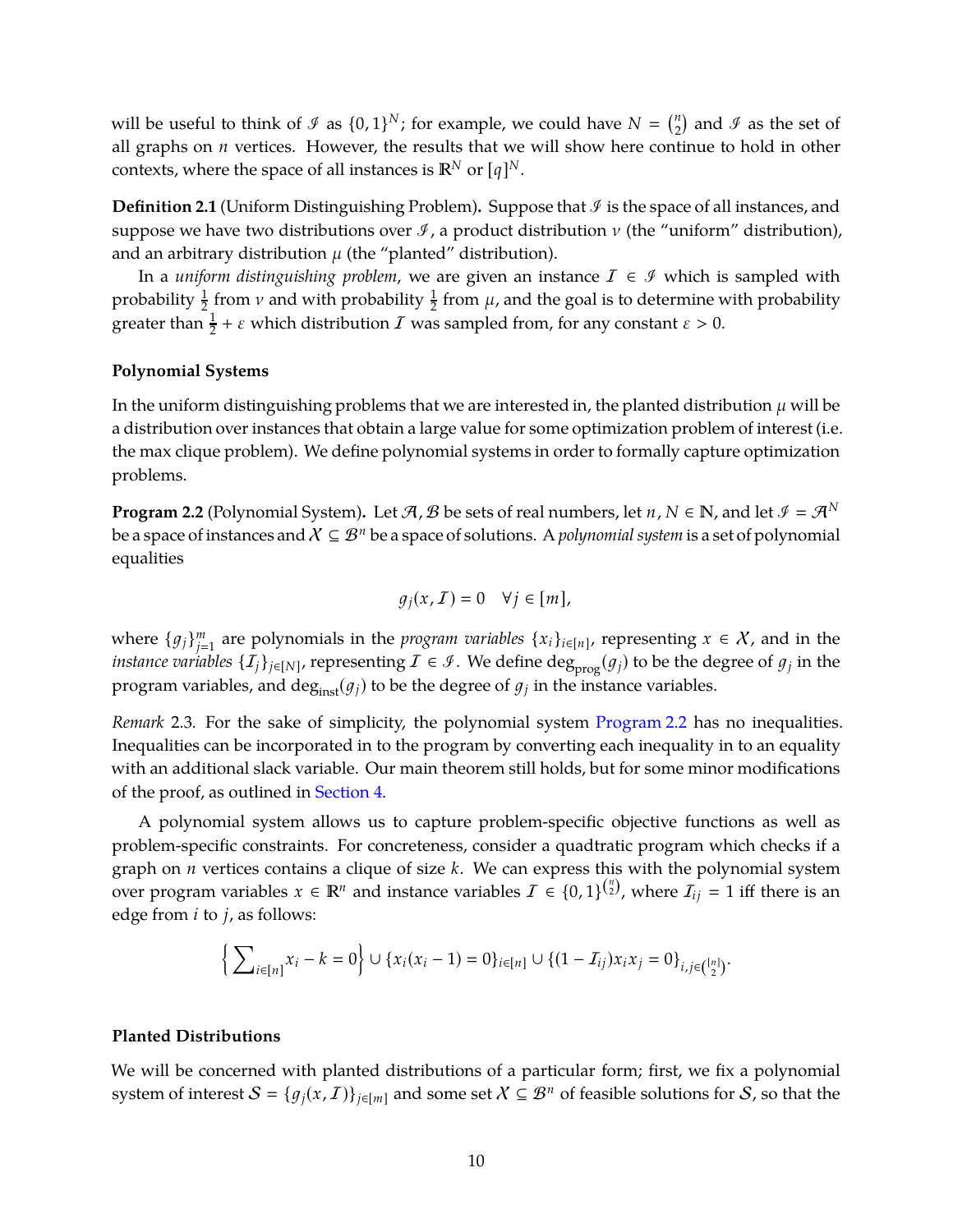program variables *x* represent elements of  $\chi$ . Again, for concreteness, if  $\mathcal{I}$  is the set of graphs on *n* vertices, we can take  $X \subseteq \{0,1\}^n$  to be the set of indicators for subsets of at least  $n^{\varepsilon}$  vertices.

For each fixed  $x \in X$ , let  $\mu|x$  denote the uniform distribution over  $I \in \mathcal{I}$  for which the polynomial system  $\{g_j(x, \mathcal{I})\}_{j\in[m]}$  is feasible. The planted distribution  $\mu$  is given by taking the uniform mixture over the  $\mu_{|x}$ , i.e.,  $\mu \sim U_{x \sim \chi}[\mu_{|x}]$ .

#### **SoS Relaxations**

If we have a polynomial system  $\{g_j\}_{j\in[m]}$  where  $\deg_{\text{prog}}(g_j) \le 2d$  for every  $j \in [m]$ , then the degree-2*d* sum-of-squares SDP relaxation for the polynomial system [Program 2.2](#page-11-0) can be written as,

<span id="page-12-0"></span>**Program 2.4** (SoS Relaxation for Polynomial System). Let  $S = \{g_i(x, I)\}_{i \in [m]}$  be a polynomial system in instance variables  $\mathcal{I} \in \mathcal{I}$  and program variables  $x \in \mathcal{X}$ . If  $\deg_{\text{prog}}(g_i) \leq 2d$  for all  $j \in [m]$ , then an *SoS relaxation* for S is

$$
\begin{aligned} & \langle G_j(I),X\rangle = 0 \quad \forall j\in[m] \\ & X \geq 0 \end{aligned}
$$

where X is an  $[n]^{4d} \times [n]^{4d}$  matrix containing the variables of the SDP and  $G_j: \mathscr{I} \to \mathbb{R}^{[n]^{4d} \times [n]^{4d}}$  are matrices containing the coefficients of  $g_j(x, I)$  in *x*, so that the constraint  $\langle G_j(I), X \rangle = 0$  encodes the constraint  $g_j(x, I) = 0$  in the SDP variables. Note that the entries of  $G_j$  are polynomials of degree at most deg<sub>inst</sub>( $g_j$ ) in the instance variables.

#### **Sub-instances**

Suppose that  $\mathcal{I} = \mathcal{A}^N$  is a family of instances; then given an instance  $\mathcal{I} \in \mathcal{I}$  and a subset  $S \subseteq [N]$ , let I*<sup>S</sup>* denote the sub-instance consisting of coordinates within *S*. Further, for a distribution Θ over subsets of [*N*], let  $I_S \sim_\Theta I$  denote a subinstance generated by sampling  $S \sim \Theta$ . Let  $I_{\perp}$  denote the set of all sub-instances of an instance  $I$ , and let  $\mathcal{I}_\perp$  denote the set of all sub-instances of all instances.

#### **Robust Inference**

Our result will pertain to polynomial systems that define planted distributions whose solutions to sub-instances generalize to feasible solutions over the entire instance. We call this property "robust inference."

**Definition 2.5.** Let  $\mathcal{I} = \mathcal{A}^N$  be a family of instances, let  $\Theta$  be a distribution over subsets of [*N*], let S be a polynomial system as in [Program 2.2,](#page-11-0) and let  $\mu$  be a planted distribution over instances feasible for S. Then the polynomial system S is said to satisfy the *robust inference property for probability distribution* µ *on* <sup>I</sup> *and subsampling distribution* Θ, if given a subsampling I*<sup>S</sup>* of an instance I from  $\mu$ , one can infer a setting of the program variables  $x^*$  that remains feasible to  ${\cal S}$  for most settings of I*S* .

Formally, there exists a map  $x : \mathcal{I}_{\downarrow} \to \mathbb{R}^n$  such that

$$
\mathbb{P}\underset{\tilde{I}\sim\mu,\tilde{S}\sim\Theta,\tilde{I}\sim\nu_{|\tilde{I}_{S}}}{\mathbb{P}\left[x(\tilde{I}_{S})\text{ is a feasible for }S\text{ on }\tilde{I}_{S}\circ\tilde{I}\right]\geqslant 1-\varepsilon(n,d)}
$$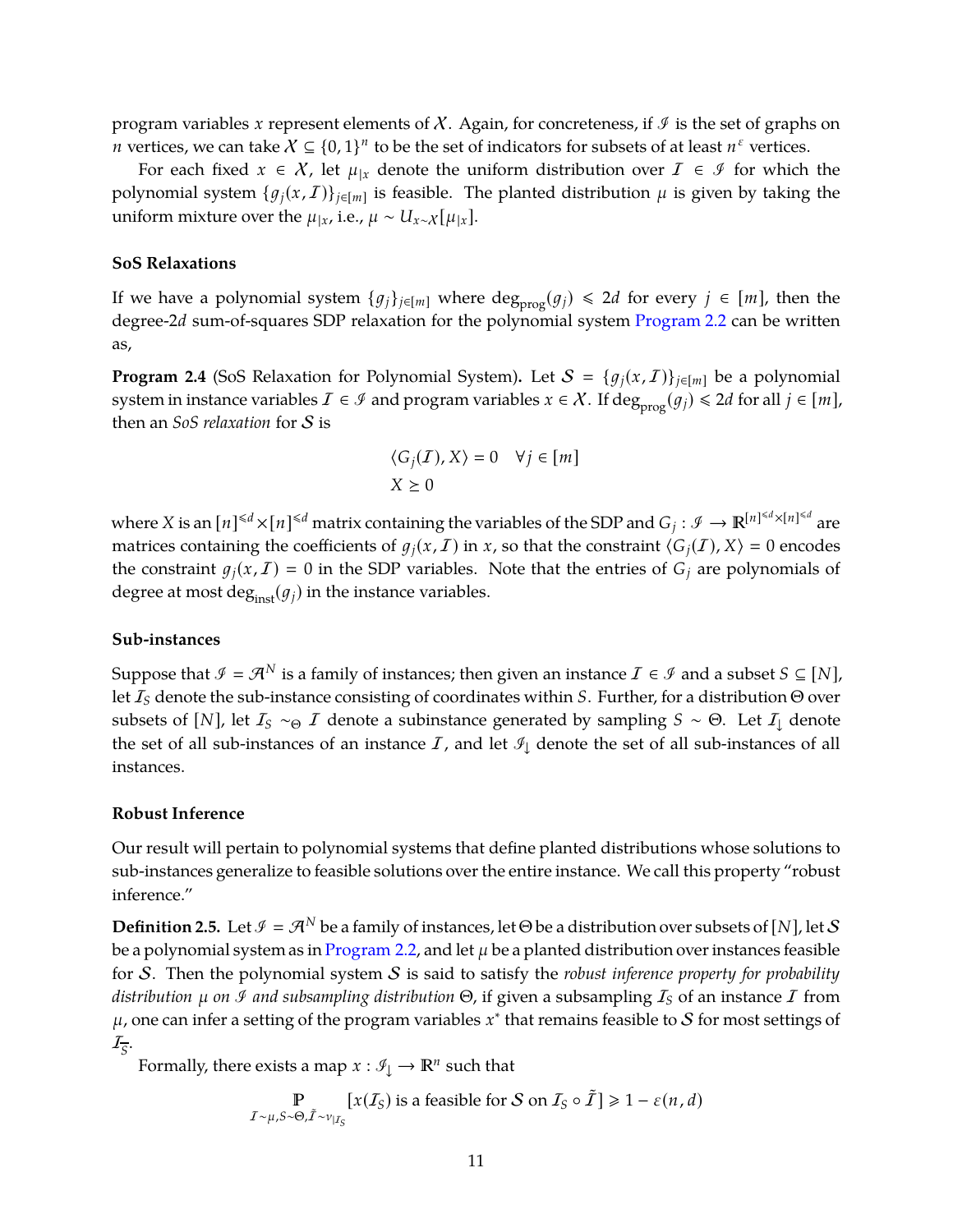for some negligible function  $\varepsilon(n, d)$ . To specify the error probability, we will say that polynomial system is  $\varepsilon(n, d)$ -robustly inferable.

### **Main Theorem**

We are now ready to state our main theorem.

<span id="page-13-1"></span>**Theorem 2.6.** *Suppose that* S *is a polynomial system as defined in [Program](#page-11-0) 2.2, of degree at most* 2*d in the program variables and degree at most k in the instance variables. Let*  $B > d \cdot k \in \mathbb{N}$  such that

- 1. The polynpomial system  $S$  is  $\frac{1}{n^{8B}}$ -robustly inferable with respect to the planted distribution  $\mu$  and the *sub-sampling distribution* Θ*.*
- *2. For* I ∼ ν*, the polynomial system* S *admits a degree-d SoS refutation with numbers bounded by n B with probability at least* 1 − 1  $\frac{1}{n^{8B}}$ .
- *Let*  $D \in \mathbb{N}$  *be such that for any subset*  $\alpha \subseteq [N]$  *with*  $|\alpha| \ge D 2dk$ *,*

$$
\mathop{\mathbb{P}}_{S \sim \Theta} [\alpha \subseteq S] \le \frac{1}{n^{8B}}
$$

*There exists a degree* 2*D matrix polynomial*  $Q: \mathscr{I} \to \mathbb{R}^{[n]^{ such that,$ 

$$
\frac{\mathbb{E}_{I \sim \mu}[\lambda_{max}^{+}(Q(I))] }{\mathbb{E}_{I \sim \nu}[\lambda_{max}^{+}(Q(I))]}\geq n^{B/2}
$$

*Remark* 2.7*.* Our argument implies a stronger result that can be stated in terms of the eigenspaces of the subsampling operator. Specifically, suppose we define

$$
\mathcal{S}_{\varepsilon} \stackrel{\text{def}}{=} \left\{ \alpha \mid \, \mathop{\mathbb{P}}_{S \sim \Theta} \{ \alpha \subseteq S \} \leq \varepsilon \right\}
$$

Then, the distinguishing polynomial exhibited by [Theorem 2.6](#page-13-1) satisfies *Q* ∈ span{ monomials  $I_{\alpha} | \alpha \in S_{\epsilon}$ }. This refinement can yield tighter bounds in cases where all monomials of a certain degree are not equivalent to each other. For example, in the PLANTED Clique problem, each monomial consists of a subgraph and the right measure of the degree of a sub-graph is the number of vertices in it, as opposed to the number of edges in it.

In [Section 5,](#page-24-0) we will make the routine verifications that the conditions of this theorem hold for a variety of distinguishing problems: planted clique [\(Lemma 5.2\)](#page-24-1), refuting random CSPs [\(Lemma 5.4,](#page-25-0) stochastic block models [\(Lemma 5.6\)](#page-26-0), densest-*k*-subgraph [\(Lemma 5.8\)](#page-27-0), tensor PCA [\(Lemma 5.10\)](#page-28-0), and sparse PCA [\(Lemma 5.12\)](#page-29-0). Now we will proceed to prove the theorem.

# <span id="page-13-0"></span>**3 Moment-Matching Pseudodistributions**

We assume the setup from [Section 2:](#page-10-1) we have a family of instances  $\mathcal{I} = \mathcal{A}^N$ , a polynomial system  $S = \{g_j(x, I)\}_{j\in[m]}$  with a family of solutions  $X = B^n$ , a "uniform" distribution  $\nu$  which is a product distribution over  $\mathcal{I}$ , and a "planted" distribution  $\mu$  over  $\mathcal{I}$  defied by the polynomial system  $S$  as described in [Section 2.](#page-10-1)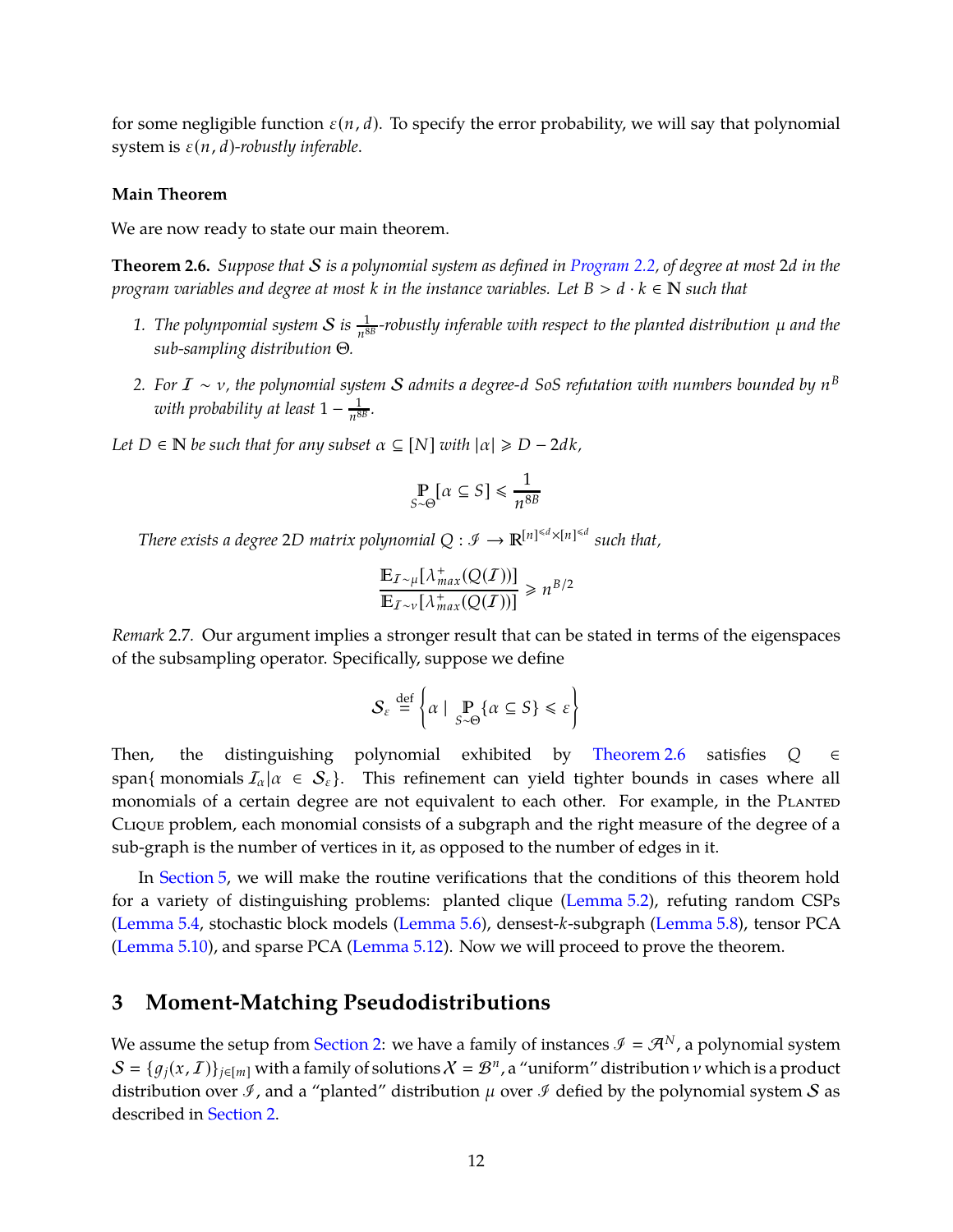The contrapositive of [Theorem 2.6](#page-13-1) is that if S is robustly inferable with respect to  $\mu$  and a distribution over sub-instances  $\Theta$ , and if there is no spectral algorithm for distinguishing  $\mu$  and  $v$ , then with high probability there is no degree- $d$  SoS refutation for the polynomial system  $S$  (as defined in [Program 2.4\)](#page-12-0). To prove the theorem, we will use duality to argue that if no spectral algorithm exists, then there must exist an object which is in some sense close to a feasible solution to the SoS SDP relaxation.

Since each  $I$  in the support of  $\mu$  is feasible for  $S$  by definition, a natural starting point is the SoS SDP solution for instances  $I \sim_\mu \mathscr{I}$ . With this in mind, we let  $\Lambda : \mathscr{I} \to (\mathbb{R}^{[n]^{ be an$ arbitrary function from the support of  $\mu$  over  $\mathcal I$  to PSD matrices. In other words, we take

<span id="page-14-2"></span><span id="page-14-1"></span><span id="page-14-0"></span>
$$
\Lambda(\mathcal{I})=\hat{\mu}(\mathcal{I})\cdot M(\mathcal{I})
$$

where  $\hat{\mu}$  is the relative density of  $\mu$  with respect to  $\nu$ , so that  $\hat{\mu}(I) = \mu(I)/\nu(I)$ , and M is some matrix valued function such that  $M(I) \geq 0$  and  $||M(I)|| \leq B$  for all  $I \in \mathcal{I}$ . Our goal is to find a PSD matrix-valued function *P* that matches the low-degree moments of  $\Lambda$  in the variables  $I$ , while being supported over most of  $\mathcal I$  (rather than just over the support of  $\mu$ ).

The function  $P : \mathcal{I} \to (\mathbb{R}^{[n]^{\leq d} \times [n]^{\leq d}})_+$  is given by the following exponentially large convex program over matrix-valued functions,

<span id="page-14-5"></span>**Program 3.1** (Pseudodistribution Program)**.**

$$
\min \|P\|_{Fr,\nu}^2 \tag{3.1}
$$

$$
s.t. \quad \langle Q, P \rangle_{\nu} = \langle Q, \Lambda' \rangle_{\nu} \quad \forall Q : \mathcal{I} \to \mathbb{R}^{\lfloor n \rfloor \le d} \times \lfloor n \rfloor \le d, \ \deg_{inst}(Q) \le D
$$
\n
$$
P \ge 0 \tag{3.2}
$$

$$
\Lambda' = \Lambda + \eta \cdot \text{Id}, \quad 2^{-2^{2^n}} > \eta > 0 \tag{3.3}
$$

The constraint [\(3.2\)](#page-14-0) fixes  $\mathbb{E} \text{Tr}(P)$ , and so the objective function [\(3.1\)](#page-14-1) can be viewied as minimizing  $\mathbb{E} \text{Tr}(P^2)$ , a proxy for the collision probability of the distribution, which is a measure of entropy.

*Remark* 3.2*.* We have perturbed Λ in [\(3.3\)](#page-14-2) so that we can easily show that strong duality holds in the proof of [Claim 3.4.](#page-14-3) For the remainder of the paper we ignore this perturbation, as we can accumulate the resulting error terms and set  $\eta$  to be small enough so that they can be neglected.

The dual of the above program will allow us to relate the existence of an SoS refutation to the existence of a spectral algorithm.

<span id="page-14-4"></span>**Program 3.3** (Low-Degree Distinguisher)**.**

$$
\begin{aligned}\n\max \quad & \langle \Lambda, Q \rangle_{\nu} \\
\text{s.t.} \quad & Q: \mathcal{I} \to \mathbb{R}^{[n]^{&\leq d} \times [n]^{&\leq d}}, \ \text{deg}_{\text{inst}}(Q) \leq D \\
& \|Q_{+}\|_{Fr,\nu}^2 \leq 1,\n\end{aligned}
$$

where  $Q_+$  is the projection of  $Q$  to the PSD cone.

<span id="page-14-3"></span>*Claim* 3.4*.* [Program 3.3](#page-14-4) is a manipulation of the dual of [Program 3.1,](#page-14-5) so that if [Program 3.1](#page-14-5) has optimum *c* > 1, [Program 3.3](#page-14-4) as optimum at least  $\Omega(\sqrt{c})$ .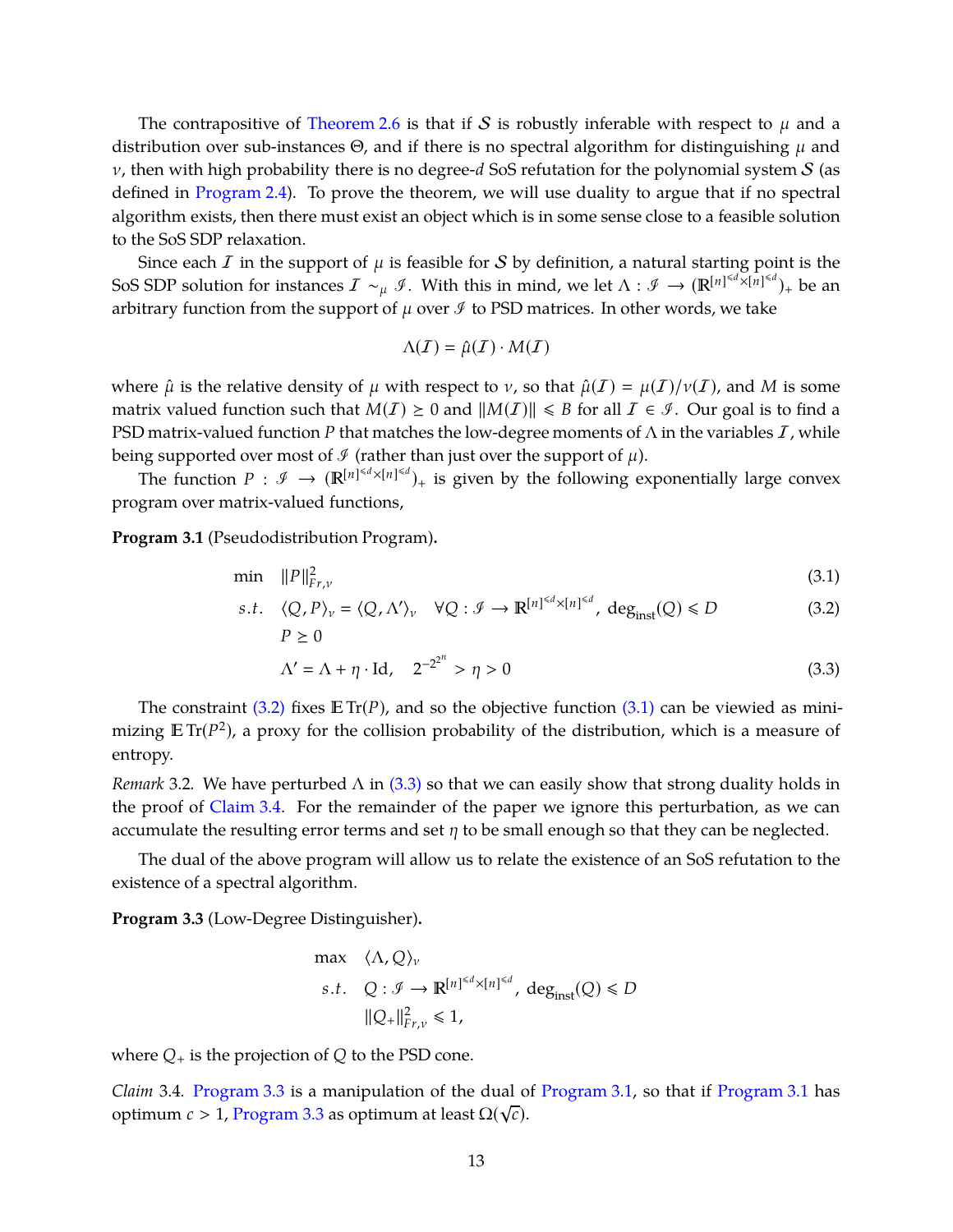Before we present the proof of the claim, we summarize its central consequence in the following theorem: if [Program 3.1](#page-14-5) has a large objective value (and therefore does not provide a feasible SoS solution), then there is a spectral algorithm.

<span id="page-15-0"></span>**Theorem 3.5.** *Fix a function*  $M: \mathscr{I} \to \mathbb{R}_{+}^{[n] \le d \times [n] \le d}$  $\int_{+}^{\lfloor n \rfloor^{\leq d} \times \lfloor n \rfloor^{\leq d}}$  *be such that*  $\text{Id} \geq M \geq 0$ *. Let*  $\lambda_{\max}^{\ddag}(\cdot)$  *be the function that gives the largest non-negative eigenvalue of a matrix. Suppose*  $\Lambda = \mu \cdot M$  *then the optimum of [Program 3.1](#page-14-5) is equal to* opt > 1 *only if there exists a low-degree matrix polynomial Q such that,*

$$
\mathop{\mathbb{E}}_{I \sim \mu} [\lambda^+_{max}(Q(I))] \geq \Omega(\sqrt{\text{opt}}/n^d)
$$

*while,*

$$
\mathop{\mathbb{E}}_{I \sim \nu} [\lambda_{max}^+(Q(I))] \leq 1.
$$

*Proof.* By [Claim 3.4,](#page-14-3) if the value of [Program 3.1](#page-14-5) is opt > 1, then there is a polynomial *Q* achieves a value of  $\Omega(\sqrt{\text{opt}})$  for the dual. It follows that

$$
\mathop{\mathbb{E}}_{I \sim \mu} [\lambda^+_{max}(Q(I))] \ge \frac{1}{n^d} \mathop{\mathbb{E}}_{I \sim \mu} [\langle \text{Id}, Q(I) \rangle] \ge \frac{1}{n^d} \langle \Lambda, Q \rangle_{\nu} = \Omega(\sqrt{\text{opt}}/n^d),
$$

while

$$
\mathop{\mathbb{E}}_{I \sim \nu} \left[ \lambda_{max}^+(Q(I)) \right] \leq \sqrt{\mathop{\mathbb{E}}_{I \sim \nu} \left[ \lambda_{max}^+(Q(I))^2 \right]} \leq \sqrt{\mathop{\mathbb{E}}_{I \sim \nu} \| Q_+(I) \|_{Fr}^2} \leq 1.
$$

 $\Box$ 

It is interesting to note that the specific structure of the PSD matrix valued function *M* plays no role in the above argument—since *M* serves as a proxy for monomials in the solution as represented by the program variables *x* ⊗*d* , it follows that the choice of how to represent the planted solution is not critical. Although seemingly counterintuitive, this is natural because the property of being distinguishable by low-degre distinguishers or by SoS SDP relaxations is a property of  $\nu$  and  $\mu$ .

We wrap up the section by presenting a proof of the [Claim 3.4.](#page-14-3)

*Proof of [Claim 3.4.](#page-14-3)* We take the Lagrangian dual of [Program 3.1.](#page-14-5) Our dual variables will be some combination of low-degree matrix polynomials, *Q*, and a PSD matrix *A*:

$$
\mathcal{L}(P,Q,A) = ||P||_{F\mathbf{r},\mathbf{v}}^2 - \langle Q,P-\Lambda'\rangle_{\mathbf{v}} - \langle A,P\rangle_{\mathbf{v}} \qquad s.t. \quad A \ge 0.
$$

It is easy to verify that if *P* is not PSD, then *A* can be chosen so that the value of  $\mathcal{L}$  is  $\infty$ . Similarly if there exists a low-degree polynomial upon which *P* and Λ differ in expectation, *Q* can be chosen as a multiple of that polynomial so that the value of  $\mathcal L$  is  $\infty$ .

Now, we argue that Slater's conditions are met for [Program 3.1,](#page-14-5) as  $P = \Lambda'$  is strictly feasible. Thus strong duality holds, and therefore

$$
\min_{P} \max_{A \ge 0,Q} \mathcal{L}(P,Q,A) \le \max_{A \ge 0,Q} \min_{P} \mathcal{L}(P,Q,A).
$$

Taking the partial derivative of  $\mathcal{L}(P, Q, A)$  with respect to P, we have

$$
\frac{\partial}{\partial P} \mathcal{L}(P, Q, A) = 2 \cdot P - Q - A.
$$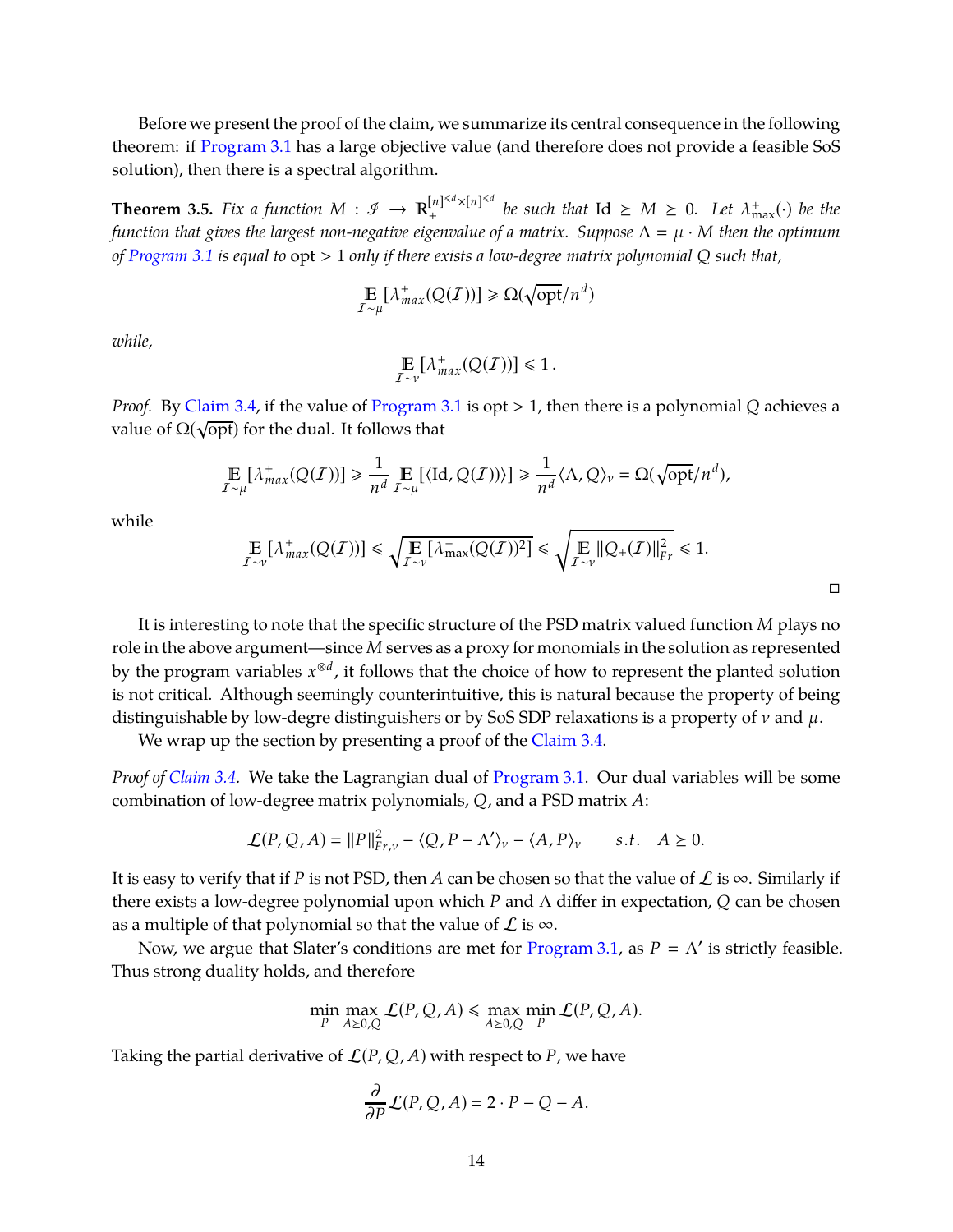where the first derivative is in the space of functions from  $\mathscr{I} \to \mathbb{R}^{[n]^{\leq d} \times [n]^{\leq d}}$ . By the convexity of  $\mathcal L$  as a function of *P*, it follows that if we set  $\frac{\partial}{\partial P} \mathcal L = 0$ , we will have the minimizer. Substituting, it follows that

$$
\min_{P} \max_{A \ge 0,Q} \mathcal{L}(P,Q,A) \le \max_{A \ge 0,Q} \frac{1}{4} ||A+Q||_{F_{r,\nu}}^2 - \frac{1}{2} \langle Q, A+Q-\Lambda' \rangle_{\nu} - \frac{1}{2} \langle A, A+Q \rangle_{\nu}
$$

$$
= \max_{A \ge 0,Q} \langle Q, \Lambda' \rangle_{\nu} - \frac{1}{4} ||A+Q||_{F_{r,\nu}}^2 \tag{3.4}
$$

Now it is clear that the maximizing choice of *A* is to set  $A = -Q$ <sub>−</sub>, the negation of the negativesemi-definite projection of *Q*. Thus [\(3.4\)](#page-16-1) simplifies to

$$
\min_{P} \max_{A \ge 0, Q} \mathcal{L}(P, Q, A) \le \max_{Q} \langle Q, \Lambda' \rangle_{\nu} - \frac{1}{4} ||Q_{+}||_{F_{r, \nu}}^{2}
$$
\n
$$
\le \max_{Q} \langle Q, \Lambda \rangle_{\nu} + \eta \operatorname{Tr}_{\nu}(Q_{+}) - \frac{1}{4} ||Q_{+}||_{F_{r, \nu}}^{2}, \tag{3.5}
$$

where we have used the shorthand  $\text{Tr}_{\nu}(Q_+) \stackrel{\text{def}}{=} \mathbb{E}_{I \sim \nu} \text{Tr}(Q(I)_+)$ . Now suppose that the low-degree matrix polynomial *Q*∗ achieves a right-hand-side value of

<span id="page-16-2"></span><span id="page-16-1"></span>
$$
\langle Q^*, \Lambda \rangle_{\nu} + \eta \cdot \text{Tr}_{\nu}(Q^*) - \frac{1}{4} ||Q^*_{+}||^2_{Fr,\nu} \geq c.
$$

Consider  $Q' = Q^*/||Q^*_{+}||_{Fr,\nu}$ . Clearly  $||Q'_{+}||_{Fr,\nu} = 1$ . Now, multiplying the above inequality through by the scalar  $1/\|\mathcal{Q}^*_+\|_{Fr,\nu}$ , we have that

$$
\langle Q', \Lambda \rangle_{\nu} \ge \frac{c}{\|Q^*_{+}\|_{Fr, \nu}} - \eta \cdot \frac{\text{Tr}_{\nu}(Q^*_{+})}{\|Q^*_{+}\|_{Fr, \nu}} + \frac{1}{4} \|Q^*_{+}\|_{Fr, \nu}
$$

$$
\ge \frac{c}{\|Q^*_{+}\|_{Fr, \nu}} - \eta \cdot n^d + \frac{1}{4} \|Q^*_{+}\|_{Fr, \nu}.
$$

Therefore  $\langle Q',\Lambda\rangle_v$  is at least  $\Omega(c^{1/2})$ , as if  $\|Q_+^*\|_{Fr,v}\geqslant \sqrt{c}$  then the third term gives the lower bound, and otherwise the first term gives the lower bound.

Thus by substituting  $Q'$ , the square root of the maximum of [\(3.5\)](#page-16-2) within an additive  $\eta n^d$ lower-bounds the maximum of the program

max 
$$
\langle Q, \Lambda \rangle_v
$$
  
\ns.t.  $Q : \mathcal{I} \to \mathbb{R}^{\lfloor n \rfloor^{\le d} \times \lfloor n \rfloor^{\le d}}$ ,  $deg_{inst}(Q) \le D$   
\n $||Q_+||_{Fr,v}^2 \le 1$ .

<span id="page-16-0"></span>This concludes the proof.

# **4 Proof of [Theorem 2.6](#page-13-1)**

We will prove [Theorem 2.6](#page-13-1) by contradiction. Let us assume that there exists no degree-2*D* matrix polynomial that distinguishes  $\nu$  from  $\mu$ . First, the lack of distinguishers implies the following fact about scalar polynomials.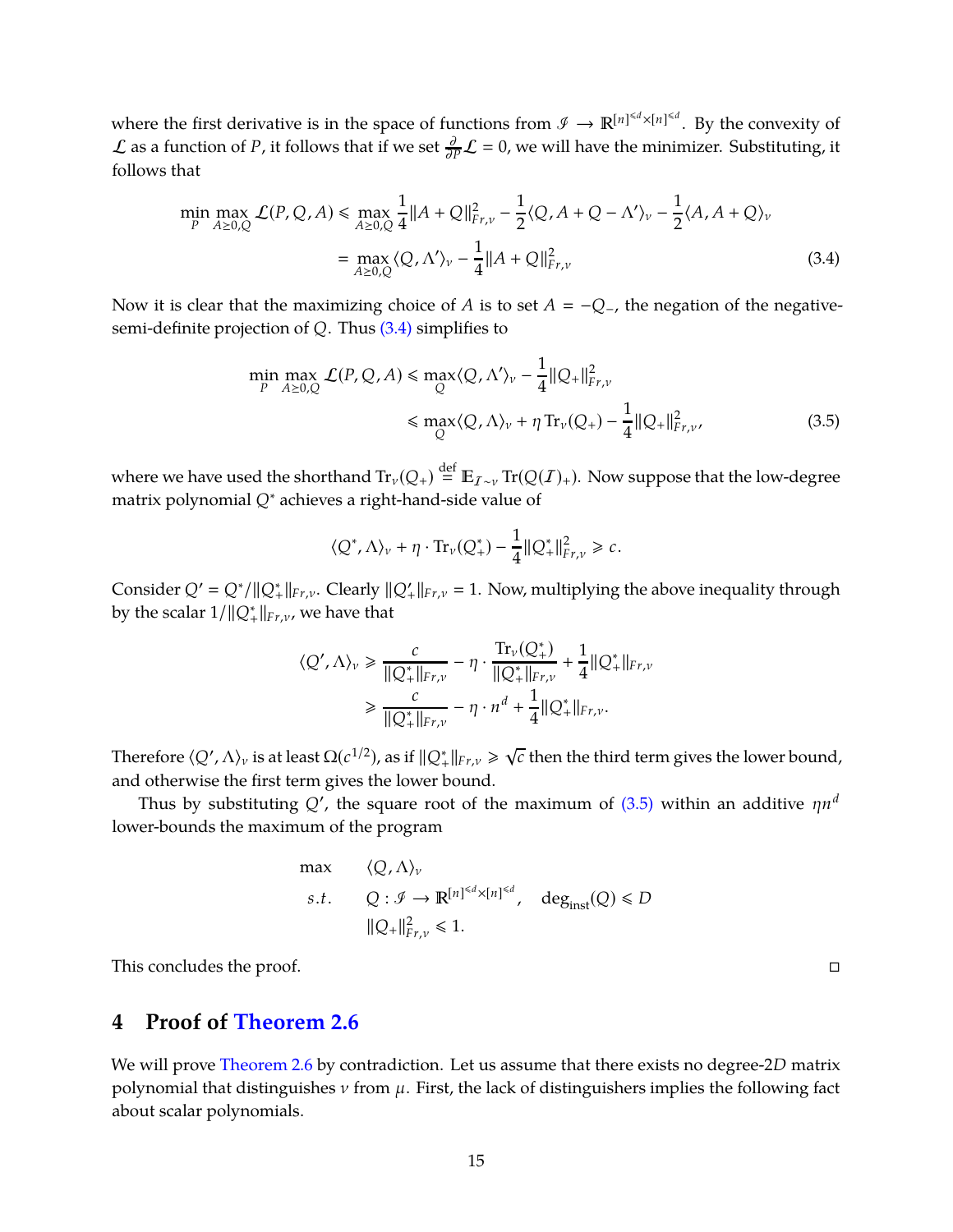<span id="page-17-0"></span>**Lemma 4.1.** *Under the assumption that there are no degree-*2*D distinguishers, for every degree-D scalar polynomial Q,*

$$
\|Q\|_{Fr,\mu}^2 \le n^B \|Q\|_{Fr,\nu}^2
$$

*Proof.* Suppose not, then the degree-2D  $1 \times 1$  matrix polynomial  $\text{Tr}(Q(I)^2)$  will be a distinguisher between  $\mu$  and  $\nu$ .

**Constructing** Λ. First, we will use the robust inference property of  $\mu$  to construct a pseudodistribution Λ. Recall again that we have defined  $\hat{\mu}$  to be the relative density of  $\mu$  with respect to *v*, so that  $\hat{\mu}(I) = \mu(I)/\nu(I)$ . For each subset  $S \subseteq [N]$ , define a PSD matrix-valued function  $\Lambda_S : \mathcal{I} \to (\mathbb{R}^{[n]^{ \leq d} \times [n]^{ \leq d}})_+$  as,

$$
\Lambda_S(\mathcal{I}) = \mathop{\mathbb{E}}_{\mathcal{I}'_S} [\hat{\mu}(\mathcal{I}_S \circ \mathcal{I}'_S)] \cdot x(\mathcal{I}_S)^{\leq d} (x(\mathcal{I}_S)^{\leq d})^T
$$

where we use  $I_S$  to denote the restriction of  $I$  to  $S\subset [N]$ , and  $I_S\circ I_{\overline S}'$  to denote the instance given by completing the sub-instance  $I_S$  with the setting  $I_S'$ . Notice that  $\Lambda_S$  is  $\frac{7}{s}$ . Notice that  $\Lambda_S$  is a function depending only on

 $I_S$ —this fact will be important to us. Define  $Λ$   $\stackrel{\text{def}}{=}$   $\mathbb{E}_{S \sim Θ}$   $Λ_S$ . Observe that  $Λ$  is a PSD matrix-valued function that satisfies

<span id="page-17-2"></span>
$$
\langle \Lambda_{\emptyset,\emptyset}, 1 \rangle_{\nu} = \underset{I \sim \nu}{\mathbb{E}} \underset{S \sim \Theta}{\mathbb{E}} \underset{I_{\overline{S}}' \sim \nu}{\mathbb{E}} [\hat{\mu}(I_S \circ I_{\overline{S}}')] = \underset{S}{\mathbb{E}} \underset{I_{\overline{S}}' \sim \nu}{\mathbb{E}} [\underset{I_{\emptyset}(I_S \circ I_{\overline{S}}')}{\mathbb{E}}] = 1
$$
(4.1)

Since  $\Lambda(I)$  is an average over  $\Lambda_S(I)$ , each of which is a feasible solution with high probability,  $\Lambda(I)$  is close to a feasible solution to the SDP relaxation for I. The following Lemma formalizes this intuition.

Define  $G\stackrel{\rm def}{=}\operatorname{span}\{\chi_S\cdot G_j\mid j\in [m], S\subseteq [N]\},$  and use  $\Pi_G$  to denote the orthogonal projection into G.

<span id="page-17-1"></span>**Lemma 4.2.** *Suppose [Program 2.2](#page-11-0) satisfies the* ε*-robust inference property with respect to planted distribution* μ and subsampling distribution  $\Theta$  and if  $\|x(I_S)^{\le d}\|_2^2$  $\mathcal{L}_2^2 \leq K$  for all  $I_S$  then for every  $G \in \mathcal{G}$ , we *have*

$$
\langle \Lambda, G \rangle_{\nu} \leq \sqrt{\varepsilon} \cdot K \cdot \left( \mathop{\mathbb{E}}_{S \sim \Theta} \mathop{\mathbb{E}}_{\tilde{\mathcal{I}}_S \sim \nu} \mathop{\mathbb{E}}_{I \sim \mu} \| G(\mathcal{I}_S \circ \mathcal{I}_{\overline{S}}) \|_2^2 \right)^{1/2}
$$

*Proof.* We begin by expanding the left-hand side by substituting the definition of Λ. We have

$$
\langle \Lambda, G \rangle_{v} = \mathop{\mathbb{E}}_{S \sim \Theta} \mathop{\mathbb{E}}_{I \sim v} \langle \Lambda_{S}(I_{S}), G(I) \rangle
$$
  
= 
$$
\mathop{\mathbb{E}}_{S \sim \Theta} \mathop{\mathbb{E}}_{I \sim v} \mathop{\mathbb{E}}_{I_{S} \sim v} \hat{\mu}(I_{S} \circ I_{\overline{S}}') \cdot \langle x(I_{S})^{\le d} (x(I_{S})^{\le d})^{T}, G(I) \rangle
$$

And because the inner product is zero if  $x(I<sub>S</sub>)$  is a feasible solution,

$$
\leq \mathop{\mathbb{E}}_{S \sim \Theta} \mathop{\mathbb{E}}_{I \sim \nu} \mathop{\mathbb{E}}_{\frac{I'}{S} \sim \nu} \hat{\mu}(I_S \circ I'_{\overline{S}}) \cdot \mathop{\mathbb{I}}[x(I_S) \text{ is infeasible for } \mathcal{S}(I)] \cdot \|x(I_S)^{\leq d}\|_2^2 \cdot \|G(I)\|_{Fr}
$$
  

$$
\leq \mathop{\mathbb{E}}_{S \sim \Theta} \mathop{\mathbb{E}}_{I \sim \nu} \mathop{\mathbb{E}}_{\frac{I'}{S} \sim \nu} \hat{\mu}(I_S \circ I'_{\overline{S}}) \cdot \mathop{\mathbb{I}}[x(I_S) \text{ is infeasible for } \mathcal{S}(I)] \cdot K \cdot \|G(I)\|_{Fr}
$$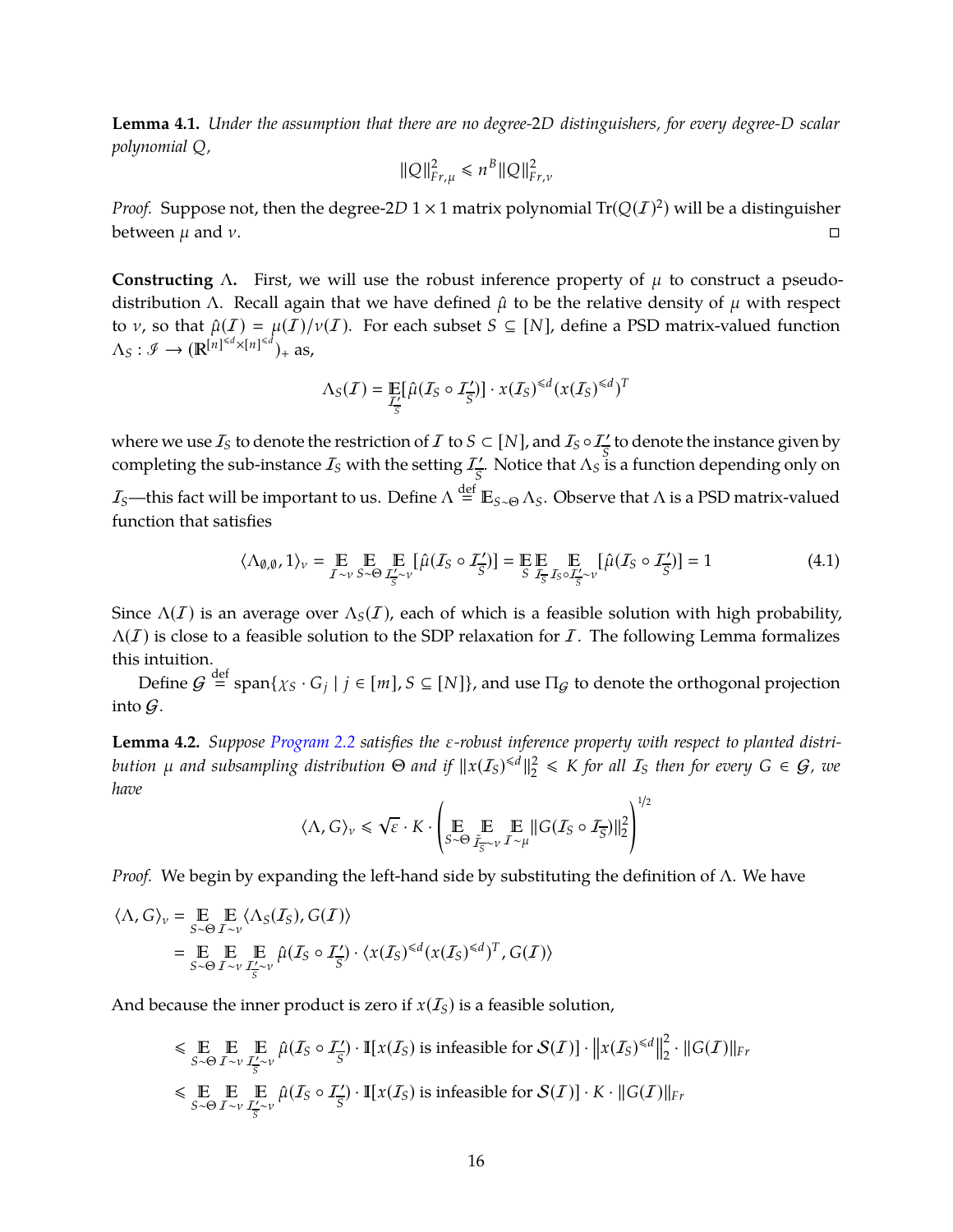And now letting  $\tilde{I}_{\overline{S}}$  denote the completion of  $I_S$  to  $I$ , so that  $I_S \circ \tilde{I}_{\overline{S}} = I$ , we note that the above is like sampling  $I^{\prime}_{\overline{S}}$  $\frac{d^2y}{ds^2}$  independently from *v* and then reweighting by  $\hat{\mu}(I_S \circ I_{\overline{S}}')$ , or equivalently taking the expectation over  $I_S \circ I_{\overline{S}}' = I' \sim \mu$  and  $\tilde{I}_{\overline{S}} \sim \nu$ :

$$
= \underset{S \sim \Theta}{\mathbb{E}} \underset{I' \sim \mu}{\mathbb{E}} \underset{\tilde{I}_{S} \sim \nu}{\mathbb{E}} \cdot \mathbb{I}[x(I_{S}) \text{ is infeasible for } S(I_{S} \circ \tilde{I}_{S})] \cdot K \cdot ||G(I_{S} \circ \tilde{I}_{S})||_{Fr}
$$

and by Cauchy-Schwarz,

$$
\leq K \cdot \left( \underset{S \sim \Theta}{\mathbb{E}} \underset{I' \sim \mu}{\mathbb{E}} \underset{\tilde{I}_S \sim \nu}{\mathbb{E}} \cdot \mathbb{I}[x(\mathcal{I}_S) \text{ is infeasible for } \mathcal{S}(\mathcal{I}_S \circ \tilde{\mathcal{I}}_S)] \right)^{1/2} \cdot \left( \underset{S \sim \Theta}{\mathbb{E}} \underset{I' \sim \mu}{\mathbb{E}} \underset{\tilde{I}_S \sim \nu}{\mathbb{E}} |G(\mathcal{I}_S \circ \tilde{\mathcal{I}}_S)| \big|_{Fr}^2 \right)^{1/2}
$$

The lemma follows by observing that the first term in the product above is exactly the nonrobustness of inference probability  $ε$ .

<span id="page-18-0"></span>**Corollary 4.3.** *If*  $G \in \mathcal{G}$  *is a degree-D polynomial in*  $I$ *, then under the assumption that there are no degree-*2*D distinguishers for* ν, µ*,*

$$
\langle \Lambda, G \rangle_{\nu} \leq \sqrt{\varepsilon} \cdot K \cdot n^{B} \cdot \|G\|_{Fr, \nu}
$$

*Proof.* For each fixing of  $\tilde{I}_S$ ,  $||G(I_S \circ \tilde{I}_S)||^2_2$  is a degree-2*D*-scalar polynomial in  $I$ . Therefore by [Lemma 4.1](#page-17-0) we have that,

$$
\mathop{\mathbb{E}}_{I\sim\mu} \|G(I_S \circ \tilde{I}_S)\|_{Fr}^2 \leq n^B \cdot \mathop{\mathbb{E}}_{I\sim\nu} \|G(I_S \circ \tilde{I}_S)\|_{Fr}^2.
$$

Substituting back in the bound in [Lemma 4.2](#page-17-1) the corollary follows.

Now, since there are no degree-*D* matrix distinguishers *Q*, for each *S* in the support of Θ we can apply reasoning similar to [Theorem 3.5](#page-15-0) to conclude that there is a high-entropy PSD matrix-valued function  $P_S$  that matches the degree- $D$  moments of  $\Lambda_S$ .

**Lemma 4.4.** *If there are no degree-D matrix distinguishers*  $Q$  *for*  $\mu$ *, v, then for each*  $S \sim \Theta$ *, there exists a solution*  $P_S$  *to Program* 3.1 (with the variable  $\Lambda := \Lambda_S$ ) and

<span id="page-18-1"></span>
$$
||P_S||_{Fr,\nu} \le n^{(B+d)/4} \le n^{B/2}
$$
\n(4.2)

This does not follow directly from [Theorem 3.5,](#page-15-0) because a priori a distinguisher for some specific *S* may only apply to a small fraction of the support of  $\mu$ . However, we can show that [Program 3.1](#page-14-5) has large value for  $\Lambda_S$  only if there is a distinguisher for  $\mu$ ,  $\nu$ .

*Proof.* By [Claim 3.4,](#page-14-3) it suffices for us to argue that there is no degree-*D* matrix polynomial *Q* which has large inner product with Λ*<sup>S</sup>* relative to its Frobenius norm. So, suppose by way of contradiction that *Q* is a degree-*D* matrix that distinguishes  $\Lambda_S$ , so that  $\langle Q, \Lambda_S \rangle_v \geq n^{B+d}$  but  $||Q||_{Fr,v} \leq 1$ .

It follows by definition of Λ*<sup>S</sup>* that

$$
n^{B+d} \leq \langle Q, \Lambda_S \rangle_v = \mathop{\mathbb{E}}_{I \sim v} \mathop{\mathbb{E}}_{\frac{I' \sim v}{S} \sim v} \hat{\mu}(I_S \circ I'_{\overline{S}}) \cdot \langle Q(I), x(I_S)^{\leq d} (x(I_S)^{\leq d})^\top \rangle
$$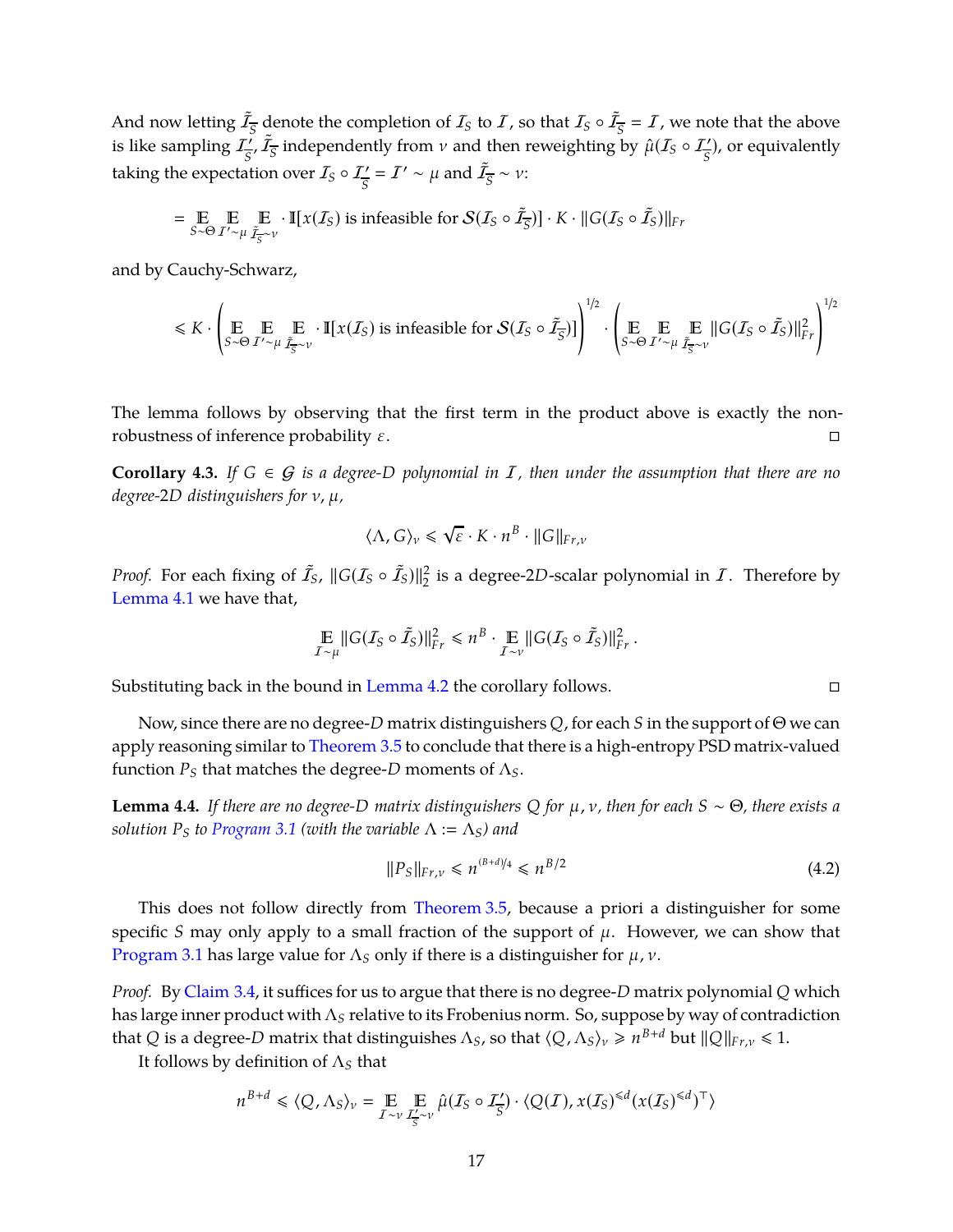$$
= \mathop{\mathbb{E}}_{I_S \circ I_S^{\prime} \sim \mu} \left\langle \mathop{\mathbb{E}}_{I_{\overline{S}} \sim \nu} Q(I_S \circ I_{\overline{S}}), x(I_S)^{\leq d} (x(I_S)^{\leq d})^\top \right\rangle
$$
  

$$
\leq \mathop{\mathbb{E}}_{\mu} \left[ \lambda^+_{\max} \left( \mathop{\mathbb{E}}_{I_{\overline{S}} \sim \nu} Q(I_S \circ I_{\overline{S}}) \right) \right] \cdot \left\| x(I_S)^{\leq d} \right\|_2^2.
$$

<span id="page-19-1"></span>So, we will show that  $Q_S(I) = \mathbb{E}_{\mathcal{I}'_{\overline{S}} \sim \nu} Q(I_S \circ I'_{\overline{S}})$  is a degree-*D* distinguisher for  $\mu$ . The degree of  $Q_S$ *S* is at most *D*, since averaging over settings of the variables cannot increase the degree. Applying our assumption that  $||x(I_S)^{\le d}||_2^2$  $2 \le K \le n^d$ , we already have  $\mathbb{E}_{\mu} \lambda_{\max}^+(Q_S) > n^B$ . It remains to show that  $\mathbb{E}_{\nu} \lambda_{\max}^+(Q_S)$  is bounded. For this, we use the following fact about the trace.

**Fact 4.5** (See e.g. Theorem 2.10 in [\[CC09\]](#page-38-1)). For a function  $f : \mathbb{R} \to \mathbb{R}$  and a symmetric matrix A with *eigendecomposition*  $\Sigma \lambda \cdot v v^{\top}$ , define  $f(A) = \Sigma f(\lambda) \cdot v v^{\top}$ . If  $f : \mathbb{R} \to \mathbb{R}$  is continuous and convex, then *the map*  $A \to \text{Tr}(f(A))$  *is convex for symmetric*  $A$ *.* 

The function  $f(t) = (\max\{0, t\})^2$  is continuous and convex over **R**, so the fact above implies that the map  $A \to ||A_+||^2_{Fr}$  is convex for symmetric  $A$ . We can take  $Q_S$  to be symmetric without loss of generality, as in the argument above we only consider the inner product of *Q<sup>S</sup>* with symmetric matrices. Now we have that

$$
\| (Q_S(I))_+\|_{Fr}^2 = \left\| \left( \mathop{\mathbb{E}}_{\frac{f'}{S}} \left[ Q(I_S \circ I_{\overline{S}}') \right] \right)_+ \right\|_{Fr}^2 \leq \mathop{\mathbb{E}}_{\frac{f'}{S}} \left\| \left( Q(I_S \circ I_{\overline{S}}') \right)_+ \right\|_{Fr}^2,
$$

where the inequality is the definition of convexity. Taking the expectation over  $I \sim v$  gives us that  $||(Q_S)_+||_F^2$  ${}_{F}^2 r, v \leq ||Q_+||_F^2$  $P_{F,r,v}^2 \leq 1$ , which gives us our contradiciton.

Now, analogous to  $\Lambda$ , set  $P \stackrel{\text{def}}{=} \mathbb{E}_{S \sim \Theta} P_S$ .

**Random Restriction.** We will exploit the crucial property that Λ and *P* are averages over functions that depend on subsets of variables. This has the same effect as a random restriction, in that  $\langle P, R \rangle$ <sub>*v*</sub> essentially depends on the low-degree part of *R*. Formally, we will show the following lemma.

<span id="page-19-0"></span>**Lemma 4.6.** *(Random Restriction) Fix D,*  $\ell \in \mathbb{N}$ *. For matrix-valued functions R* :  $\mathcal{I} \to \mathbb{R}^{\ell \times \ell}$  and a family *of functions*  $\{P_S : \mathscr{I}_S \to \mathbb{R}^{\ell \times \ell}\}_{S \subseteq [N]}$ , and a distribution  $\Theta$  *over subsets of*  $[N]$ ,

$$
\mathop{\mathbb{E}}_{I \sim v} \mathop{\mathbb{E}}_{S \sim \Theta} \langle P_S(I_S), R(I) \rangle \ge \mathop{\mathbb{E}}_{S \sim \Theta} \mathop{\mathbb{E}}_{I \sim v} \langle P_S(I_S), R_S^{
$$

*where*

$$
\rho(D,\Theta) = \max_{\alpha,|\alpha| \ge D} \Pr_{S \sim \Theta}[\alpha \subseteq S].
$$

*Proof.* We first re-express the left-hand side as

$$
\mathop{\mathbb{E}}_{I \sim v} \mathop{\mathbb{E}}_{S \sim \Theta} \langle P_S(I_S), R(I) \rangle = \mathop{\mathbb{E}}_{S \sim \Theta} \mathop{\mathbb{E}}_{I \sim v} \langle P_S(I_S), R_S(I_S) \rangle
$$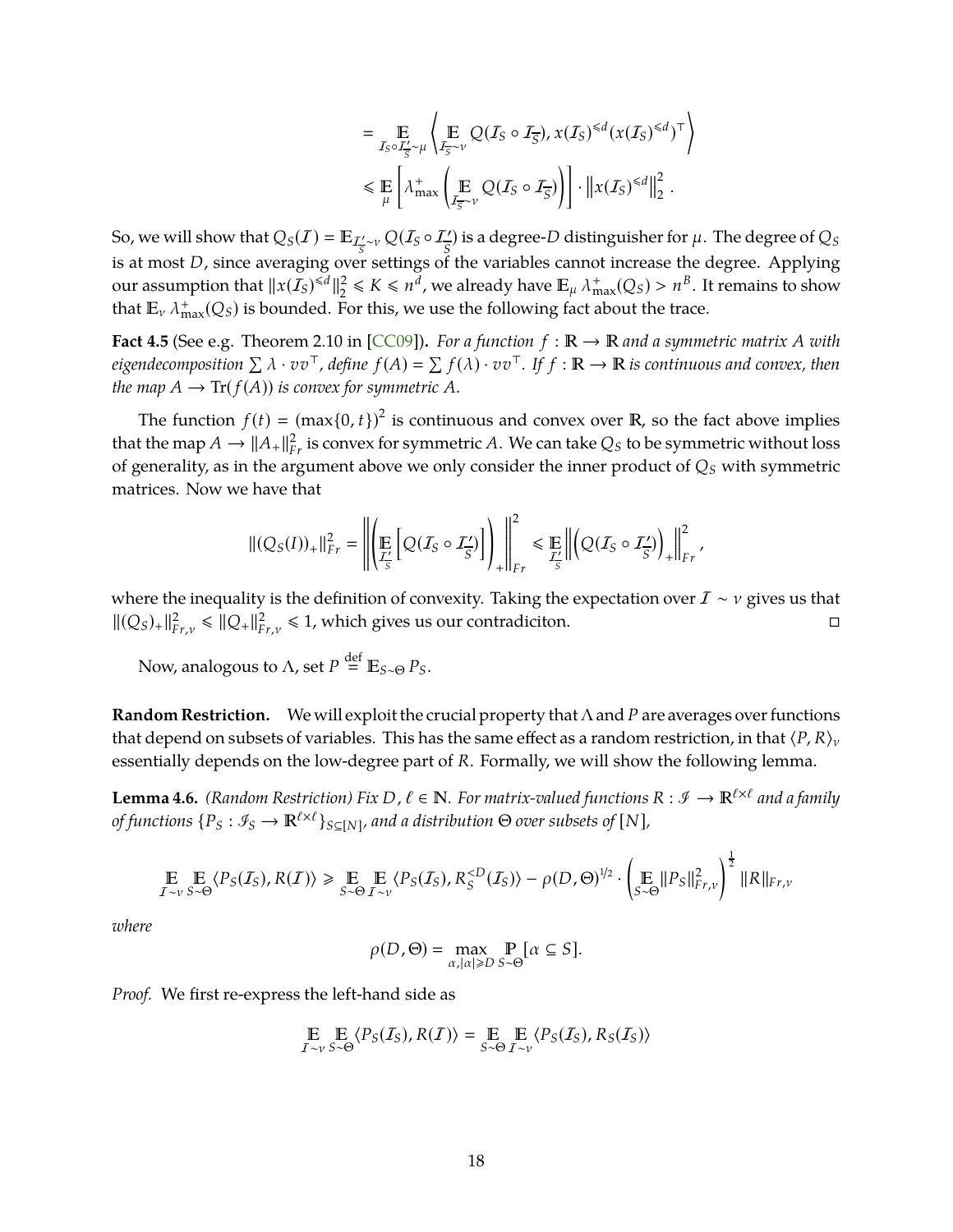where  $R_S(I_S) \stackrel{\text{def}}{=} \mathbb{E}_{I_{\overline{S}}}[R(I)]$  obtained by averaging out all coordinates outside *S*. Splitting the function  $R_S$  into its low-degree and high-degree parts,  $R_S = R_S^{\leq D}$  $S^{CD}$  +  $R_S^{>D}$  $S^D$ , then applying a Cauchy-Schwartz inequality we get

$$
\mathop{\mathbb{E}}_{S \sim \Theta} \mathop{\mathbb{E}}_{\mathcal{I} \sim \nu} \langle P_S(\mathcal{I}_S), R_S(\mathcal{I}_S) \rangle \geq \mathop{\mathbb{E}}_{S \sim \Theta} \mathop{\mathbb{E}}_{\mathcal{I} \sim \nu} \langle P_S(\mathcal{I}_S), R_S^{D}||_{F_{r,\nu}}^2 \right)^{1/2}.
$$

Expressing  $R^{\ge D}(I)$  in the Fourier basis, we have that over a random choice of  $S \sim \Theta$ ,

$$
\mathop{\mathbb{E}}_{S \sim \Theta} \| R_S^{ \ge D} \|_{Fr, \nu}^2 = \sum_{\alpha, |\alpha| \ge D} \mathop{\mathbb{P}}_{S \sim \Theta} \big[ \alpha \subseteq S \big] \cdot \hat{R}_\alpha^2 \le \rho(D, \Theta) \cdot \| R \|_{Fr}^2
$$

Substituting into the above inequality, the conclusion follows.

**Equality Constraints.** Since  $\Lambda$  is close to satisfying all the equality constraints  $G$  of the SDP, the function *P* approximately satisfies the low-degree part of  $G$ . Specifically, we can prove the following.

<span id="page-20-1"></span>**Lemma 4.7.** *Let*  $k \geq \text{deg}_{inst}(G_i)$  *for all*  $G_i \in S$ *.* With *P defined as above and under the conditions of [Theorem 2.6](#page-13-1) for any function*  $G \in \mathcal{G}$ ,

$$
\left| \langle P, G^{\leq D} \rangle_{\nu} \right| \leq \frac{2}{n^{2B}} \| G \|_{Fr, \nu}
$$

*Proof.* Recall that  $G = \text{span}\{ \chi_S \cdot G_j \mid j \in [m], S \subseteq [N] \}$  and let  $\Pi_G$  be the orthogonal projection into  $G$ . Now, since  $G \in \mathcal{G}$ ,

$$
G^{\leq D} = (\Pi_{\mathcal{G}} G)^{\leq D} = (\Pi_{\mathcal{G}} G^{\leq D-2k})^{\leq D} + (\Pi_{\mathcal{G}} G^{>D-2k})^{\leq D}.
$$
 (4.3)

Now we make the following claim regarding the effect of projection on to the ideal  $G$ , on the degree of a polynomial.

*Claim* 4.8. For every polynomial *Q*, deg( $\Pi$ <sub>*G*</sub>*Q*)  $\le$  deg(*Q*) + 2*k*. Furthermore for all  $\alpha$ ,  $\Pi$ <sub>*G</sub>Q*<sup>> $\alpha$ </sup> has</sub> no monomials of degree  $\le \alpha - k$ 

*Proof.* To establish the first part of the claim it suffices to show that  $\Pi_{G}Q \in \text{span}\{\chi_S \cdot G_j \mid |S| \leq \chi_S \cdot G_j\}$  $deg(Q) + k$ , since  $deg(G_j) \le k$  for all  $j \in [m]$ . To see this, observe that  $\Pi_{\mathcal{G}}Q \in span\{\chi_S \cdot G_j \mid |S| \le k\}$  $deg(Q) + k$  and is orthogonal to every  $\chi_S \cdot G_i$  with  $|S| > deg(Q) + k$ .

$$
\langle \Pi_{\mathcal{G}} Q, \chi_S \cdot G_j \rangle_v = \langle Q, \Pi_{\mathcal{G}} \chi_S \cdot G_j \rangle_v = \langle Q, \chi_S \cdot G_j \rangle_v = \langle Q G_j, \chi_S \rangle_v = 0,
$$

where the final equality is because  $deg(\chi_S) > deg(G_i) + deg(Q)$ . On the other hand, for every subset *S* with deg( $\chi_S$ )  $\le \alpha - k$ ,

$$
\langle \Pi_{\mathcal{G}} Q^{>\alpha}, \chi_S \cdot G_j \rangle = \langle Q^{>\alpha}, \Pi_{\mathcal{G}} \chi_S \cdot G_j \rangle = \langle Q^{>\alpha}, \chi_S \cdot G_j \rangle = 0, \text{ since } \alpha > \text{deg}(G_j) + \text{deg}(\chi_S)
$$

This implies that  $\Pi_G Q^{>\alpha} \in \text{span}\{\chi_S \cdot G_j \mid |S| > \alpha - k\}$  which implies that  $\Pi_G Q^{>\alpha}$  has no monomials of degree  $\le \alpha - k$ .  $□$ 

<span id="page-20-0"></span>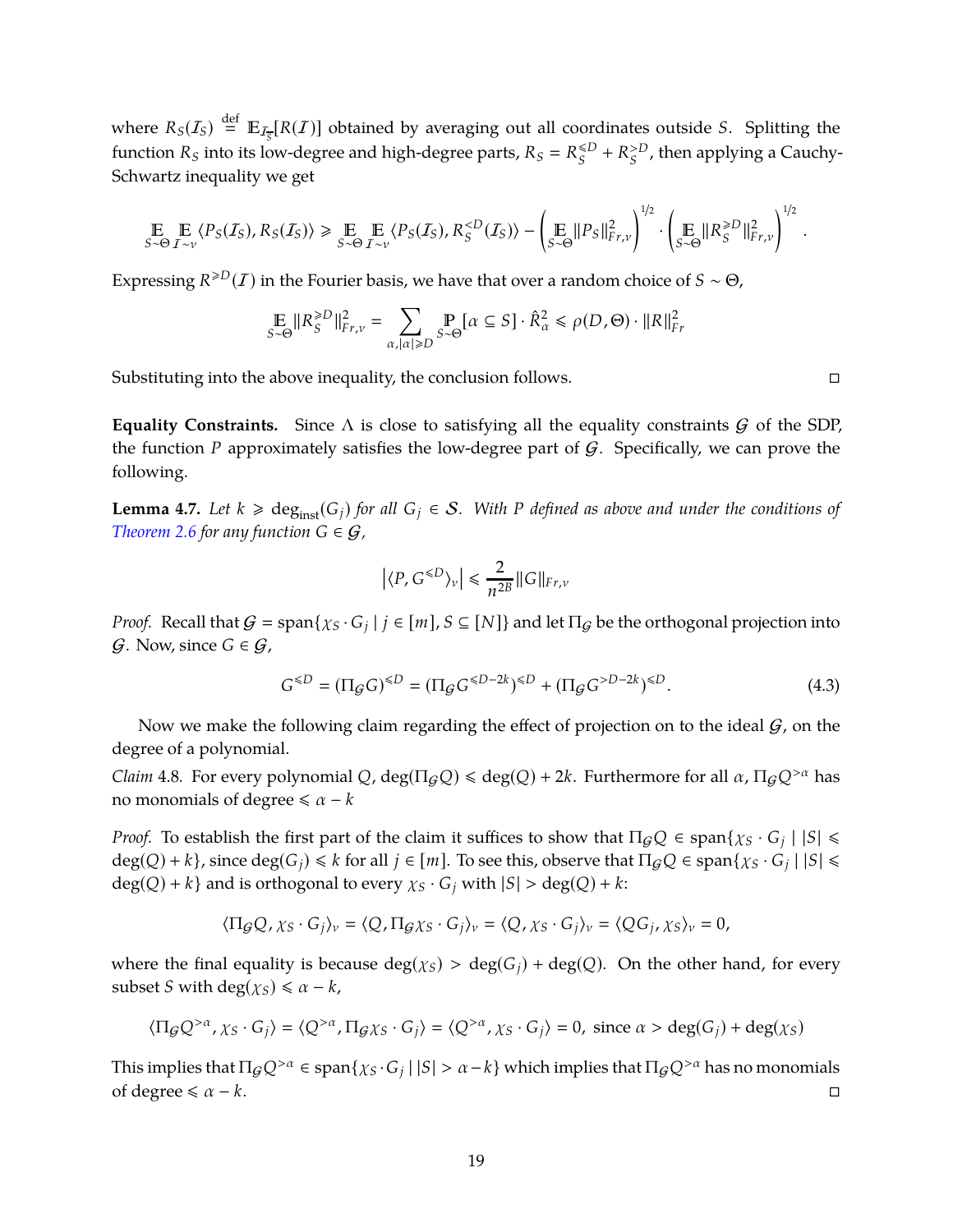Incorporating the above claim into  $(4.3)$ , we have that

$$
G^{\leq D}=\Pi_{\mathcal{G}}G^{\leq D-2k}+(\Pi_{\mathcal{G}}G^{\geq D-2k})^{[D-3k,D]},
$$

where the superscript  $[D − 3k, D]$  denotes the degree range. Now,

$$
\langle P, G^{\leq D} \rangle_v = \langle P, \Pi_{\mathcal{G}} G^{\leq D-2k} \rangle_v + \langle P, (\Pi_{\mathcal{G}} G^{\geq D-2k})^{[D-3k,D]} \rangle_v
$$

And since  $\Pi_{\mathcal{G}}G^{\leq D-2k}$  is of degree at most *D* we can replace *P* by  $\Lambda$ ,

$$
= \langle \Lambda, \Pi_{\mathcal{G}}G^{\leq D-2k} \rangle_{\nu} + \langle P, (\Pi_{\mathcal{G}}G^{\geq D-2k})^{[D-3k, D]} \rangle_{\nu}
$$

Now bounding the first term using [Corollary 4.3](#page-18-0) with a  $n^B$  bound on *K*,

$$
\leqslant \left(\frac{1}{n^{8B}}\right)^{1/2} \cdot n^B \cdot (n^B \cdot \|\Pi_{\mathcal{G}}G_{\emptyset,\emptyset}^{\leqslant D-2k}\|_{\mathsf{Fr},\nu}) + \langle P, (\Pi_{\mathcal{G}}G^{\geqslant D-2k})^{[D-3k,D]}\rangle
$$

And for the latter term we use [Lemma 4.6,](#page-19-0)

$$
\leq \frac{1}{n^{2B}} \|\Pi_{\mathcal{G}} G_{\emptyset,\emptyset}^{\leq D-2k}\|_{Fr,\nu} + \frac{1}{n^{4B}} \left(\mathbb{E} \|P_S\|_{Fr,\nu}^2\right)^{1/2} \|G\|_{Fr,\nu},
$$

where we have used the fact that  $(\Pi_{\mathcal{G}}G^{\ge D-2k})^{[D-3k,D]}$  is high degree. By property of orthogonal  $\text{projections, } \|\Pi_{\mathcal{G}}G^{\geq D-2k}\|_{Fr,\nu} \leq \|\overline{G}^{\geq D-2k}\|_{Fr,\nu} \leq \|\overline{G}\|_{Fr,\nu}$ . Along with the bound on  $\|P_S\|_{Fr,\nu}$  from [\(4.2\),](#page-18-1) this implies the claim of the lemma.

Finally, we have all the ingredients to complete the proof of [Theorem 2.6.](#page-13-1)

*Proof of [Theorem 2.6.](#page-13-1)* Suppose we sample an instance *I* ∼ ν, and suppose by way of contradiction this implies that with high probability the SoS SDP relaxation is infeasible. In particular, this implies that there is a degree-*d* sum-of-squares refutation of the form,

$$
-1 = a^{\mathcal{I}}(x) + \sum_{j \in [m]} g_j^{\mathcal{I}}(x) \cdot q_j^{\mathcal{I}}(x),
$$

where  $a^I$  is a sum-of-squares of polynomials of degree at most 2d in *x*, and  $\deg(q^I_j) + \deg(q^I_j) \leq 2d$ . Let  $A^I \in \mathbb{R}^{[n]^{&d} \times [n]^{&d}}$  be the matrix of coefficients for  $a^I(c)$  on input  $I$ , and let  $G^I$  be defined similarly for  $\sum_{j\in[m]}g_j(x)\cdot q_j(x)$ . We can rewrite the sum-of-squares refutation as a matrix equality,

$$
-1 = \langle X^{\leq d}, A^I \rangle + \langle X^{\leq d}, G^I \rangle,
$$

where  $G^I \in \mathcal{G}$ , the span of the equality constraints of the SDP.

Define  $s : \mathcal{I} \to \{0, 1\}$  as

$$
s(I) \stackrel{\text{def}}{=} \mathbb{I}[\exists \text{ a degree-2}d \text{ sos-refutation for } S(I)]
$$

By assumption,  $\mathbb{E}_{I\sim v}[s(I)] = 1 - \frac{1}{n^8}$  $\frac{1}{n^{8B}}$ . Define matrix valued functions  $A$ ,  $G : \mathscr{I} \to \mathbb{R}^{\lfloor n \rfloor \le d} \times \lfloor n \rfloor \le d$  by setting,

$$
A(\mathcal{I}) \stackrel{\text{def}}{=} s(\mathcal{I}) \cdot A^{\mathcal{I}}
$$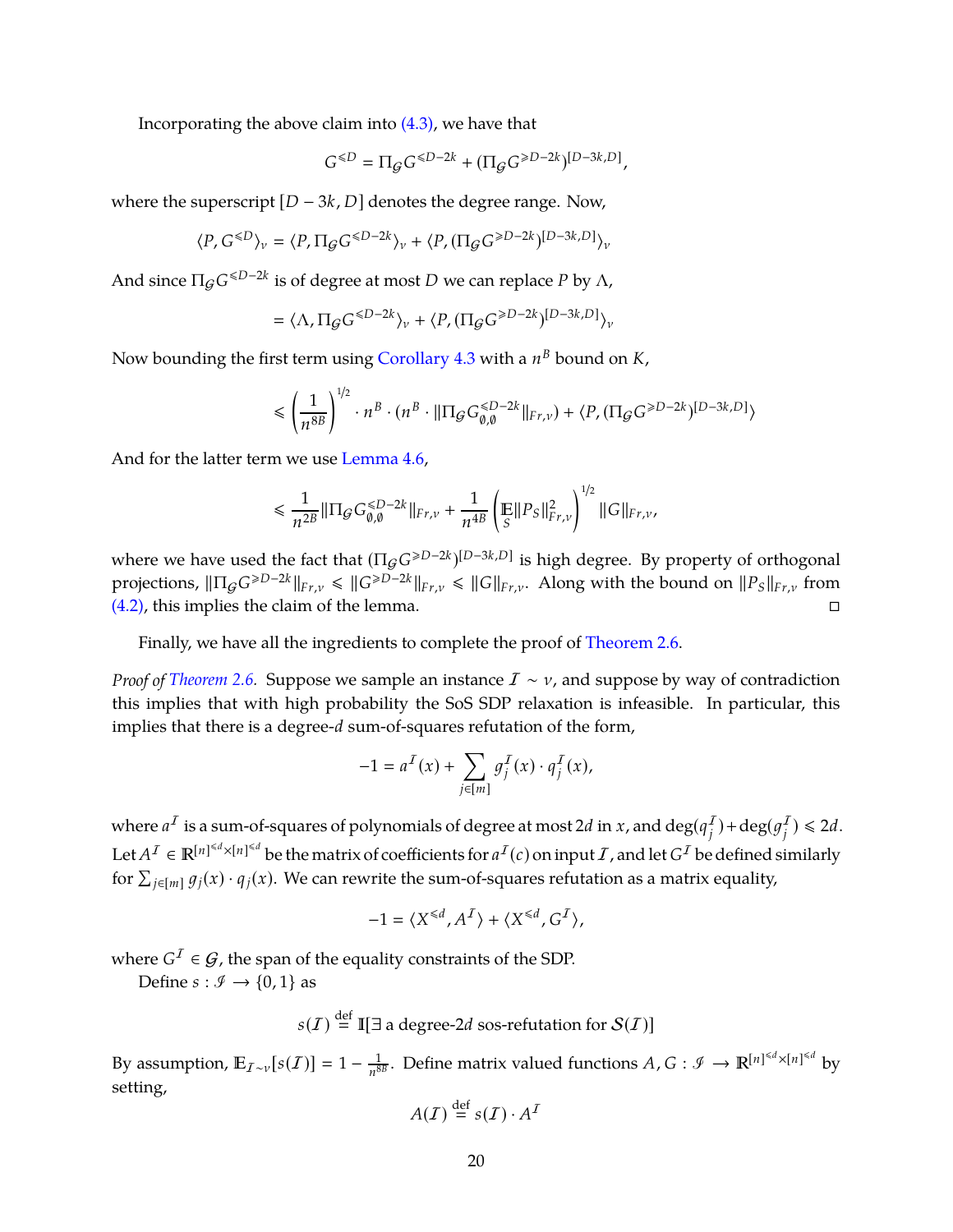$$
G(\mathcal{I}) \stackrel{\text{def}}{=} s(\mathcal{I}) \cdot G^{\mathcal{I}}
$$

With this notation, we can rewrite the sos-refutation identity as a polynomial identity in *X* and *I*,

$$
-s(\mathcal{I}) = \langle X^{\leq d}, A(\mathcal{I}) \rangle + \langle X^{\leq d}, G(\mathcal{I}) \rangle.
$$

Let  $e_{\emptyset,\emptyset}$  denote the  $[n]^{4d} \times [n]^{4d}$  matrix with the entry corresponding to  $(\emptyset,\emptyset)$  equal to 1, while the remaining entries are zero. We can rewrite the above equality as,

$$
-\langle X^{\leq d}, s(I) \cdot \mathbf{e}_{\emptyset, \emptyset} \rangle = \langle X^{\leq d}, A(I) \rangle + \langle X^{\leq d}, G(I) \rangle.
$$

for all I and formal variables *X*.

Now, let  $P = \mathbb{E}_{S \sim \Theta} P_S$  where each  $P_S$  is obtained by from the [Program 3.1](#page-14-5) with  $\Lambda_S$ . Substituting  $X^{\leq d}$  with  $P(I)$  and taking an expectation over  $I$ ,

$$
\langle P, s(\mathcal{I}) \cdot \mathbf{e}_{\emptyset, \emptyset} \rangle_{\nu} = \langle P, A \rangle_{\nu} + \langle P, G \rangle_{\nu}
$$
\n(4.4)

<span id="page-22-0"></span>
$$
\geqslant \langle P, G \rangle_{\nu} \tag{4.5}
$$

where the inequality follows because  $A, P \geq 0$ . We will show that the above equation is a contradiction by proving that LHS is less than −0.9, while the right hand side is at least −0.5. First, the right hand side of [\(4.4\)](#page-22-0) can be bounded by [Lemma 4.7](#page-20-1)

$$
\langle P, G \rangle_{v} = \underset{I \sim v}{{\mathbb{E}}} \underset{S \sim \Theta}{{\mathbb{E}}} \langle P_{S}(I_{S}), G(I) \rangle
$$
  
\n
$$
\geq \underset{I \sim v}{{\mathbb{E}}} \underset{S \sim \Theta}{{\mathbb{E}}} \langle P_{S}(I_{S}), G^{  
\n
$$
\geq -\frac{2}{n^{2B}} \cdot ||G||_{F_{r,v}} - \frac{1}{n^{4B}} \left( \underset{S}{\mathbb{E}} ||P_{S}||_{F_{r,v}}^{2} \right)^{1/2} ||G||_{F_{r,v}} \quad \text{(using Lemma 4.7)}
$$
  
\n
$$
\geq -\frac{1}{2}
$$
$$

where the last step used the bounds on  $||P_S||_{Fr,\nu}$  from [\(4.2\)](#page-18-1) and on  $||G||_{Fr,\nu}$  from the  $n^B$  bound assumed on the SoS proofs in [Theorem 2.6.](#page-13-1)

Now the negation of the left hand side of [\(4.4\)](#page-22-0) is

$$
\mathop{\mathbb{E}}_{I \sim \nu} \langle P(I), s(I) \cdot \mathbf{e}_{\emptyset, \emptyset} \rangle \ge \mathop{\mathbb{E}}_{I \sim \nu} [P_{\emptyset, \emptyset}(I) \cdot 1] - \mathop{\mathbb{E}}[(s-1)^2]^{1/2} \cdot ||P||_{Fr, \nu}
$$

The latter term can be simplified by noticing that the expectation of the square of a 0,1 indicator is equal to the expectation of the indicator, which is in this case  $\frac{1}{n^{8B}}$  by assumption. Also, since 1 is a constant,  $P_{\emptyset,\emptyset}$  and  $\Lambda_{\emptyset,\emptyset}$  are equivalent:

$$
= \mathop{\mathbb{E}}_{\mathcal{I} \sim \nu} [\Lambda_{\emptyset, \emptyset}(\mathcal{I}) \cdot 1] - \frac{1}{n^{4B}} \cdot ||P||_{\mathcal{F}, \nu}
$$
  
=  $1 - \frac{1}{n^{4B}} \cdot ||P||_{\mathcal{F}, \nu}$  (using (4.1))  
=  $1 - \frac{1}{n^{3B}}$  (using (4.2))

We have the desired contradiction in  $(4.4)$ .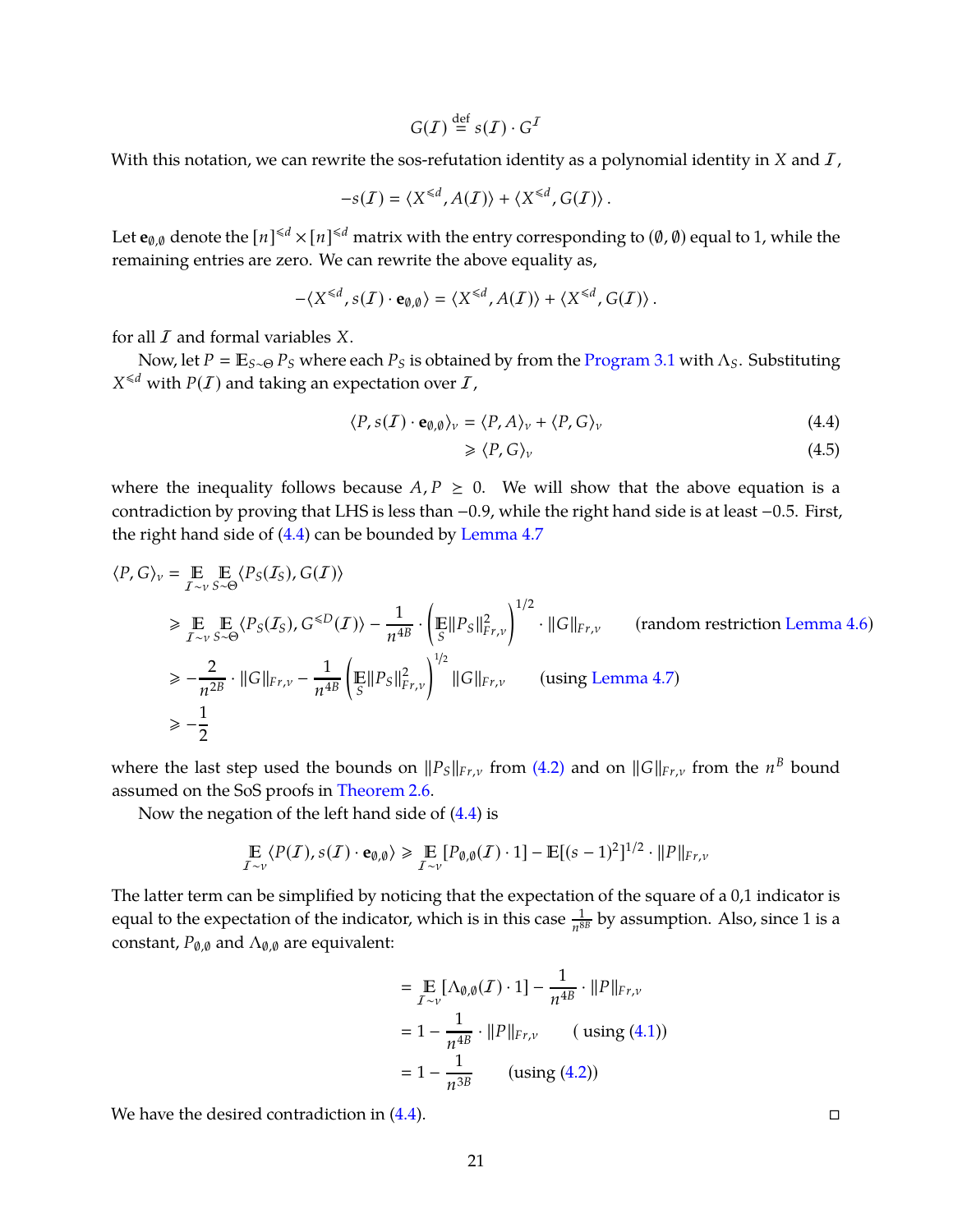#### <span id="page-23-0"></span>**4.1 Handling Inequalities**

Suppose the polynomial system [Program 2.2](#page-11-0) includes inequalities of the form  $h(I, x) \ge 0$ , then a natural approach would be to introduce a slack variable *z* and set  $h(\mathcal{I}, x) - z^2 = 0$ . Now, we can view the vector  $(x, z)$  consisting of the original variables along with the slack variables as the hidden planted solution. The proof of [Theorem 2.6](#page-13-1) can be carried out as described earlier in this section, with this setup. However, in many cases of interest, the inclusion of slack variables invalidates the robust inference property. This is because, although a feasible solution *x* can be recovered from a subinstance  $I<sub>S</sub>$ , the value of the corresponding slack variables could potentially depend on I*<sup>S</sup>* . For instance, in a random CSP, the value of the objective function on the assignment *x* generated from I*<sup>S</sup>* depends on all the constraints outside of *S* too.

The proof we described is to be modified as follows.

- As earlier, construct Λ*<sup>S</sup>* using only the robust inference property of original variables *x*, and the corresponding matrix functions *PS*.
- Convert each inequality of the form  $h_i(\mathcal{I}, x) \ge 0$ , in to an equality by setting  $h_i(\mathcal{I}, x) = z_i^2$ *i* .
- Now we define a pseudo-distribution  $\tilde{\Lambda}_S(I_S)$  over original variables *x* and slack variables *z* as follows. It is convenient to describe the pseudo-distribution in terms of the corresponding pseudo-expectation operator. Specifically, if  $x(I<sub>S</sub>)$  is a feasible solution for [Program 2.2](#page-11-0) then define

$$
\tilde{E}[z_{\sigma}x_{\alpha}] \stackrel{\text{def}}{=} \begin{cases}\n0 & \text{if } \sigma_i \text{ odd for some } i \\
\prod_{i \in \sigma} (h_i(\mathcal{I}, x(\mathcal{I}_S)))^{\sigma_i/2} \cdot x(\mathcal{I}_S)_{\alpha} & \text{otherwise}\n\end{cases}
$$

Intuitively, the pseudo-distribution picks the sign for each *z<sup>i</sup>* uniformly at random, independent of all other variables. Therefore, all moments involving an odd power of  $z_i$  are zero. On the other hand, the moments of even powers of  $z_i$  are picked so that the equalities  $h_i(I, x) = z_i$  are satisfied.

It is easy to check that  $\tilde{\Lambda}$  is psd matrix valued, satisfies [\(4.1\)](#page-17-2) and all the equalities.

- While  $\Lambda_S$  in the original proof was a function of  $\mathcal{I}_S$ ,  $\tilde{\Lambda}_S$  is not. However, the key observation is that,  $\tilde{\Lambda}_S$  is degree at most  $k \cdot d$  in the variables outside of *S*. Each function  $h_i(\mathcal{I}, x(\mathcal{I}_S))$ is degree at most *k* in  $I_{\overline{S}}$ , and the entries of  $\tilde{\Lambda}_S(I_S)$  are a product of at most *d* of these polynomials.
- The main ingredient of the proof that is different from the case of equalities is the random restriction lemma which we outline below. The error in the random restriction is multiplied by  $D^{dk/2} \leqslant n^{B/2}$ ; however this does not substantially change our results, since [Theorem 2.6](#page-13-1) requires  $ρ(D, Θ) < n^{-8B}$ , which leaves us enough slack to absorb this factor (and in every application  $\rho(D,\Theta) = p^{O(D)}$  for some  $p < 1$  sufficiently small that we meet the requirement that  $D^{dk} \rho(D - dk, \Theta)$  is monotone non-increasing in *D*).

**Lemma 4.9.** *[Random Restriction for Inequalities] Fix D,*  $\ell \in \mathbb{N}$ *. Consider a matrix-valued function*  $R:\mathscr{I}\to\mathbb{R}^{\ell\times\ell}$  and a family of functions  $\{P_S:\mathscr{I}\to\mathbb{R}^{\ell\times\ell}\}_{S\subseteq[N]}$  such that each  $P_S$  has degree at most dk *in* I*<sup>S</sup> . If* Θ *is a distribution over subsets of* [*N*] *with*

$$
\rho(D,\Theta) = \max_{\alpha,|\alpha| \ge D} \Pr_{S \sim \Theta} [\alpha \subseteq S],
$$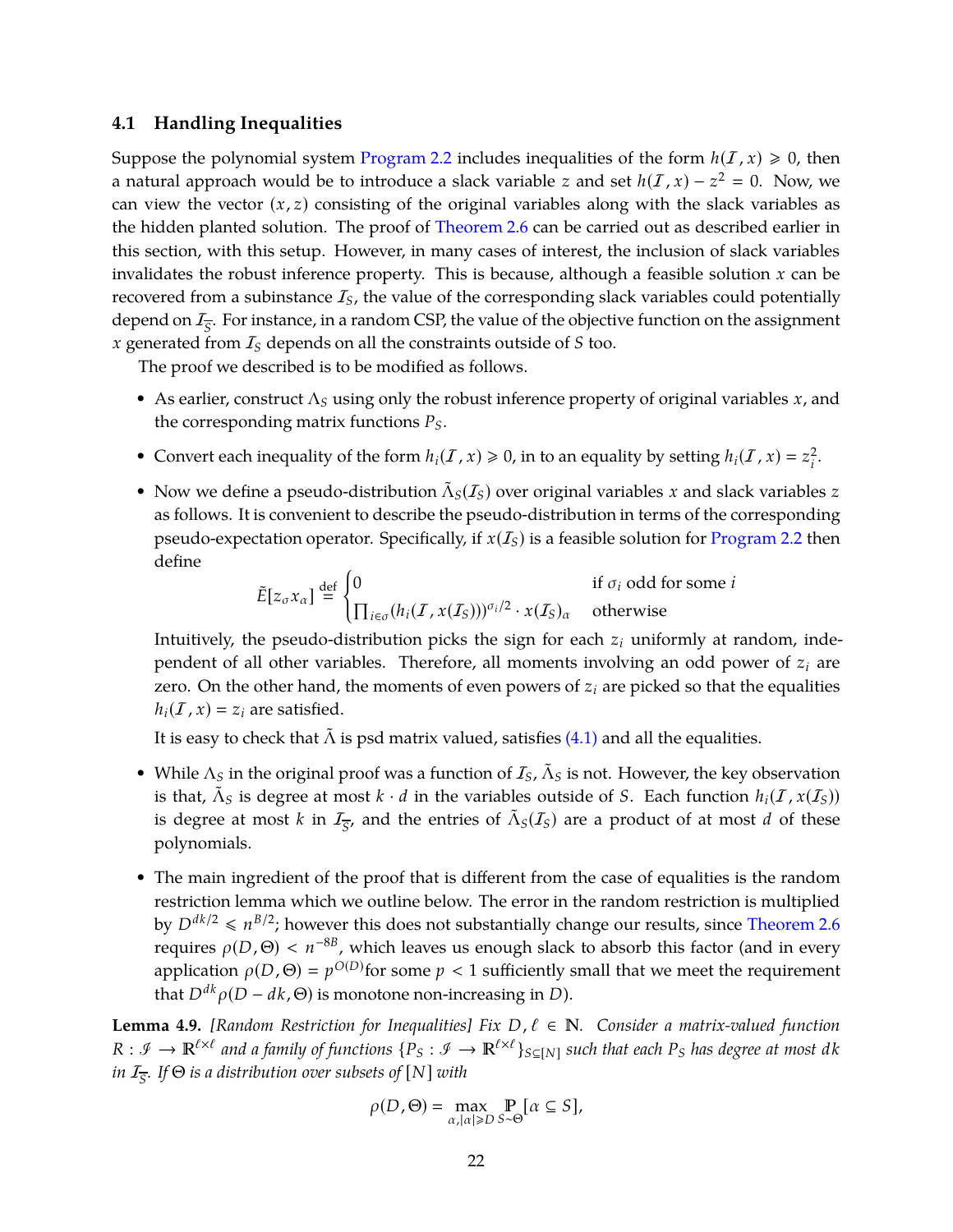*and the additional requirement that Ddk* · ρ(*D* − *dk*, Θ) *is monotone non-increasing in D, then*

$$
\mathop{\mathbb{E}}_{I \sim v} \mathop{\mathbb{E}}_{S \sim \Theta} \langle P_S(I_S), R(I) \rangle \ge \mathop{\mathbb{E}}_{S \sim \Theta} \mathop{\mathbb{E}}_{I \sim v} \langle P_S(I_S), \tilde{R}_S^{
$$

*Proof.*

$$
\mathop{\mathbb{E}}_{I \sim v} \mathop{\mathbb{E}}_{S \sim \Theta} \langle P_S(I_S), R(I) \rangle = \mathop{\mathbb{E}}_{S \sim \Theta} \mathop{\mathbb{E}}_{I \sim v} \langle P_S(I_S), \tilde{R}_S(I) \rangle
$$

where  $\tilde{R}_S(I)$  is now obtained by averaging out the values for all monomials whose degree in  $\overline{S}$  is  $> dk$ . Writing  $\tilde{R}_S = \tilde{R}_S^{\leq D} + \tilde{R}_S^{> D}$  and applying a Cauchy-Schwartz inequality we get,

$$
\mathop{\mathbb{E}}_{S \sim \Theta} \mathop{\mathbb{E}}_{\mathcal{I} \sim \nu} \langle P_S(\mathcal{I}_S), \tilde{R}_S(\mathcal{I}) \rangle \ge \mathop{\mathbb{E}}_{S \sim \Theta} \mathop{\mathbb{E}}_{\mathcal{I} \sim \nu} \langle P_S(\mathcal{I}_S), \tilde{R}_S^{D} \|_{Fr, \nu} \right)^{1/2}
$$

Over a random choice of *S*,

$$
\mathop{\mathbb{E}}_{S \sim \Theta} \|\tilde{R}_{S}^{\geq D}\|_{Fr,\nu}^{2} = \sum_{\alpha, |\alpha| \geq D} \mathop{\mathbb{P}}_{S \sim \Theta} [|\alpha \cap \overline{S}| \leq d k] \cdot \hat{R}_{\alpha}^{2} \leq D^{dk} \cdot \rho(D - dk, \Theta) \cdot \|R\|_{Fr}^{2},
$$

where we have used that  $D^{dk} \rho(D - dk, \Theta)$  is a monotone non-increasing function of *D*. Substituting this in the earlier inequality the Lemma follows.

# <span id="page-24-0"></span>**5 Applications to Classical Distinguishing Problems**

In this section, we verify that the conditions of [Theorem 2.6](#page-13-1) hold for a variety of canonical distinguishing problems. We'll rely upon the (simple) proofs in [Appendix A,](#page-41-0) which show that the ideal term of the SoS proof is well-conditioned.

**Problem 5.1** (Planted clique with clique of size  $n^{\delta}$ ). Given a graph  $G = (V, E)$  on *n* vertices, determine whether it comes from:

- **Uniform Distribution**: the uniform distribution over graphs on *n* vertices  $(G(n, \frac{1}{2}))$  $(\frac{1}{2})$ ).
- **Planted Distribution**: the uniform distribution over *n*-vertex graphs with a clique of size at least *n* δ

The usual polynomial program for *planted clique* in variables  $x_1, \ldots, x_n$  is:

$$
obj \le \sum_{i} x_{i}
$$

$$
x_{i}^{2} = x_{i} \quad \forall i \in [n]
$$

$$
x_{i}x_{j} = 0 \quad \forall (i, j) \in E
$$

<span id="page-24-1"></span>**Lemma 5.2.** *Theorem* 2.6 applies to the above planted clique program, so long as  $obj \text{ ≤ } n^{\delta-\varepsilon}$  for any  $\varepsilon \geqslant \frac{c \cdot d}{D - 6}$ *D*−6*d for a fixed constant c.*

*Proof.* For planted clique, for our notion of "instance degree", rather than the multiplicity of instance variables, the "degree" of  $I_\alpha$  will be the number of distinct vertices incident on the edges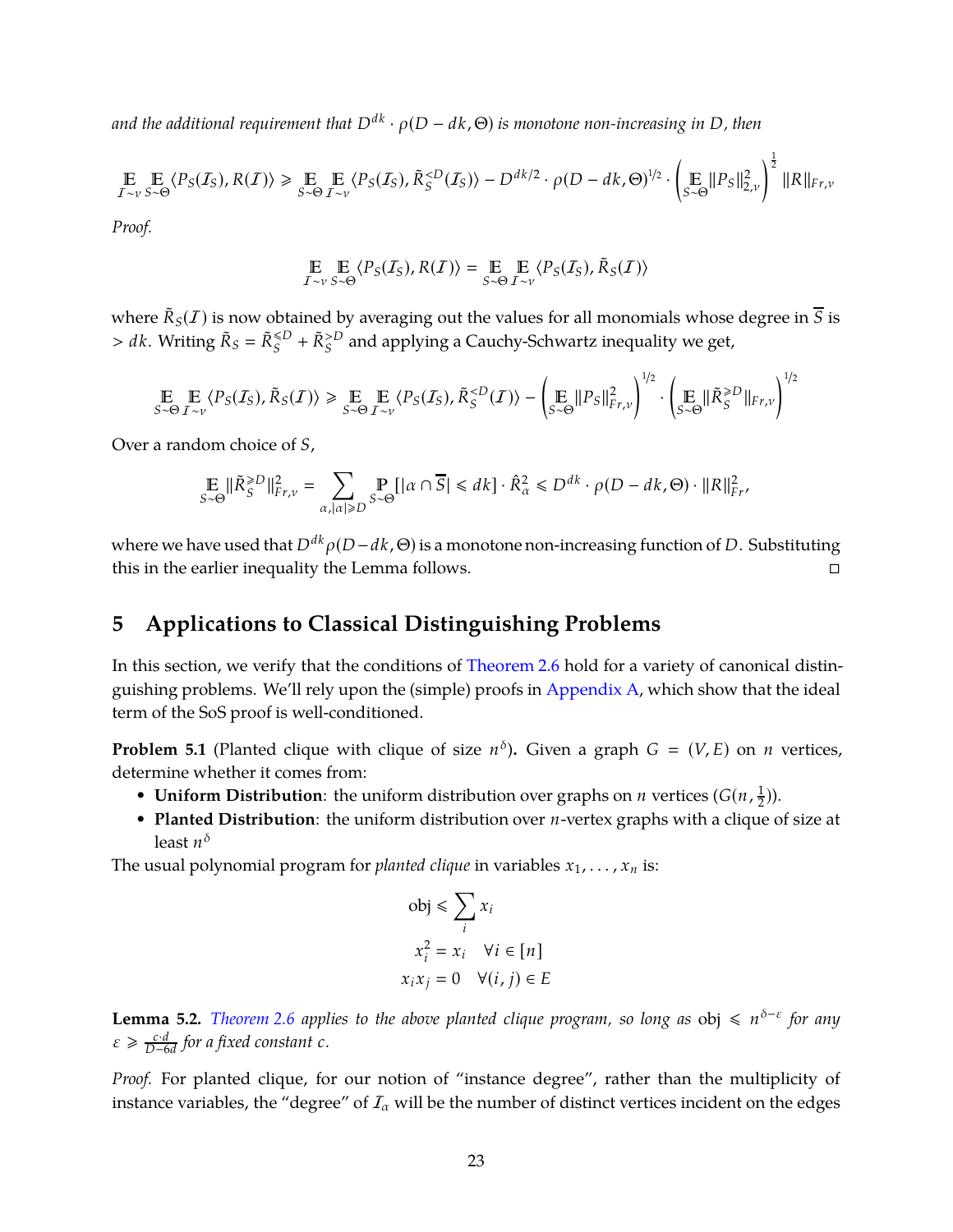in  $\alpha$ . The proof of [Theorem 2.6](#page-13-1) proceeds identically with this notion of degree, but we will be able to achieve better bounds on *D* relative to *d*.

In this case, the instance degree of the SoS relaxation is  $k = 2$ . We have from [Corollary A.3](#page-42-0) that the degree-*d* SoS refutation is well-conditioned, with numbers bounded by *n c*1·*d* for some constant  $c_1/2$ . Define  $B = c_1 d \geq d k$ .

Our subsampling distribution Θ is the distribution given by including every vertex with probability  $\rho$ , producing an induced subgraph of  $\approx \rho n$  vertices. For any set of edges  $\alpha$  of instance degree at most *D* − 6*d*,

$$
\mathop{\mathbb{P}}_{S \sim \Theta} [\alpha \subseteq S] \leq \rho^{D-6d},
$$

since the instance degree corresponds to the number of vertices incident on  $\alpha$ .

This subsampling operation satisfies the subsample inference condition for the clique constraints with probability 1, since a clique in any subgraph of *G* is also a clique in *G*. Also, if there is a clique of size  $n^{\delta}$  in  $G$ , then by a Chernoff bound

$$
\mathop{\mathbb{P}}_{S \sim \Theta} \left[ \exists \text{ clique of size } \geq (1 - \beta) \rho n^{\delta} \in S \right] \geq 1 - \exp(-\frac{\beta^2 \rho n^{\delta}}{2}).
$$

Choosing  $\beta = \sqrt{\frac{10B \log n}{\text{eV}}}$  $\frac{\beta \log n}{\rho n^{\delta}}$ , this gives us that  $\Theta$  gives  $n^{-10B}$ -robust inference for the planted clique problem, so long as  $obj \leq \rho n/2$ . Choosing  $\rho = n^{-\varepsilon}$  for  $\varepsilon$  so that

$$
\rho^{D-6d} \le n^{-8B} \implies \varepsilon \ge \frac{c_2 d}{D - 6d}
$$

,

for some constant  $c_2$ , all of the conditions required by [Theorem 2.6](#page-13-1) now hold.

**Problem 5.3** (Random CSP Refutation at clause density α)**.** Given an instance of a Boolean *k*-CSP with predicate  $P: {\pm 1}^k \to {\pm 1}$  on *n* variables with clause set *C*, determine whether it comes from:

- **Uniform Distribution**: *m* ≈ α*n* constraints are generated as follows. Each *k*-tuple of variables *S* ∈  $[n]^k$  is independently with probability *p* =  $\alpha n^{-k+1}$  given the constraint  $P(x_S \circ z_S) = b_S$ (where  $\circ$  is the entry-wise multiplication operation) for a uniformly random  $z_S \in {\pm 1}^k$  and *b*<sup>*S*</sup> ∈ {±1}.
- **Planted Distribution**: a planted solution  $y \in \{\pm 1\}^n$  is chosen, and then  $m \approx \alpha n$  constraints are generated as follows. Each *k*-tuple of variables  $S \in [n]^k$  is independently with probability  $p = \alpha n^{-k+1}$  given the constraint  $P(x_S \circ z_S) = b_S$  for a uniformly random  $z_S \in {\pm 1}^k$ , but  $b<sub>S</sub> = P(y<sub>S</sub> \circ z<sub>S</sub>)$  with probability 1 –  $\delta$  and  $b<sub>S</sub>$  is uniformly random otherwise.

The usual polynomial program for *random CSP refutation* in variables  $x_1, \ldots, x_n$  is:

$$
\text{obj} \leq \sum_{S \in [n]^k} \mathbb{I}[\exists \text{ constraint on } S] \cdot \left(\frac{1 + P(x_S \circ z_S) \cdot b_S}{2}\right)
$$
\n
$$
x_i^2 = 1 \quad \forall i \in [n]
$$

<span id="page-25-0"></span>**Lemma 5.4.** *If*  $\alpha \ge 1$ *, then [Theorem 2.6](#page-13-1) applies to the above* random *k*-CSP refutation *problem, so long*  $a$ *s* obj  $\leq (1 - \delta - \varepsilon)m$  *for any*  $\varepsilon \geq \frac{c \cdot d \log n}{D - 3d}$ *D*−3*d , where c is a fixed constant.*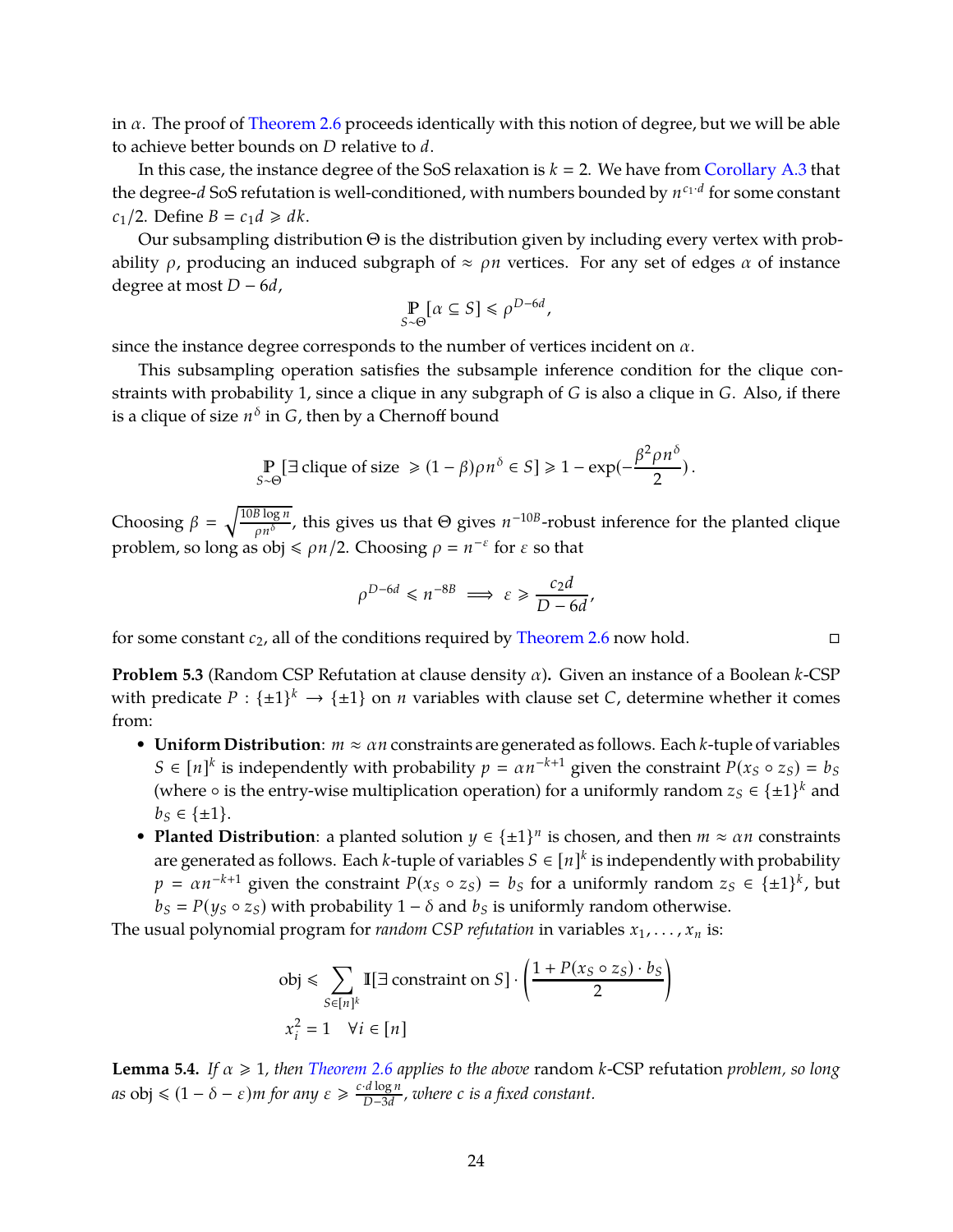*Proof.* In this case, the instance degree of the SoS relaxation  $k = 1$ . We have from [Corollary A.3](#page-42-0) that the degree-*d* SoS refutation is well-conditioned, with numbers bounded by *n c*1*d* for some constant *c*<sub>1</sub>. Define *B* = *c*<sub>1</sub>*d*.

Our subsampling distribution  $\Theta$  is the distribution given by including each constraint independently with probability ρ, producing an induced CSP instance on *n* variables with approximately  $\rho m$  constraints. Since each constraint survives the subsampling with probability  $\rho$ , for any  $\alpha \in {\binom{C}{D-3d}},$ 

$$
\mathop{\mathbb{P}}_{S \sim \Theta} [\alpha \subseteq S] \leq \rho^{D-3d}.
$$

The subsample inference property clearly holds for the boolean constraints  $\{x_i^2\}$  $i^2 = 1$ } $i \in [n]$ , as a Boolean assignment to the variables is valid regardless of the number of constraints. Before subsampling there are at least  $(1 - \delta)m$  satisfied constraints, and so letting  $O_S$  be the number of constraints satisfied in sub-instance *S*, we have by a Chernoff bound

$$
\Pr_{S \sim \Theta}[O_S \geq (1 - \beta) \cdot \rho (1 - \delta) m] \geq 1 - \exp\left(-\frac{\beta^2 \rho (1 - \delta) m}{2}\right).
$$

Choosing  $\beta = \sqrt{\frac{10B \log n}{o(1-\delta)m}}$  $\frac{10B \log n}{\rho(1-\delta)m} = o(1)$  (with overwhelming probability since we have  $\alpha \ge 1 \implies \mathbb{E}[m] \ge$ *n*), we have that Θ gives us  $n^{-10B}$ -robust inference for the random CSP refutation problem, so long as obj  $\leq (1 - o(1))\rho(1 - \delta)m$ . Choosing  $\rho = (1 - \varepsilon)$  so that

$$
\rho^{D-3d} \leq n^{-8B} \implies \varepsilon \geq \frac{c_2 d \log n}{D - 3d},
$$

for some constant *c*2. The conclusion follows (after making appropriate adjustments to the constant).  $\Box$ 

**Problem 5.5** (Community detection with average degree *d* (stochastic block model))**.** Given a graph  $G = (V, E)$  on *n* vertices, determine whether it comes from:

- **Uniform Distribution**: *G*(*n*, *b*/*n*), the distribution over graphs in which each edge is included independently with probability *b*/*n*.
- **Planted Distribution**: the stochastic block model—there is a partition of the vertices into two equally-sized sets, *Y* and *Z*, and the edge  $(u, v)$  is present with probability  $a/n$  if  $u, v \in Y$  or *u*, *v* ∈ *Z*, and with probability  $(b − a)/n$  otherwise.

Letting  $x_1, \ldots, x_n$  be variables corresponding to the membership of each vertex's membership, and let *A* be the adjacency of the graph. The canonical polynomial optimization problem is

$$
obj \leq x^{\top} Ax
$$
  

$$
x_i^2 = 1 \qquad \forall i \in [n]
$$
  

$$
\sum_i x_i = 0.
$$

<span id="page-26-0"></span>**Lemma 5.6.** *[Theorem 2.6](#page-13-1) applies to the community detection <i>problem so long as* obj  $\leq (1 - \varepsilon) \frac{(2a - b)}{4} n$ , *for*  $\varepsilon > \frac{c \cdot d \log n}{D - 3d}$  *where c is a fixed constant.*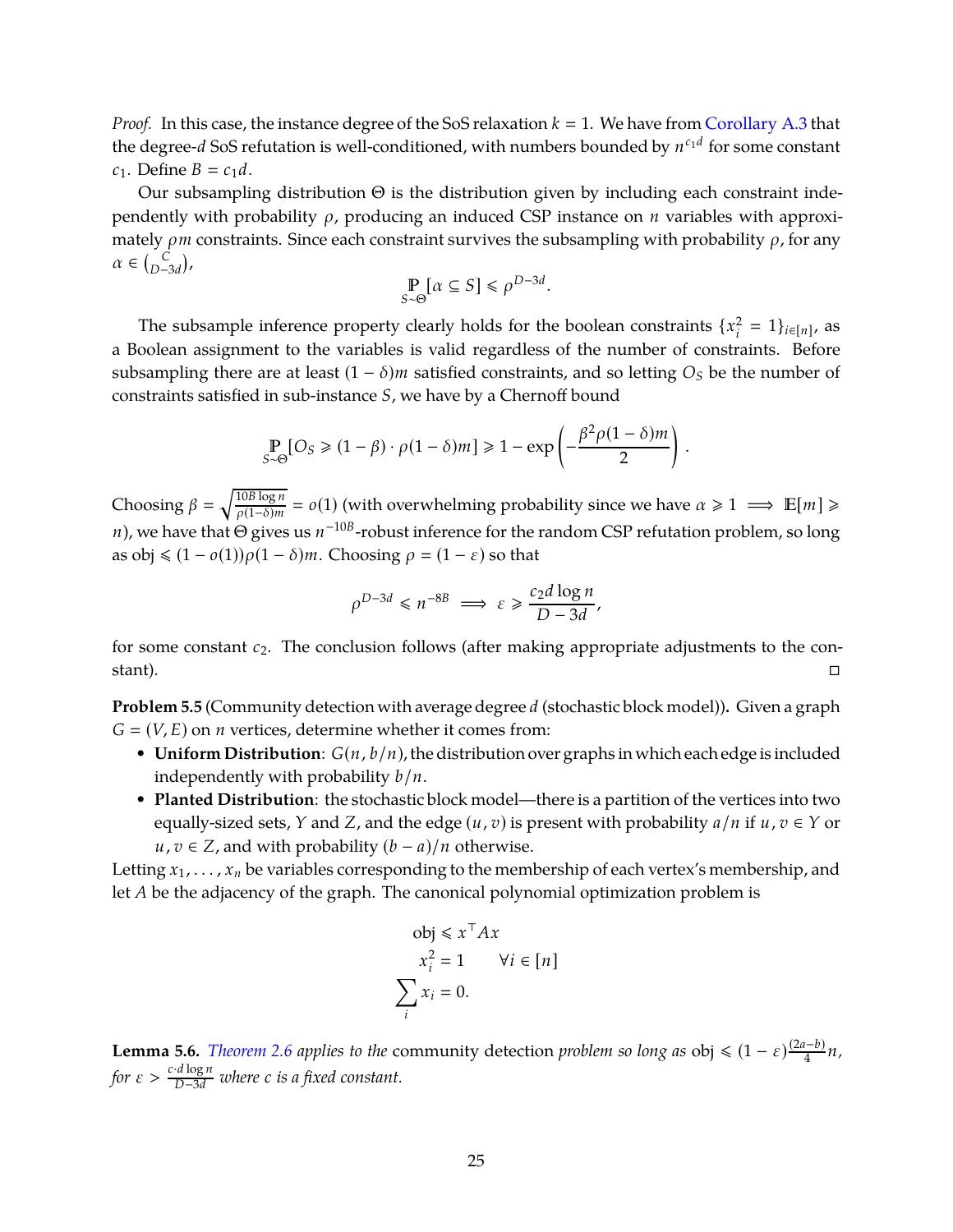*Proof.* The degree of the SoS relaxation in the instance is  $k = 1$ . Since we have only hypercube and balancedness constraints, we have from [Corollary A.3](#page-42-0) that the SoS ideal matrix is well-conditioned, with no number in the SoS refutation larger than  $n^{c_1d}$  for some constant  $c_1$ . Let  $B = c_1d$ .

Consider the solution *x* which assigns  $x_i = 1$  to  $i \in Y$  and  $x_i = -1$  to  $i \in Z$ . Our subsampling operation is to remove every edge independently with probability  $1-\rho$ . The resulting distribution  $\Theta$ and the corresponding restriction of *x* clearly satisfies the Booleanity and balancedness constraints with probability 1. Since each edge is included independently with probability  $\rho$ , for any  $\alpha \in$  $\int_{\mathcal{D}} E$  $_{D-3d}^{E}$ <sub>,</sub>

$$
\mathop{\mathbb{P}}_{S \sim \Theta} [\alpha \subseteq S] \leq \rho^{D-3d}.
$$

In the sub-instance, the expected value (over the choice of planted instance and over the choice of sub-instance) of the restricted solution *x* is

$$
\frac{\rho a}{n} \cdot \left( \binom{|Y|}{2} + \binom{|Z|}{2} \right) - \rho \frac{b-a}{n} \cdot |Y| \cdot |Z| = \frac{(2a-b)\rho n}{4} - \rho a,
$$

and by a Chernoff bound, the value in the sub instance is within a  $(1 - \beta)$ -factor with probability  $1 - n^{-10B}$  for  $\beta = \sqrt{\frac{10B \log n}{n}}$  $\frac{\log n}{n}$ . On resampling the edges outside the sub-instance from the uniform distribution, this value can only decrease by at most  $(1 - \rho)(1 + \beta)nb/2$  w.h.p over the choice of the outside edges.

If we set  $\rho = (1 - \varepsilon(2a - b)/10b)$ , then  $\rho^{D-3d} \le n^{-8B}$  for  $\varepsilon \ge \frac{c_2(2a - b)\log n}{D - 3d}$ *D*−3*d* . for some constant *c*2, while the objective value is at least  $(1 - \varepsilon) \frac{(2a - b)n}{4}$ . The conclusion follows (after making appropriate adjustments to the constant).

**Problem 5.7** (Densest-*k*-subgraph). Given a graph  $G = (V, E)$  on *n* vertices, determine whether it comes from:

- **Uniform Distribution**: *G*(*n*, *p*).
- **Planted Distribution**: A graph from  $G(n, p)$  with an instance of  $G(k, q)$  planted on a random subset of *k* vertices,  $p < q$ .

Letting *A* be the adjacency matrix, the usual polynomial program for *densest-k-subgraph* in variables  $x_1, \ldots, x_n$  is:

$$
obj \leq x^{\top} Ax
$$

$$
x_i^2 = x_i \quad \forall i \in [n]
$$

$$
\sum_i x_i = k
$$

<span id="page-27-0"></span>**Lemma 5.8.** When  $k^2(p+q) \gg d \log n$ , [Theorem 2.6](#page-13-1) applies to the densest-k-subgraph problem with  $\text{obj} \leq (1 - \varepsilon)(p + q) \binom{k}{2}$  $\binom{k}{2}$  for any  $\varepsilon > \frac{c \cdot d \log n}{D - 3d}$ *D*−3*d for a fixed constant c.*

*Proof.* The degree of the SoS relaxation in the instance is  $k = 1$ . We have from [Corollary A.3](#page-42-0) that the SoS proof has no values larger than  $n^{c_1d}$  for a constant  $c_1$ ; fix  $B = c_1d$ .

Our subsampling operation is to include each edge independently with probability  $\rho$ , and take the subgraph induced by the included edges. Clearly, the Booleanity and sparsity constraints are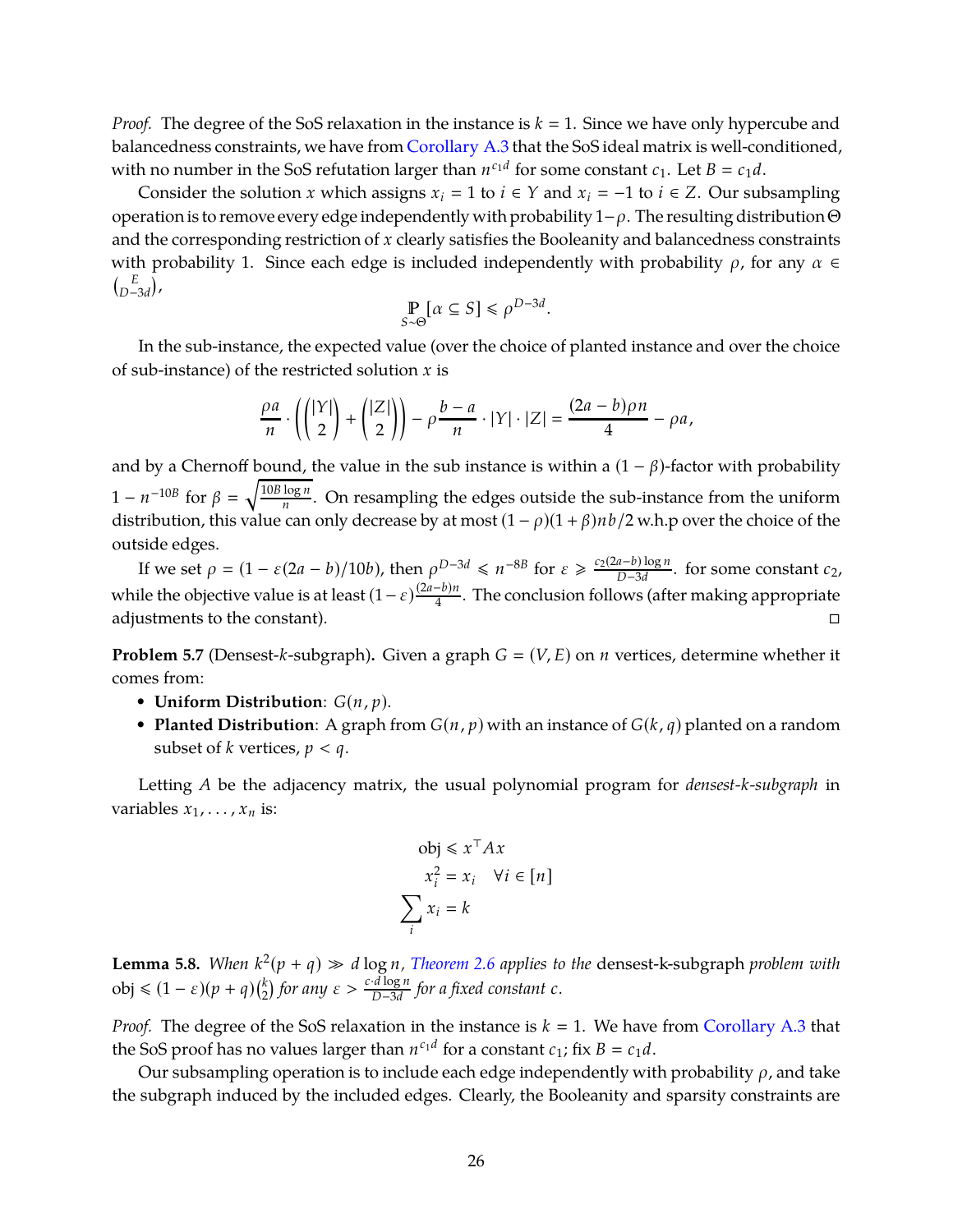preserved by this subsampling distribution Θ. Since each edge is included independently with probability  $\rho$ , for any  $\alpha \in \binom{E}{D}$  $_{D-3d}^{E}$ ),

$$
\mathop{\mathbb{P}}_{S \sim \Theta} [\alpha \subseteq S] \leq \rho^{D-3d}.
$$

Now, the expected objective value (over the instance and the sub-sampling) is at least  $\rho(p+q)\binom{k}{2}$  $_{2}^{k}),$ and applying a Chernoff bound, we hace that the probability the sub-sampled instance has value less than  $(1 - \beta)\rho(p + q)$  $\binom{k}{2}$  $\binom{k}{2}$  is at most  $n^{-10B}$  if we choose  $\beta = \sqrt{\frac{10B \log n}{\rho(p+q)\binom{k}{2}}}$  $\rho(p+q)$ <sup>(k</sup><sub>2</sub>)</sub> (which is valid since we assumed that *d* log  $n \ll (p+q)k^2$ ). Further, a dense subgraph on a subset of the edges is still dense when more edges are added back, so we have the *n* −10*B* -robust inference property.

Thus, choosing  $\rho = (1 - \varepsilon)$  and setting

$$
\rho^{D-3d} \leq n^{-8B} \implies \varepsilon \geq \frac{c_2 d \log n}{D - 3d},
$$

for some constant *c*2, which concludes the proof (after making appropriate adjustments to the  $\Box$ constant).  $\Box$ 

**Problem 5.9** (Tensor PCA). Given an order-*k* tensor in  $(\mathbb{R}^n)^{\otimes k}$ , determine whether it comes from:

- **Uniform Distribution**: each entry of the tensor sampled independently from  $N(0, 1)$ .
- **Planted Distribution**: a spiked tensor,  $T = \lambda \cdot v^{\otimes k} + G$  where *v* is sampled uniformly from  $\{\pm \frac{1}{\sqrt{n}}\}^n$ , and where *G* is a random tensor with each entry sampled independently from  $N(0, 1)$ .

Given the tensor **T**, the canonical program for the tensor PCA problem in variables  $x_1, \ldots, x_n$  is:

$$
obj \leq \langle x^{\otimes k}, \mathbf{T} \rangle
$$

$$
||x||_2^2 = 1
$$

<span id="page-28-0"></span>**Lemma 5.10.** *For*  $\lambda n^{-\epsilon} \gg \log n$ , *[Theorem 2.6](#page-13-1) applies to the tensor PCA problem with*  $\delta \phi \leq \lambda n^{-\epsilon}$  *for any* ε > *c*·*d D*−3*d for a fixed constant c.*

*Proof.* The degree of the SoS relaxation in the instance is  $k = 1$ . Since the entries of the noise component of the tensor are standard normal variables, with exponentially good probability over the input tensor **T** we will have no entry of magnitude greater than  $n^d$ . This, together with [Corollary A.3,](#page-42-0) gives us that except with exponentially small probability the SoS proof will have no values exceeding  $n^{c_1d}$  for a fixed constant  $c_1$ .

Our subsampling operation is to set to zero every entry of **T** independently with probability 1 − *ρ*, obtaining a sub-instance **T**' on the nonzero entries. Also, for any  $\alpha \in \binom{[n]^k}{D-3}$ *D*−3*d* ,

$$
\mathop{\mathbb{P}}_{S \sim \Theta} [\alpha \in S] \leq \rho^{D-3d}.
$$

This subsampling operation clearly preserves the planted solution unit sphere constraint. Additionally, let  $R$  be the operator that restricts a tensor to the nonzero entries. We have that  $\langle \mathcal{R}(\lambda \cdot v^{\otimes k}), v^{\otimes k} \rangle$  has expectation  $\lambda \cdot \rho$ , since every entry of  $v^{\otimes k}$  has magnitude *n*<sup>-*k*/2</sup>. Applying a Chernoff bound, w<u>e have t</u>hat this quantity will be at least  $(1 - \beta)\lambda\rho$  with probability at least  $n^{-10B}$ if we choose  $\beta = \sqrt{\frac{10B \log n}{\lambda \rho}}$ .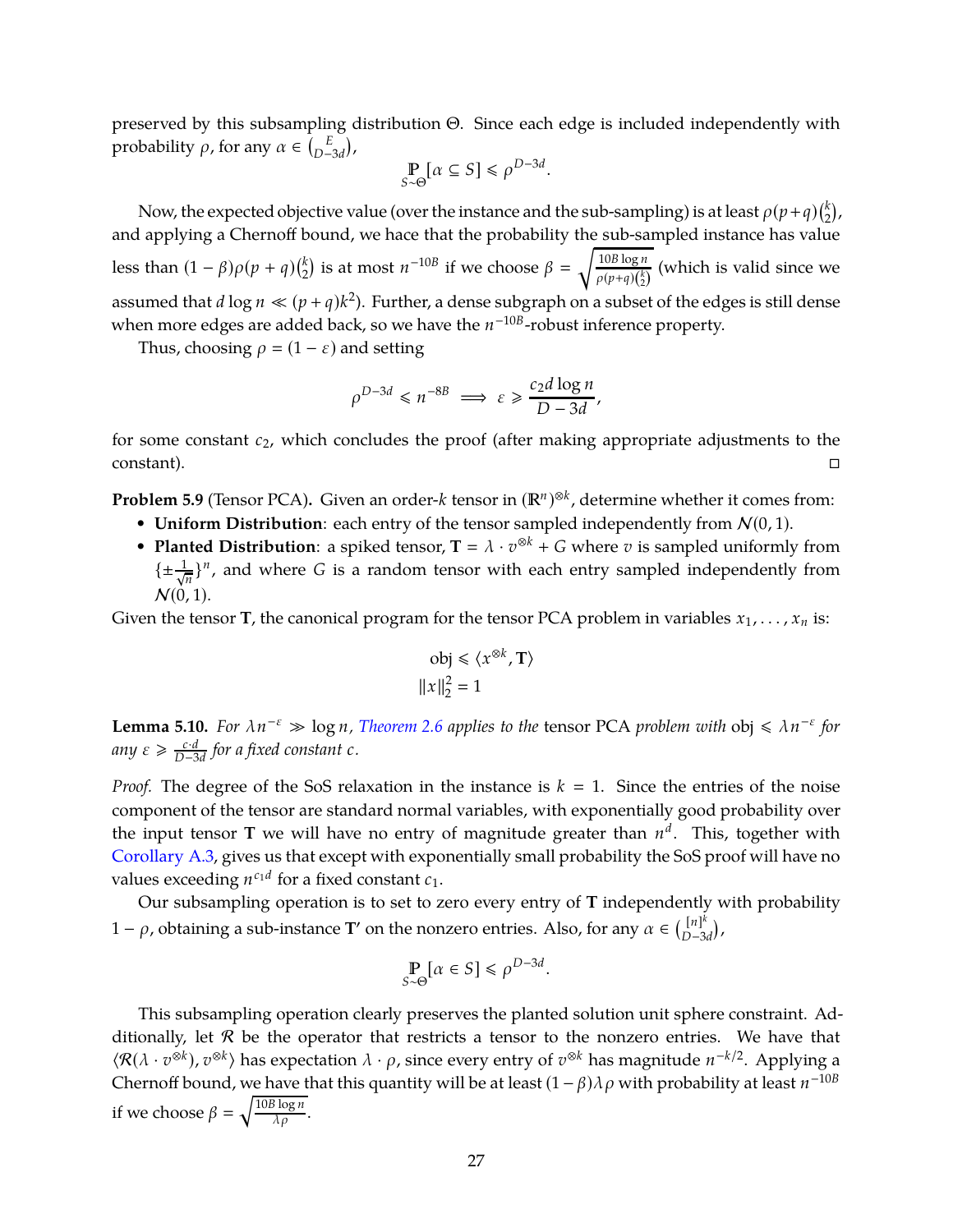It remains to address the noise introduced by  $G_T$ <sup> $\alpha$ </sup> and resampling all the entries outside of the subinstance **T**'. Each of these entries is a standard normal entry. The quantity  $\langle (Id - \mathcal{R})(N), v^{\otimes k} \rangle$ is a sum over at most  $n^k$  i.i.d. Gaussian entries each with standard deviation  $n^{-k/2}$  (since that is the magnitude of  $(v^{\otimes k})_\alpha$ . The entire quantity is thus a Gaussian random variable with mean 0 and variance 1, and therefore with probability at least  $n^{-10B}$  this quantity will not exceed  $\sqrt{10B \log n}$ . So long as  $\sqrt{10B\log n} \ll \lambda \rho$ , the signal term will dominate, and the solution will have value at least  $\lambda \rho/2$ .

Now, we set  $\rho = n^{-\varepsilon}$  so that

$$
\rho^{D-3d} \leq n^{-8B} \implies \varepsilon \geq \frac{2c_1d}{D-3d},
$$

which concludes the proof (after making appropriate adjustments to the constant  $c_1$ ).

**Problem 5.11** (Sparse PCA). Given an  $n \times m$  matrix  $M$  in  $\mathbb{R}^n$ , determine whether it comes from:

- **Uniform Distribution**: each entry of the matrix sampled independently from  $N(0, 1)$ .
- **Planted Distribution**: a random vector with *k* non-zero entries  $v \in \{0, \pm 1/\sqrt{k}\}^n$  is chosen, and then the *i*th column of the matrix is sampled independently by taking  $s_i v + \gamma_i$  for a uniformly random sign  $s_i \in \{\pm 1\}$  and a standard gaussian vector  $\gamma_i \sim \mathcal{N}(0, \text{Id})$ .

The canonical program for the sparse PCA problem in variables  $x_1, \ldots, x_n$  is:

$$
obj \le ||M^{\top}x||_2^2
$$
  

$$
x_i^2 = x_i \quad \forall i \in [n]
$$
  

$$
||x||_2^2 = k
$$

<span id="page-29-0"></span>**Lemma 5.12.** *For*  $kn^{-\epsilon/2} \gg \log n$ , *[Theorem 2.6](#page-13-1) applies to the* sparse PCA *problem with*  $obj \leq k^{2-\epsilon}m$  *for*  $any \varepsilon > \frac{c \cdot d}{D - 6d}$  for a fixed constant  $c$ .

*Proof.* The degree of the SoS relaxation in the instance is 2. Since the entries of the noise are standard normal variables, with exponentially good probability over the input matrix *M* we will have no entry of magnitude greater than *n d* . This, together with [Corollary A.3,](#page-42-0) gives us that except with exponentially small probability the SoS proof will have no values exceeding  $n^{c_1d}$  for a fixed constant *c*1.

Our subsampling operation is to set to zero every entry of *M* independently with probability 1 − *ρ*, obtaining a sub-instance *M* on the nonzero entries. Also, for any *α* ∈  $\binom{M}{D-6d}$ ,

$$
\mathop{\mathbb{P}}_{S \sim \Theta} [\alpha \in S] \leq \rho^{D-6d}.
$$

This subsampling operation clearly preserves the constraints on the solution variables.

We take our subinstance solution  $y = \sqrt{k}v$ , which is feasible. Let R be the subsampling operator that zeros out a set of columns. On subsampling, and then resampling the zeroed out columns from the uniform distribution, we can write the resulting  $\tilde{M}$  as

$$
\tilde{M}^{\top} = \mathcal{R}(sv^T) + G^{\top}
$$

where  $G^T$  is a random Gaussian matrix. Therefore, the objective value obtained by the solution  $y = \sqrt{k}v$  is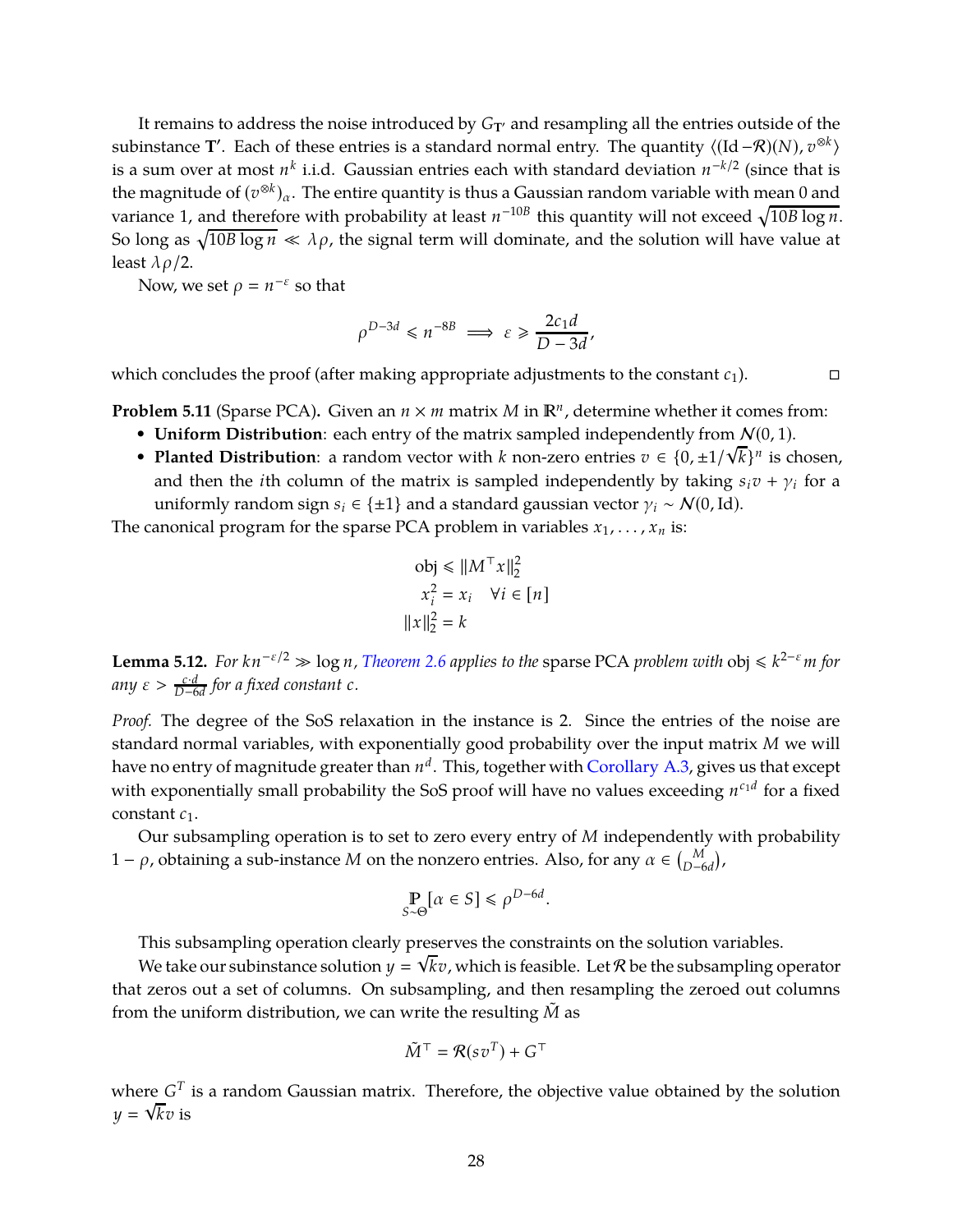$$
\tilde{M}^\top y = \sqrt{k} \cdot \mathcal{R}(s v^\top) v + \sqrt{k} \cdot G^\top v
$$

<span id="page-30-2"></span>The first term is a vector  $u_{signal}$  with *m* entries, each of which is a sum of *k* Bernoulli random variables, all of the same sign, with probability  $\rho$  of being nonzero. The second term is a vector *unoise* with *m* entries, each of them an independent Gaussian variable with variance bounded by *k*. We have that

$$
\mathop{\mathbb{E}}_{\Theta}[\|u_{signal}\|_2^2] = (\rho k)^2 m,
$$

and by Chernoff bounds we have that this concentrates within a  $(1 - \beta)$  factor with probability  $1 - n^{-10B}$  if we take  $\beta = \sqrt{\frac{10B \log n}{(\rho k)^2 m}}$  $\frac{\frac{6b \log n}{(pk)^2 m}}{2m}$ .

The expectation of  $\langle u_{signal} , u_{noise} \rangle$  is zero, and applying similar concentration arguments we have that with probability  $1 - n^{10B}$ ,  $|\langle u_{signal}, u_{noise} \rangle| \leq (1 + \beta)\rho k$ . Taking the union bound over these events and applying Cauchy-Schwarz, we have that

$$
\|\mathcal{R}(M)y\|_{2}^{2} \ge (\rho k)^{2}m - 2km = \rho^{2}k^{2}m - 2km.
$$

so long as  $\rho k \gg 1$ , the first term dominates.

Now, we set  $\rho = n^{-\varepsilon}$  for  $\varepsilon < 1$  so that

$$
\rho^{D-6d} \leq n^{-8B} \implies \varepsilon \geq \frac{c_2 d}{D - 6d}
$$

,

for some constant *c*2, which concludes the proof.

*Remark* 5.13*.* For tensor PCA and sparse PCA, the underlying distributions were Gaussian. Applying [Theorem 2.6](#page-13-1) in these contexts yields the existence of distinguishers that are *low-degree* in a non-standard sense. Specifically, the degree of a monomial will be the number of distinct variables in it, irrespective of the powers to which they are raised.

# <span id="page-30-0"></span>**6 Exponential lower bounds for PCA problems**

In this section we give an overview of the proofs of our SoS lower bounds for the tensor and sparse PCA problems. We begin by showing how Conjecture [1.2](#page-6-1) predicts such a lower bound in the tensor PCA setting. Following this we state the key lemmas to prove the exponential lower bounds; since these lemmas can be proved largely by techniques present in the work of Barak et al. on planted clique  $[BHK^+16]$ , we leave the details to a forthcoming full version of the present paper.

### <span id="page-30-1"></span>**6.1 Predicting sos lower bounds from low-degree distinguishers for Tensor PCA**

In this section we demonstrate how to predict using Conjecture [1.2](#page-6-1) that when  $\lambda \ll n^{3/4-\epsilon}$  for  $\epsilon > 0$ , SoS algorithms cannot solve Tensor PCA. This prediction is borne out in Theorem [1.4.](#page-7-1)

**Theorem 6.1.** *Let* μ *be the distribution on*  $\mathbb{R}^{n⊗n⊗n}$  *which places a standard Gaussian in each entry. Let* ν *be the density of the Tensor PCA planted distribution with respect to* µ*, where we take the planted vector v*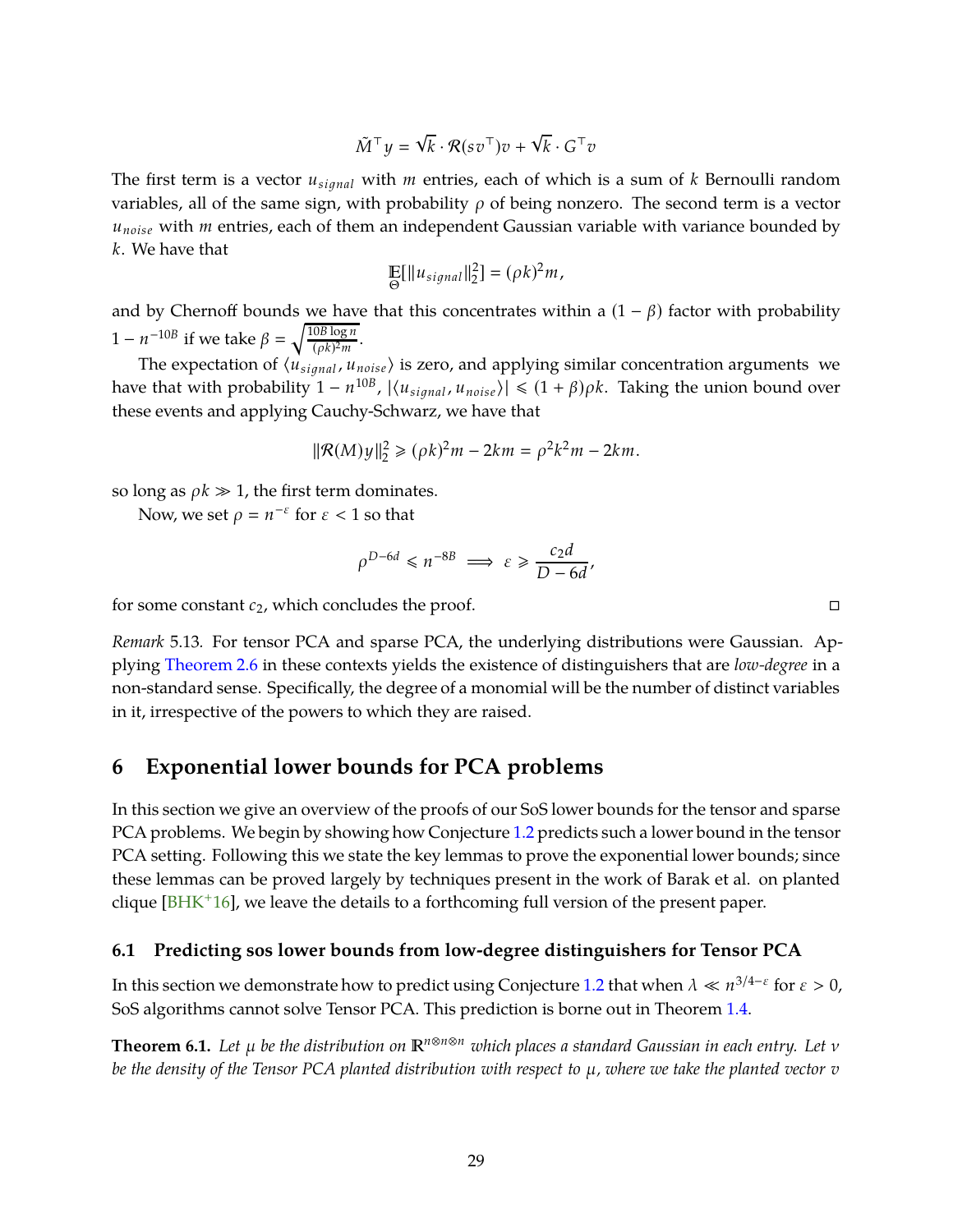<span id="page-31-4"></span> $t$ o have each entry uniformly chosen from  $\{\pm\frac{1}{\sqrt{n}}\}$ .<sup>[7](#page-31-0)</sup> If  $\lambda \leqslant n^{3/4-\varepsilon}$ , there is no degree  $n^{o(1)}$  polynomial  $p$  with

$$
\mathop{\mathbb{E}}_{\mu} p(A) = 0, \quad \mathop{\mathbb{E}}_{\text{planted}} p(A) \geq n^{\Omega(1)} \cdot \left(\mathop{\mathbb{V}}_{\mu} p(A)\right)^{1/2}.
$$

<span id="page-31-1"></span>We sketch the proof of this theorem. The theorem follows from two claims. *Claim* 6.2*.*

<span id="page-31-2"></span>
$$
\max_{\substack{\text{deg }p \leqslant n^{o(1)} \\ J \in \mu}} \frac{\mathbb{E}_{\nu} p(T)}{\left(\mathbb{E}_{\mu} p(T)^2\right)^{1/2}} = \left(\mathbb{E}(\nu^{\leqslant d}(T) - 1)^2\right)^{1/2} \tag{6.1}
$$

where ν 6*d* is the orthogonal projection (with respect to µ) of the density ν to the degree-*d* polynomials. Note that the last quantity is just the 2 norm, or the variance, of the truncation to low-degree polynomials of the density  $\nu$  of the planted distribution.

<span id="page-31-3"></span>*Claim* 6.3.  $(\mathbb{E}_{\mu}(v^{\le d}(T) - 1)^2)^{1/2} \ll 1$  when  $\lambda \le n^{3/4-\varepsilon}$  for  $\varepsilon \ge \Omega(1)$  and  $d = n^{o(1)}$ .

The theorem follows immediately. We sketch proofs of the claims in order.

*Sketch of proof for Claim [6.2.](#page-31-1)* By definition of ν, the maximization is equivalent to maximizing  $\mathbb{E}_{\mu} \nu(T) \cdot p(T)$  among all  $p$  of degree  $d = n^{o(1)}$  and with  $\mathbb{E}_{\mu} p(T)^2 = 1$  and  $\mathbb{E}_{\mu} p(T) = 0$ . Standard Fourier analysis shows that this maximum is achieved by the orthogonal projection of  $v - 1$ into the span of degree *d* polynomials.

To make this more precise, recall that the Hermite polynomials provide an orthonormal basis for real-valued polynomials under the multivariate Gaussian distribution. (For an introduction to Hermite polynomials, see the book [O'D14].) The tensor  $T \sim \mu$  is an  $n^3$ -dimensional multivariate Gaussian. For a (multi)-set  $W \subseteq [n]^3$ , let  $H_W$  be the W-th Hermite polynomial, so that  $\mathbb{E}_{\mu} H_W(T) H_{W'}(T) = \mathbb{I}_{W=W'}.$ 

Then the best *p* (ignoring normalization momentarily) will be the function

$$
p(A) = \nu^{\le d}(A) - 1 = \sum_{1 \le |W| \le d} (\mathop{\mathbb{E}}_{T \sim \mu} \nu(T) H_W(T)) \cdot H_W(A)
$$

Here  $\mathbb{E}_{\mu} v(T)H_W(T) = \widehat{v}(W)$  is the *W*-th Fourier coefficient of *v*. What value for [\(6.1\)](#page-31-2) is achieved by this *p*? Again by standard Fourier analysis, in the numerator we have,

$$
\mathop{\mathbb{E}}_{\nu} p(T) = \mathop{\mathbb{E}}_{\nu} (\nu^{\leq D} (T) - 1) = \mathop{\mathbb{E}}_{\mu} \nu(T) \cdot (\nu^{\leq D} (T) - 1) = \mathop{\mathbb{E}}_{\mu} (\nu^{\leq d} (T) - 1)^2
$$

Comparing this to the denominator, the maximum value of  $(6.1)$  is  $(\mathbb{E}_{\mu}(v^{\le d}(T)-1)^2)^{1/2}$ . This is nothing more than the 2-norm of the projection of ν − 1 to degree-*d* polynomials!

The following fact, used to prove Claim [6.3,](#page-31-3) is an elementary computation with Hermite polynomials.

**Fact 6.4.** Let  $W \subseteq [n]^3$ . Then  $\widehat{v}(W) = \lambda^{|W|} n^{-3|W|/2}$  if W, thought of as a 3-uniform hypergraph, has all *even degrees, and is* 0 *otherwise.*

<span id="page-31-0"></span><sup>7</sup>This does not substantially modify the problem but it will make calculations in this proof sketch more convenient.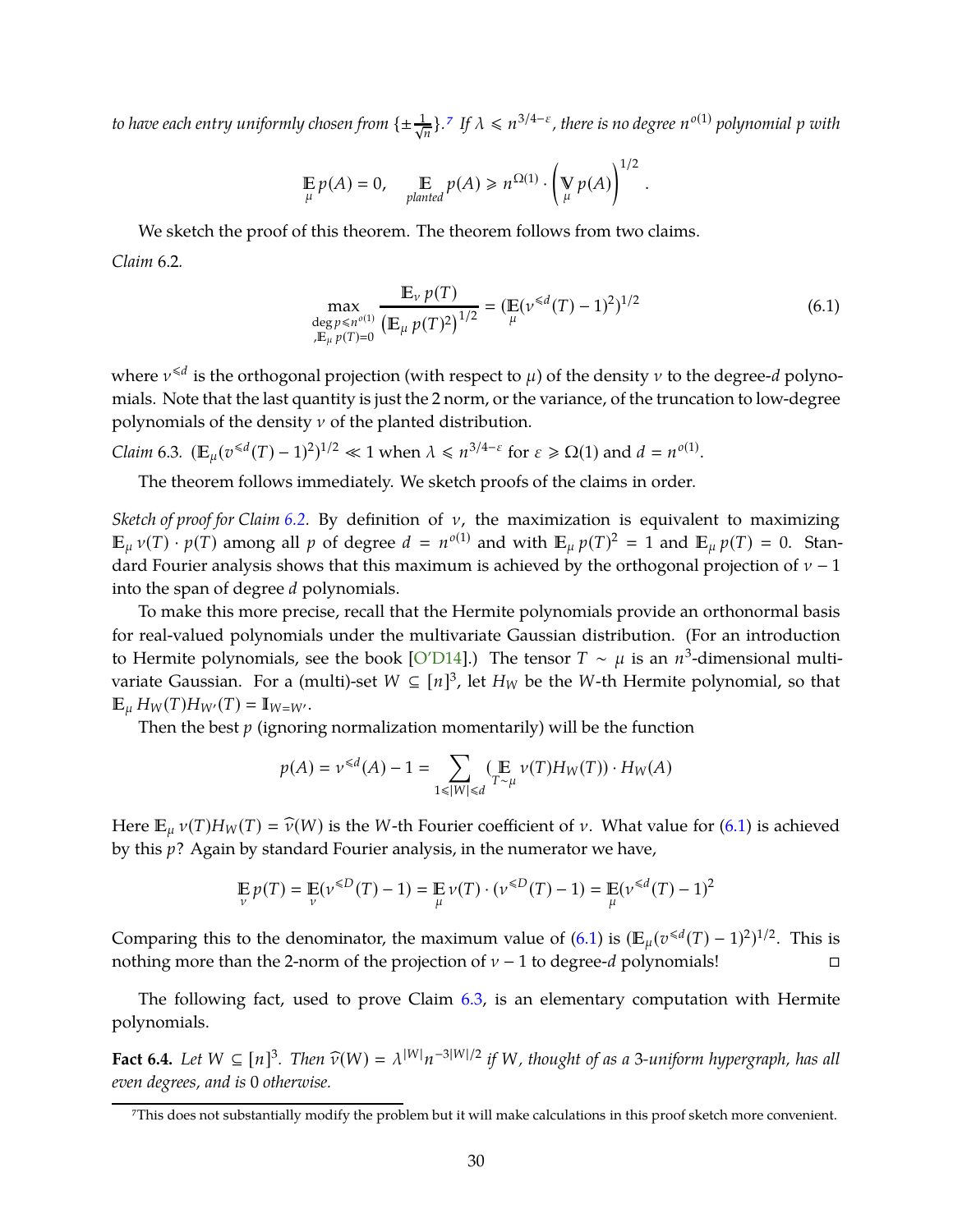<span id="page-32-2"></span>To see that this calculation is straightforward, note that  $\widehat{\nu(W)} = \mathbb{E}_{\mu} \nu(T) H_W(T) = \mathbb{E}_{\nu} H_W(T)$ , so it is enough to understand the expectations of the Hermite polynomials under the planted distribution.

*Sketch of proof for Claim [6.3.](#page-31-3)* Working in the Hermite basis (as described above), we get  $\mathbb{E}_{\mu}(v^{\le d}(T) 1)^2 = \sum_{1 \le |W| \le d} \widehat{v}(W)^2$ . For the sake of exposition, we will restrict attention in the sum to *W* in which no element appears with multiplicity larger than 1 (other terms can be treated similarly).

What is the contribution to  $\sum_{1 \le |W| \le d} \widehat{\nu}(W)^2$  of terms *W* with  $|W| = t$ ? By the fact above, to contribute a nonzero term to the sum, *W*,considered as a 3-uniform hypergraph must have even degrees. So, if it has *t* hyperedges, it contains at most 3*t*/2 nodes. There are  $n^{3t/2}$  choices for these nodes, and having chosen them, at most *t <sup>O</sup>*(*t*) 3-uniform hypergraphs on those nodes. Hence,

$$
\sum_{1 \le |W| \le d} \widehat{\nu}(W)^2 \le \sum_{t=1}^d n^{3t/2} t^{O(t)} \lambda^{2t} n^{-3t}.
$$

So long as  $\lambda^2 \le n^{3/2-\epsilon}$  for some  $\epsilon = \Omega(1)$  and  $t \le d \le n^{O(\epsilon)}$ , this is  $o(1)$ .

## <span id="page-32-0"></span>**6.2 Main theorem and proof overview for Tensor PCA**

In this section we give an overview of the proof of Theorem [1.4.](#page-7-1) The techniques involved in proving the main lemmas are technical refinements of techniques used in the work of Barak et al. on SoS lower bounds for planted clique [BHK<sup>+</sup>16]; we therefore leave full proofs to a forthcoming full version of this paper.

To state and prove our main theorem on tensor PCA it is useful to define a Boolean version of the problem. For technical convenience we actually prove an SoS lower bound for this problem; then standard techniques (see Section  $C$ ) allow us to prove the main theorem for Gaussian tensors.

**Problem 6.5** (*k*-Tensor PCA, signal-strength λ, boolean version)**.** Distinguish the following two distributions on  $\Omega_k \stackrel{\text{def}}{=} {\{\pm 1\}}^{{n \choose k}}$ .

- *the uniform distribution:*  $A \sim \Omega$  chosen uniformly at random.
- *the planted distribution:* Choose  $v \sim {\pm 1}^n$  and let  $B = v^{\otimes k}$ . Sample *A* by rerandomizing every coordinate of *B* with probability  $1 - \lambda n^{-k/2}$ .

We show that the natural SoS relaxation of this problem suffers from a large integrality gap, when  $\lambda$  is slightly less than  $n^{k/4}$ , even when the degree of the SoS relaxation is  $n^{\Omega(1)}$ . (When  $\lambda \gg n^{k/4-\epsilon}$ , algorithms with running time  $2^{n^{O(\epsilon)}}$  are known for  $k = O(1)$  [RM14, HSS15, HSSS16, BGL16, RRS16].)

<span id="page-32-1"></span>**Theorem 6.6.** *Let*  $k = O(1)$ *. For*  $A \in \Omega_k$ *, let* 

$$
SoS_d(A) \stackrel{\text{def}}{=} \max_{\tilde{\mathbb{E}}} \tilde{\mathbb{E}} \langle x^{\otimes k}, A \rangle \text{ s.t. } \tilde{\mathbb{E}} \text{ is a degree-}d \text{ pseudocxpectation satisfying } \{ ||x||^2 = 1 \}.
$$

*There is a constant c so that for every small enough*  $\varepsilon > 0$ , *if*  $d \leq n^{c \cdot \varepsilon}$ , then for large enough *n*,

$$
\mathbb{P}_{A \sim \Omega} \{ SoS_d(A) \ge n^{k/4 - \varepsilon} \} \ge 1 - o(1)
$$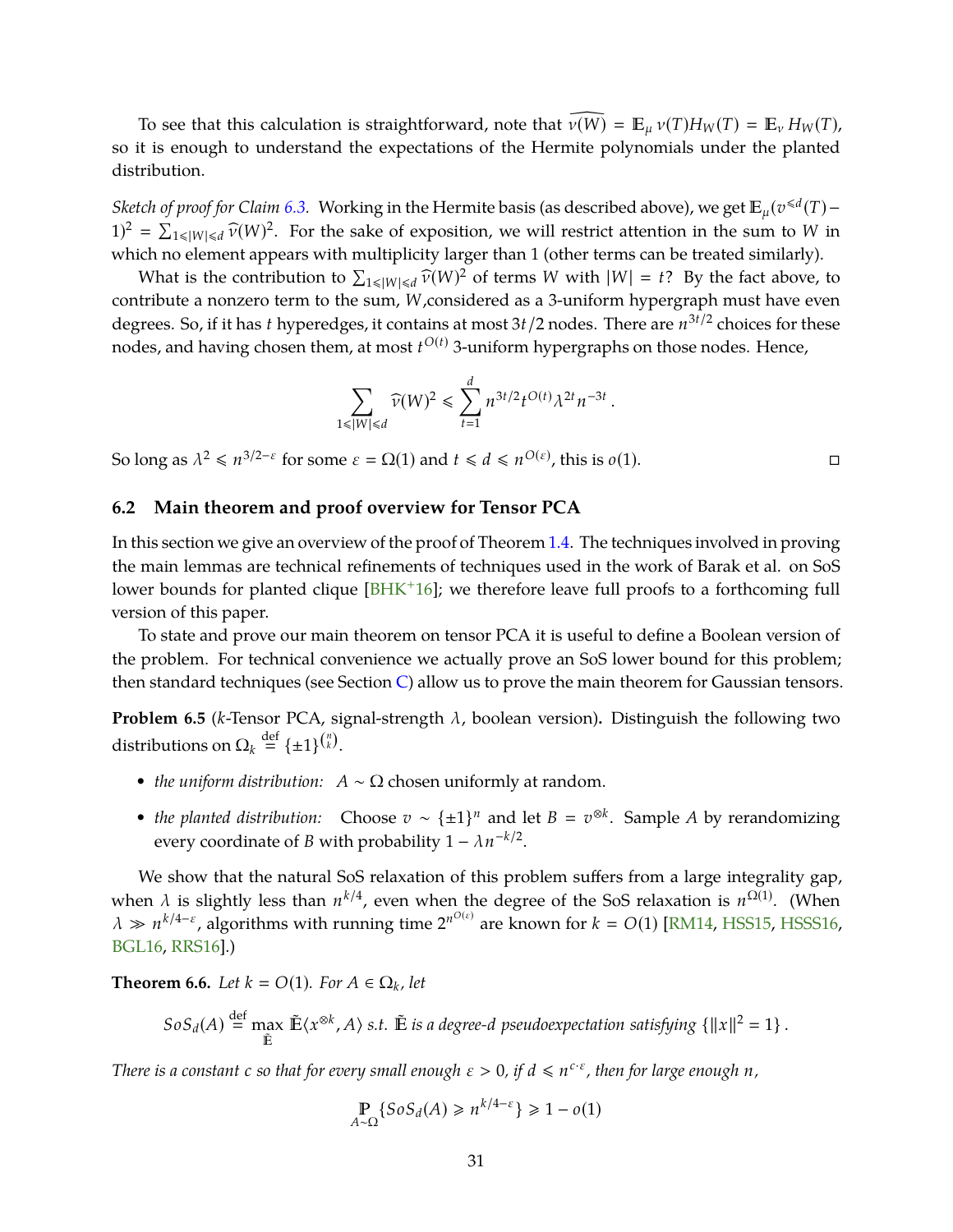*and*

$$
\mathop{\mathbb{E}}_{A \sim \Omega} \text{SoS}_d(A) \geq n^{k/4 - \varepsilon}.
$$

*Moreover, the latter also holds for A with iid entries from*  $N(0, 1)$ .<sup>[8](#page-33-0)</sup>

To prove the theorem we will exhibit for a typical sample *A* from the uniform distribution a degree  $n^{\Omega(\varepsilon)}$  pseudodistribution  $\tilde{E}$  which satisfies  $\{\|x\|^2 = 1\}$  and has  $\tilde{E}\langle x^{\otimes k}, A \rangle \geq n^{k/4-\varepsilon}$ . The following lemma ensures that the pseudo-distribution we exhibit will be PSD.

<span id="page-33-1"></span>**Lemma 6.7.** *Let d* ∈ **N** *and let*  $N_d = \sum_{s \le d} n(n - 1) \cdots (n - (s - 1))$  *be the number of* ≤ *d*-tuples with *unique entries from* [*n*]*. There is a constant* ε ∗ *independent of n such that for any* ε < ε∗ *also independent of n*, the following is true. Let  $\lambda = n^{k/4-\epsilon}$ . Let  $\mu(A)$  be the density of the following distribution (with respect *to the uniform distribution on*  $\Omega = {\pm 1}^{\binom{n}{k}}$ .

*<i>The Planted Distribution:* Choose  $v \sim {\pm 1}^n$  *uniformly. Let*  $B = v^{\otimes k}$ *. Sample* A *by* 

- *• replacing every coordinate of <sup>B</sup> with a random draw from* {±1} *independently with probability*  $1 - \lambda n^{-k/2}$ ,
- then choosing a subset  $S \subseteq [n]$  by including every coordinate with probability  $n^{-\varepsilon}$ ,
- *• then replacing every entry of B with some index outside S independently with a uniform draw from* {±1}*.*

*Let*  $\Lambda: \Omega \to \mathbb{R}^{N_d \times N_d}$  *be the following function* 

$$
\Lambda(A) = \mu(A) \cdot \mathop{\mathbb{E}}_{v|A} v^{\otimes \leq 2d}
$$

*Here we abuse notation and denote by*  $x^{\leq 2d}$  *the matrix indexed by tuples of length*  $\leq d$  with unique entries *from* [*n*]. For  $D \in \mathbb{N}$ , let  $\Lambda^{\leq D}$  be the projection of  $\Lambda$  into the degree- $D$  real-valued polynomials on  $\{ \pm 1 \}^{n \choose k}$ . There is a universal constant C so that if  $Cd/\varepsilon < D < n^{\varepsilon/C}$ , then for large enough n

$$
\mathop{\mathbb{P}}_{A \sim \Omega} \{ \Lambda^{\leq D}(A) \geq 0 \} \geq 1 - o(1).
$$

For a tensor *A*, the moment matrix of the pseudodistribution we exhibit will be  $\Lambda^{\leq D}(A)$ . We will need it to satisfy the constraint  $\{||x||^2 = 1\}$ . This follows from the following general lemma. (The lemma is much more general than what we state here, and uses only the vector space structures of space of real matrices and matrix-valued functions.)

<span id="page-33-2"></span>**Lemma 6.8.** Let  $k \in \mathbb{N}$ . Let V be a linear subspace of  $\mathbb{R}^{N \times M}$ . Let  $\Omega = \{\pm 1\}^{n \choose k}$ . Let  $\Lambda : \Omega \to V$ . Let  $\Lambda^{\leq D}$ *be the entrywise orthogonal projection of* Λ *to polynomials of degree at most D. Then for every A* ∈ Ω*, the matrix*  $\Lambda^{\leq D}(A) \in V$ .

*Proof.* The function  $\Lambda$  is an element of the vector space  $\mathbb{R}^{N\times M}\otimes\mathbb{R}^{\Omega}$ . The projection  $\Pi_V:\mathbb{R}^{N\times M}\to$ *V* and the projection  $\Pi_{\leq D}$  from  $\mathbb{R}^{\Omega}$  to the degree-*D* polynomials commute as projections on  $\mathbb{R}^{N\times M}\otimes\mathbb{R}^{\Omega}$ , since they act on separate tensor coordinates. It follows that  $\Lambda^{\leq D}\in V\otimes(\mathbb{R}^{\Omega})^{\leq D}$  takes values in *V*.

<span id="page-33-0"></span><sup>8</sup>For technical reasons we do not prove a tail bound type statement for Gaussian *A*, but we conjecture that this is also true.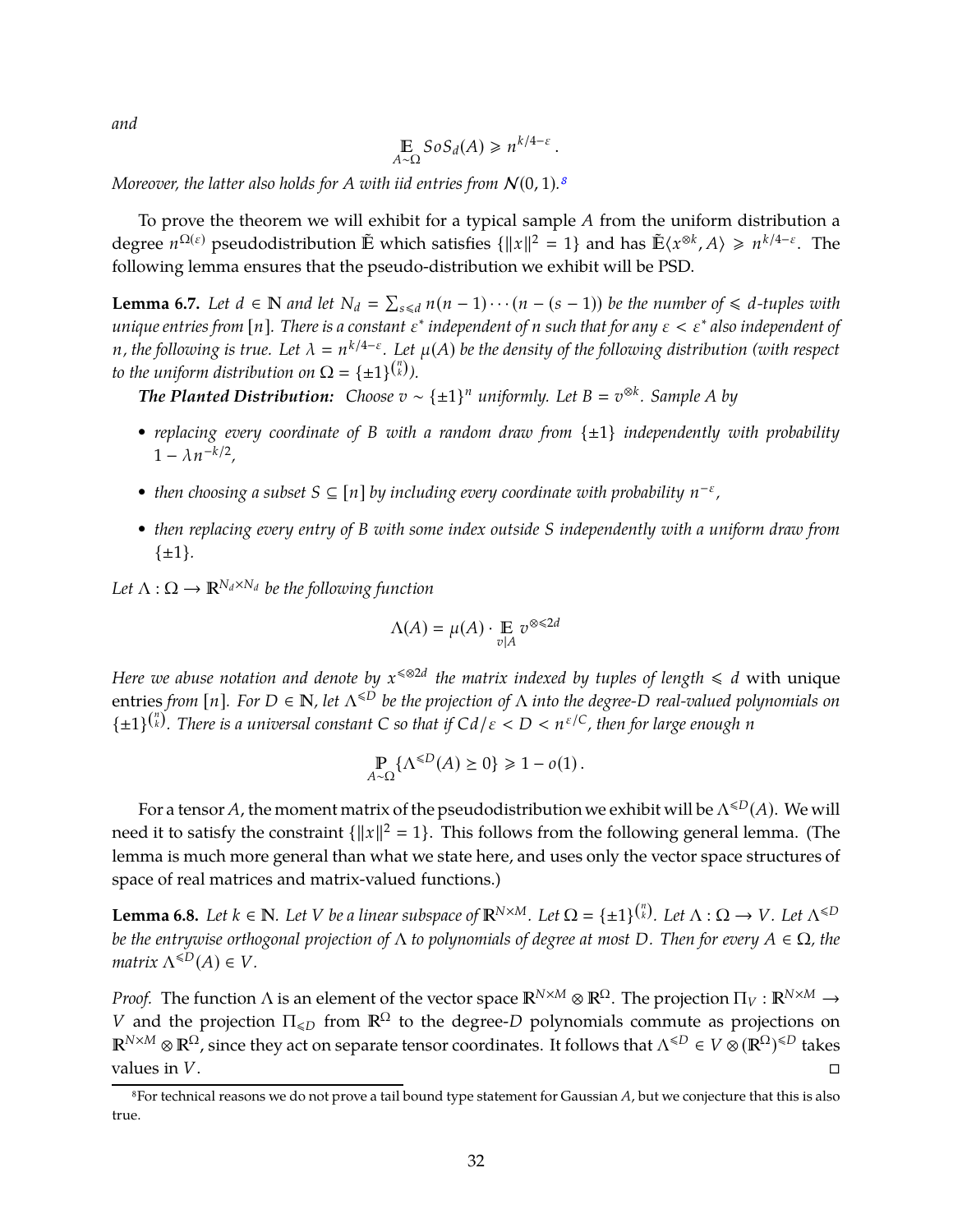<span id="page-34-3"></span>Last, we will require a couple of scalar functions of  $\Lambda^{\leq D}$  to be well concentrated.

<span id="page-34-2"></span>**Lemma 6.9.** *Let*  $Λ$ , *d*, *ε*, *D be as in Lemma [6.7.](#page-33-1) The function*  $Λ^{\le D}$  *satisfies* 

- $\mathbb{P}_{A \sim \Omega} \{\Lambda_{\emptyset, \emptyset}^{\leq D}$  $\binom{≤D}{0,0}(A) = 1 ± o(1)$   $\geq 1 - o(1)$  (Here  $Λ_{0,0} = 1$  is the upper-left-most entry of Λ*.*)
- $\bullet$  **P**<sub>*A*∼Ω</sub>{ $\langle \Lambda^{\leq D}(A), A \rangle = (1 \pm o(1)) \cdot n^{3k/4-\epsilon}$ }  $\geq 1 o(1)$  *(Here we are abusing notation to write*  $\langle \Lambda^{4D}(A), A \rangle$  for the inner product of the part of  $\Lambda^{4D}$  indexed by monomials of degree *k* and *A*.)

The Boolean case of Theorem [6.6](#page-32-1) follows from combining the lemmas. The Gaussian case can be proved in a black-box fashion from the Boolean case following the argument in Section [C.](#page-46-0)

The proofs of all the lemmas in this section follow analogous lemmas in the work of Barak et al. on planted clique  $[BHK^+16]$ ; we defer them to the full version of the present work.

### <span id="page-34-0"></span>**6.3 Main theorem and proof overview for sparse PCA**

In this section we prove the following main theorem. Formally, the theorem shows that with high probability for a random *n* × *n* matrix *A*, even high-degree SoS relaxations are unable to certify that no sparse vector  $v$  has large quadratic form  $\langle v, Av \rangle$ .

**Theorem 6.10** (Restatement of Theorem [1.6\)](#page-9-3). *If*  $A \in \mathbb{R}^{n \times n}$ , *let* 

$$
SoS_{d,k}(A) = \max_{\tilde{\mathbb{E}}} \tilde{\mathbb{E}} \langle x, Ax \rangle \text{ s.t. } \tilde{\mathbb{E}} \text{ is degree } d \text{ and satisfies } \left\{ x_i^3 = x_i, ||x||^2 = k \right\}.
$$

*There are absolute constants*  $c, \varepsilon^* > 0$  *so that for every*  $\rho \in (0, 1)$  *and*  $\varepsilon \in (0, \varepsilon^*)$ *, if*  $k = n^{\rho}$ *, then for*  $d \leq n^{c \cdot \varepsilon},$ 

$$
\mathbb{P}_{A \sim \{\pm 1\}^{n/2}} \{ SoS_{d,k}(A) \ge \min(n^{1/2-\epsilon}k, n^{\rho-\epsilon}k) \} \ge 1 - o(1)
$$

*and*

$$
\mathbb{E} \, \text{SoS}_{d,k}(A) \geq \min(n^{1/2-\varepsilon} k, n^{\rho-\varepsilon} k).
$$

*Furthermore, the latter is true also if A is symmetric with iid entries from*  $N(0, 1)$ .<sup>[9](#page-34-1)</sup>

We turn to some discussion of the theorem statement. First of all, though it is technically convenient for *A* in the theorem statement above to be a  $\pm 1$  matrix, the entries may be replaced by standard Gaussians (see Section [C\)](#page-46-0).

*Remark* 6.11 (Relation to the spiked-Wigner model of sparse principal component analysis)*.* To get some intuition for the theorem statement, it is useful to return to a familiar planted problem: the spiked-Wigner model of sparse principal component analysis. Let *W* be a symmetric matrix with iid entries from  $N(0, 1)$ , and let *v* be a random *k*-sparse unit vector with entries  $\{\pm 1/\sqrt{k}, 0\}$ . Let  $B = W + \lambda v v$ <sup>T</sup>. The problem is to distinguish between a single sample from *B* and a sample from *W*. There are two main algorithms for this problem, both captured by the SoS hierarchy. The first, applicable when  $\lambda \gg \sqrt{n}$ , is vanilla PCA: the top eigenvalue of *B* will be larger than the top eigenvalue of *W*. The second, applicable when  $\lambda \gg k$ , is diagonal thresholding: the diagonal

<span id="page-34-1"></span><sup>9</sup>For technical reasons we do not prove a tail bound type statement for Gaussian *A*, but we conjecture that this is also true.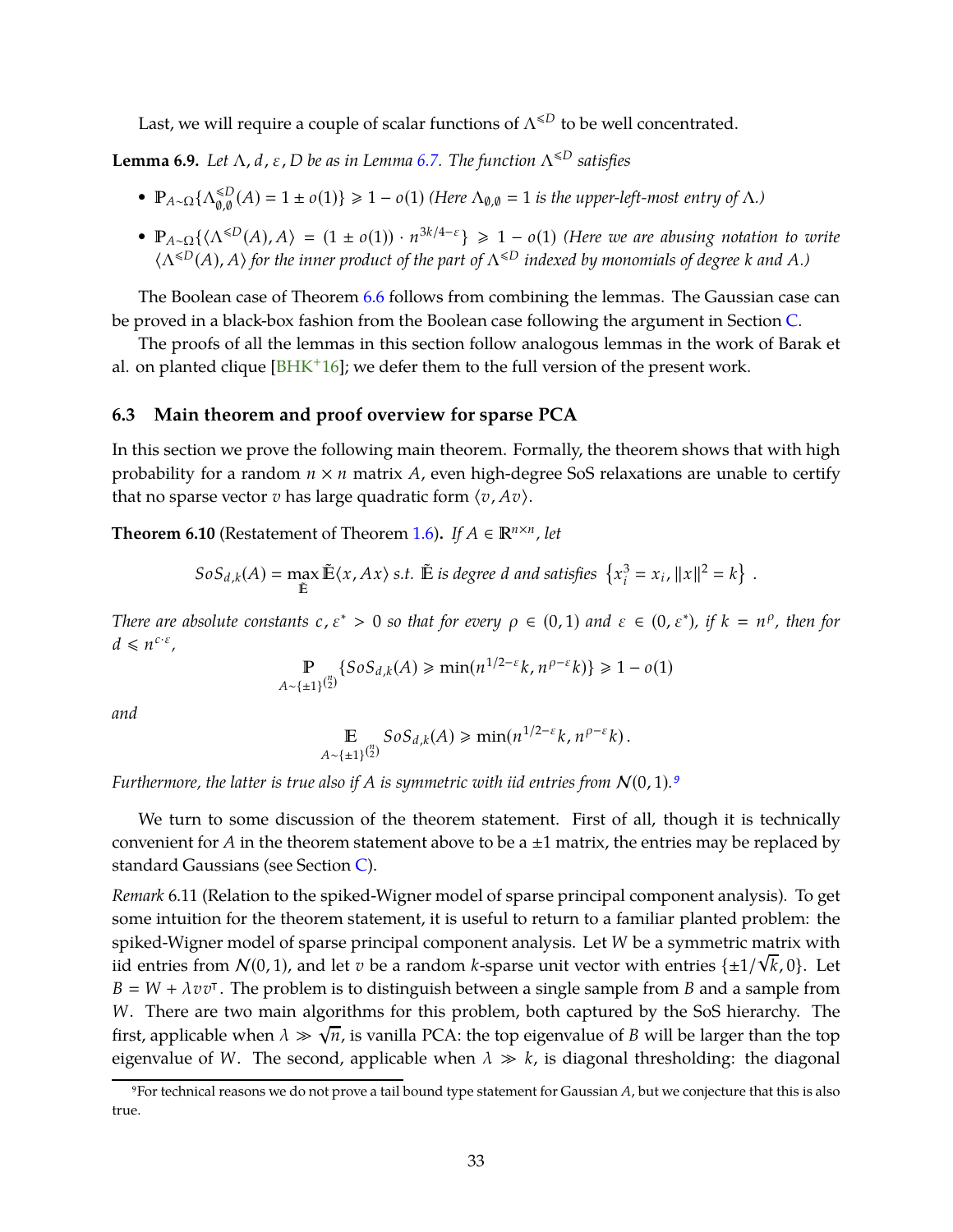<span id="page-35-0"></span>entries of *B* which corresponds to nonzero coordinates will be noticeably large. The theorem statement above (transferred to the Gaussian setting, though this has little effect) shows that once  $λ$  is well outside these parameter regimes, i.e. when  $λ < n^{1/2-ε}$ ,  $k^{1-ε}$  for arbitrarily small  $ε > 0$ , even degree *n* <sup>Ω</sup>(ε) SoS programs do not distinguish between *B* and *W*.

*Remark* 6.12 (Interpretation as an integrality gap)*.* A second interpretation of the theorem statement, independent of any planted problem, is as a strong integrality gap for random instances for the problem of maximizing a quadratic form over *k*-sparse vectors. Consider the actual maximum of  $\langle x, Ax \rangle$  for random ({ $\pm 1$ } or Gaussian) *A* over *k*-sparse unit vectors *x*. There are roughly  $2^{k \log n}$ points in a  $\frac{1}{2}$ -net for such vectors, meaning that by standard arguments,

$$
\max_{\|x\|=1, x \text{ is } k\text{-sparse}} \langle x, Ax \rangle \le O(\sqrt{k} \log n).
$$

With the parameters of the theorem, this means that the integrality gap of the degree  $n^{\Omega(\varepsilon)}$  SoS relaxation is at least  $\min(n^{\rho/2-\varepsilon}, n^{1/2-\rho/2-\varepsilon})$  when  $k = n^{\rho}$ .

*Remark* 6.13 (Relation to spiked-Wishart model)*.* Theorem [1.6](#page-9-3) most closely concerns the spiked-Wigner model of sparse PCA; this refers to independence of the entries of the matrix *A*. Often, sparse PCA is instead studied in the (perhaps more realistic) *spiked-Wishart model*, where the input is *m* samples  $x_1, \ldots, x_m$  from an *n*-dimensional Gaussian vector  $N(0, Id + \lambda \cdot vv^T)$ , where *v* is a unit-norm *k*-sparse vector. Here the question is: as a function of the sparsity *k*, the ambient dimension *n*, and the signal strength λ, how many samples *m* are needed to recover the vector *v*? The natural approach to recovering *v* in this setting is to solve a convex relaxation of the problem of maximizing he quadratic form of the empirical covariance  $M = \sum_{i \leq m} x_i x_i^{\dagger}$  over *k*-sparse unit vectors (the maximization problem itself is NP-hard even to approximate [CPR16]).

Theoretically, one may apply our proof technique for Theorem [1.6](#page-9-3) directly to the spiked-Wishart model, but this carries the expense of substantial technical complication. We may however make intelligent guesses about the behavior of SoS relaxations for the spiked-Wishart model on the basis of Theorem [1.6](#page-9-3) alone. As in the spiked Wigner model, there are essentially two known algorithms to recover a planted sparse vector *v* in the spiked Wishart model: vanilla PCA and diagonal thresholding [DM14b]. We conjecture that, as in the spiked Wigner model, the SoS hierarchy requires  $n^{\Omega(1)}$  degree to improve the number of samples required by these algorithms by any polynomial factor. Concretely, considering the case  $\lambda = 1$  for simplicity, we conjecture that there are constants *c*,  $\varepsilon^*$  such that for every  $\varepsilon \in (0, \varepsilon^*)$  if  $m \le \min(k^{2-\varepsilon}, n^{1-\varepsilon})$  and  $x_1, \ldots, x_m \sim \mathcal{N}(0, \text{Id})$ are iid, then with high probability for every  $\rho \in (0, 1)$  if  $k = n^{\rho}$ ,

$$
SoS_{d,k}\left(\sum_{i\leq m}x_ix_i^{\intercal}\right)\geq \min(n^{1-\varepsilon}k,k^{2-\varepsilon})
$$

for all  $d \leq n^{c \cdot \varepsilon}$ .

**Lemmas for Theorem [1.6.](#page-9-3)** Our proof of Theorem [1.6](#page-9-3) is very similar to the analogous proof for Tensor PCA, Theorem [6.6.](#page-32-1) We state the analogues of [Lemma 6.7](#page-33-1) and [Lemma 6.9.](#page-34-2) [Lemma 6.8](#page-33-2) can be used unchanged in the sparse PCA setting.

The main lemma, analogous to [Lemma 6.7](#page-33-1) is as follows.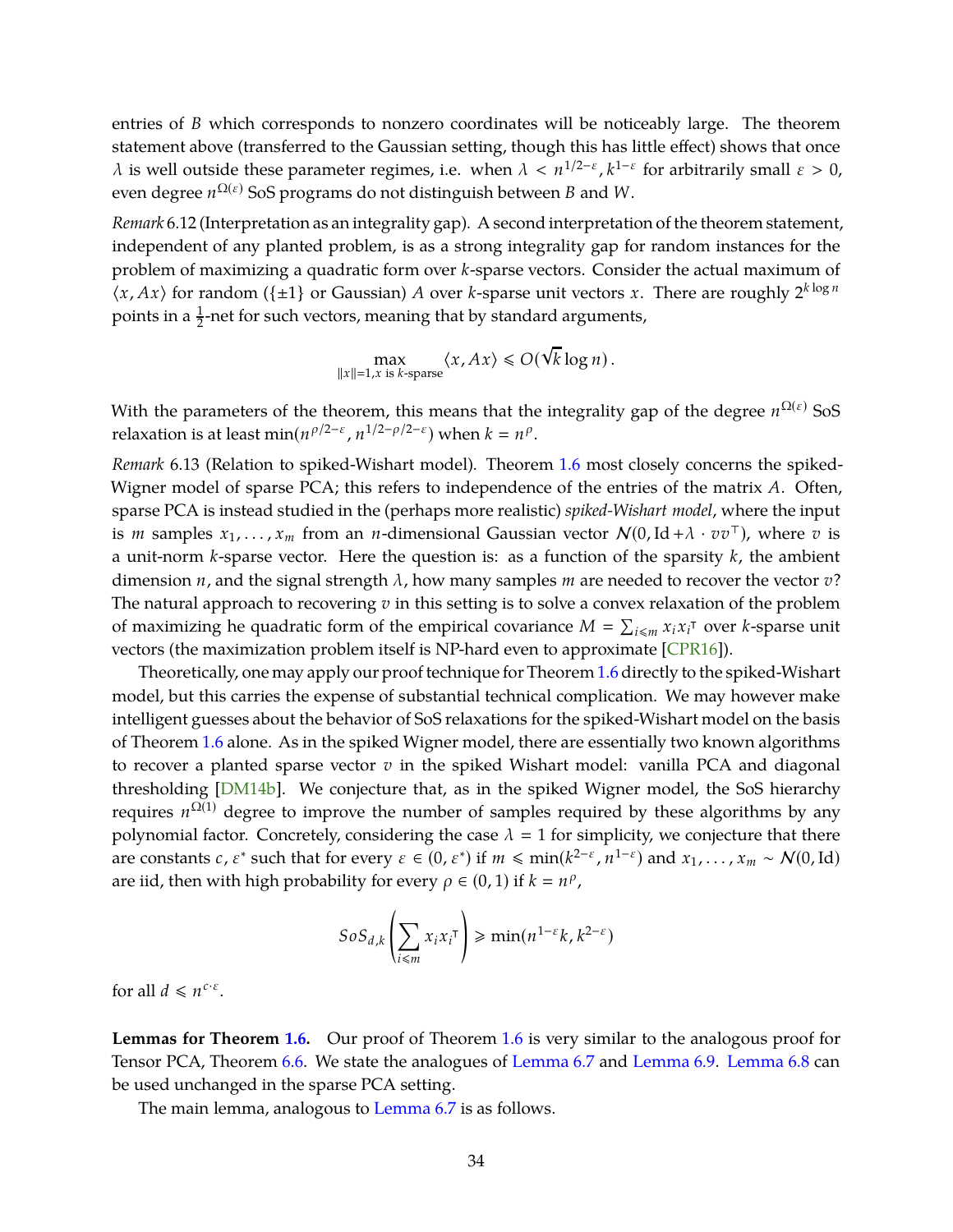<span id="page-36-2"></span>**Lemma 6.14.** Let  $d \in \mathbb{N}$  and let  $N_d = \sum_{s \le d} n(n-1) \cdots (n-(s-1))$  be the number of ≤ *d*-tuples with *unique entries from* [*n*]. Let  $\mu(A)$  be the density of the following distribution on  $n \times n$  matrices A with *respect to the uniform distribution on*  $\{\pm 1\}^{n \choose 2}$ *.* 

*Planted distribution:* Let  $k = k(n) \in \mathbb{N}$  and  $\lambda = \lambda(n) \in \mathbb{R}$ , and  $\gamma > 0$ , and assume  $\lambda \leq k$ *. Sample a* uniformly random *k*-sparse vector  $v \in \mathbb{R}^n$  with entries  $\pm 1$ , 0. Form the matrix  $B = vv^\top$ . For each nonzero *entry of B independently, replace it with a uniform draw from* {±1} *with probability* 1 − λ/*k (maintaining the symmetry B B* <sup>⊤</sup>*). For each zero entry of B, replace it with a uniform draw from* {±1} *(maintaining the same symmetry). Finally, choose every i* ∈ [*n*] *with probability n* −γ *independently; for those indices that were not chosen, replace every entry in the corresponding row and column of <sup>B</sup> with random* <sup>±</sup><sup>1</sup> *entries.[10](#page-36-1) Output the resulting matrix A. (We remark that this matrix is a Boolean version of the more standard spiked-Wigner model B* + λ*vv*<sup>⊤</sup> *where B has iid standard normal entries and v is a random k-sparse unit vector with entries from*  $\{\pm 1/\sqrt{k}, 0\}$ *.*)

Let  $\Lambda: \{\pm 1\}^{n \choose 2} \rightarrow \mathbb{R}^{N_d \times N_d}$  be the following function

$$
\Lambda(A)=\mu(A)\cdot \mathop{\mathbb{E}}_{v|A} v^{\otimes \leq 2d}
$$

*where the expectation is with respect to the planted distribution above. For*  $D = D(n) \in \mathbb{N}$ , let  $\Lambda^{\leq D}$  be the *entrywise projection of* Λ *into the Boolean functions of degree at most D.*

*There are constants*  $C, \varepsilon^* > 0$  *such that for every*  $\gamma > 0$  *and*  $\rho \in (0,1)$  *and every*  $\varepsilon \in (0,\varepsilon^*)$  (all *independent of n), if*  $k = n^{\rho}$  and  $\lambda \leq \min\{n^{\rho-\varepsilon}, n^{1/2-\varepsilon}\}$ , and if  $Cd/\varepsilon < D < n^{\varepsilon/C}$ , then for large enough *n*

$$
\mathbb{P}_{A \sim \{\pm 1\}^{n \choose 2}} \{\Lambda^{\leq D}(A) \geq 0\} \geq 1 - o(1).
$$

*Remark* 6.15*.* We make a few remarks about the necessity of some of the assumptions above. A useful intuition is that the function  $\Lambda^{\leq D}(A)$  is (with high probability) positive-valued when the parameters  $\rho$ ,  $\varepsilon$ ,  $\gamma$  of the planted distribution are such that there is no degree-*D* polynomial  $f: {\{\pm 1\}}^{n \choose 2} \to \mathbb{R}$  whose values distinguish a typical sample from the planted distribution from a null model: a random symmetric matrix with iid entries.

At this point it is useful to consider a more familiar planted model, which the lemma above mimics. Let *W* be a  $n \times n$  symmetric matrix with iid entries from  $\mathcal{N}(0, 1)$ . Let  $v \in \mathbb{R}^n$  be a *k*-sparse unit vector, with entries in  $\{\pm 1/\sqrt{k}, 0\}$ . Let  $A = W + \lambda v v^{\dagger}$ . Notice that if  $\lambda \gg k$ , then diagonal thresholding on the matrix *W* identifies the nonzero coordinates of *v*. (This is the analogue of the covariance-thresholding algorithm in the spiked-Wishart version of sparse PCA.) On the other hand, if  $\lambda \gg \sqrt{n}$  then (since typically  $||W|| \approx \sqrt{n}$ ), ordinary PCA identifies *v*. The lemma captures computational hardness for the problem of distinguishing a single sample from *A* from a sample from the null model *W* both diagonal thresholding and ordinary PCA fail.

Next we state the analogue of [Lemma 6.9.](#page-34-2)

**Lemma 6.16.** *Let*  $\Lambda$ , *d*, *k*,  $\lambda$ ,  $\gamma$ , *D be as in [Lemma 6.14.](#page-36-2) The function*  $\Lambda^{\leq D}$  *satisfies* 

- **P**<sub>*A*∼{±1}</sub><sup>(*n*</sup></sup>)</sub> { $Λ_{\emptyset,\emptyset}^{\leq D}$  $_{0,0}^{\leq D}(A) = 1 \pm o(1) \geq 1 - o(1).$
- $P_{A \sim \{\pm 1\}^{(n)}_{k}} \{ \langle \Lambda^{\leq D}(A), A \rangle = (1 \pm o(1)) \cdot \lambda n^{\Theta(-\gamma)} \} \geq 1 o(1)$ .

<span id="page-36-1"></span><span id="page-36-0"></span><sup>&</sup>lt;sup>10</sup>This additional *n*<sup>−γ</sup> noising step is a technical convenience which has the effect of somewhat decreasing the number of nonzero entries of  $v$  and decreasing the signal-strength  $\lambda$ .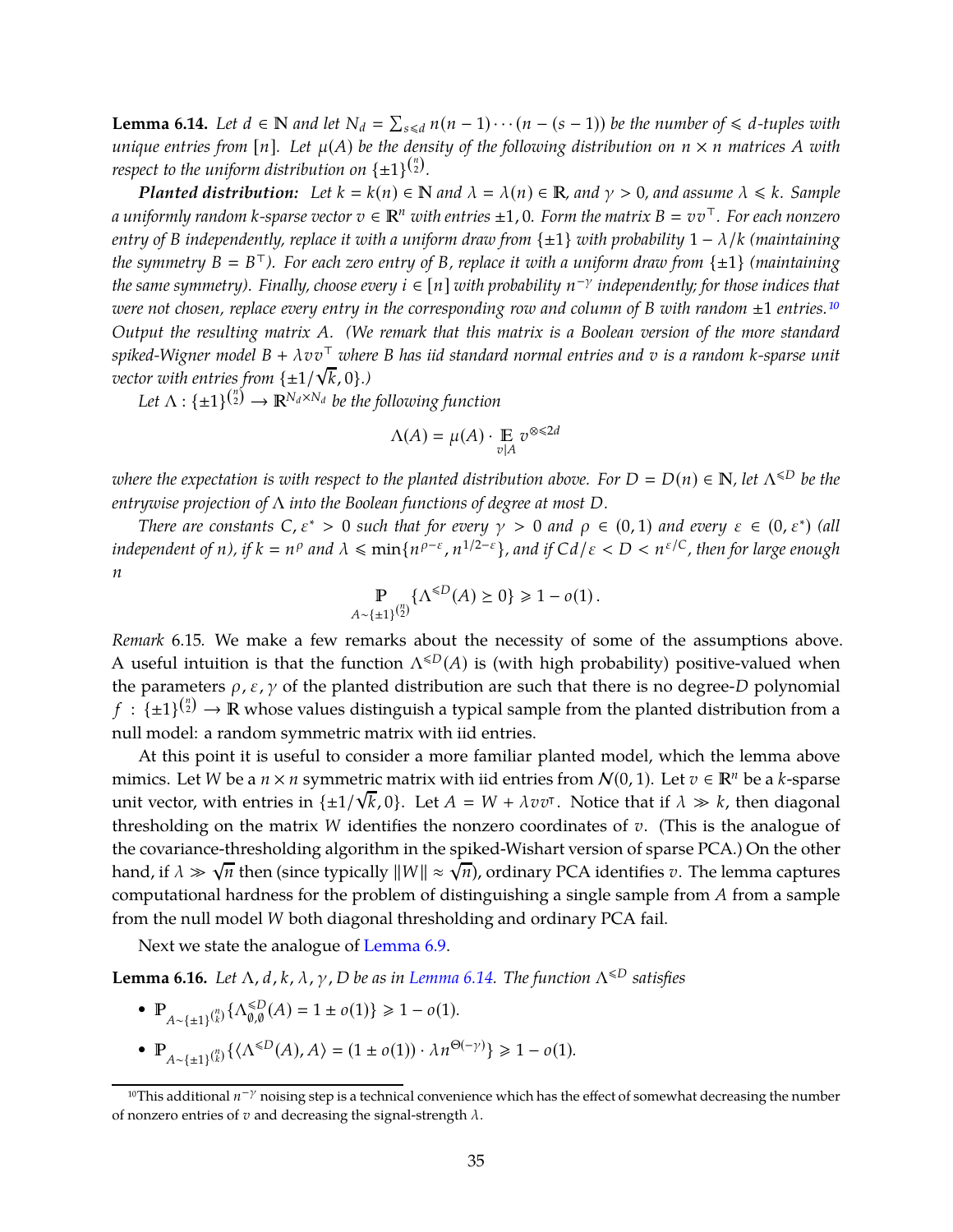# **References**

- [AK97] Noga Alon and Nabil Kahale, *A spectral technique for coloring random 3-colorable graphs*, SIAM J. Comput. **26** (1997), no. 6, 1733–1748. [1](#page-2-2)
- [AKS98] Noga Alon, Michael Krivelevich, and Benny Sudakov, *Finding a large hidden clique in a random graph*, Random Struct. Algorithms **13** (1998), no. 3-4, 457–466. [1,](#page-2-2) [4,](#page-5-1) [8](#page-9-4)
- <span id="page-37-0"></span>[AOW15a] Sarah R. Allen, Ryan O'Donnell, and David Witmer, *How to refute a random CSP*, 2015 IEEE 56th Annual Symposium on Foundations of Computer Science—FOCS 2015, IEEE Computer Soc., Los Alamitos, CA, 2015, pp. 689–708. MR 3473335 [1](#page-2-2)
- [AOW15b] Sarah R. Allen, Ryan O'Donnell, and David Witmer, *How to refute a random CSP*, FOCS, IEEE Computer Society, 2015, pp. 689–708. [8](#page-9-4)
- [BBH+12] Boaz Barak, Fernando G. S. L. Brandão, Aram Wettroth Harrow, Jonathan A. Kelner, David Steurer, and Yuan Zhou, *Hypercontractivity, sum-of-squares proofs, and their applications*, STOC, ACM, 2012, pp. 307–326. [1,](#page-2-2) [6,](#page-7-2) [8](#page-9-4)
- <span id="page-37-1"></span>[BCC+10] Aditya Bhaskara, Moses Charikar, Eden Chlamtac, Uriel Feige, and Aravindan Vijayaraghavan, *Detecting high log-densities—an O*(*n* 1/4 ) *approximation for densest k-subgraph*, STOC'10—Proceedings of the 2010 ACM International Symposium on Theory of Computing, ACM, New York, 2010, pp. 201–210. MR 2743268 [8](#page-9-4)
- <span id="page-37-2"></span>[BCK15] Boaz Barak, Siu On Chan, and Pravesh K. Kothari, *Sum of squares lower bounds from pairwise independence [extended abstract]*, STOC'15—Proceedings of the 2015 ACM Symposium on Theory of Computing, ACM, New York, 2015, pp. 97–106. MR 3388187 [8](#page-9-4)
- [BGG+16] Vijay V. S. P. Bhattiprolu, Mrinal Kanti Ghosh, Venkatesan Guruswami, Euiwoong Lee, and Madhur Tulsiani, *Multiplicative approximations for polynomial optimization over the unit sphere*, Electronic Colloquium on Computational Complexity (ECCC) **23** (2016), 185. [1,](#page-2-2) [6,](#page-7-2) [8](#page-9-4)
- [BGL16] Vijay V. S. P. Bhattiprolu, Venkatesan Guruswami, and Euiwoong Lee, *Certifying random polynomials over the unit sphere via sum of squares hierarchy*, CoRR **abs/1605.00903** (2016). [1,](#page-2-2) [2,](#page-3-1) [9,](#page-10-2) [31](#page-32-2)
- [BHK+16] Boaz Barak, Samuel B. Hopkins, Jonathan A. Kelner, Pravesh Kothari, Ankur Moitra, and Aaron Potechin, *A nearly tight sum-of-squares lower bound for the planted clique problem*, FOCS, IEEE Computer Society, 2016, pp. 428–437. [1,](#page-2-2) [4,](#page-5-1) [5,](#page-6-2) [8,](#page-9-4) [9,](#page-10-2) [29,](#page-30-2) [31,](#page-32-2) [33](#page-34-3)
- [BKS14] Boaz Barak, Jonathan A. Kelner, and David Steurer, *Rounding sum-of-squares relaxations*, STOC, ACM, 2014, pp. 31–40. [1](#page-2-2)
- [BKS15] , *Dictionary learning and tensor decomposition via the sum-of-squares method*, STOC, ACM, 2015, pp. 143–151. [1](#page-2-2)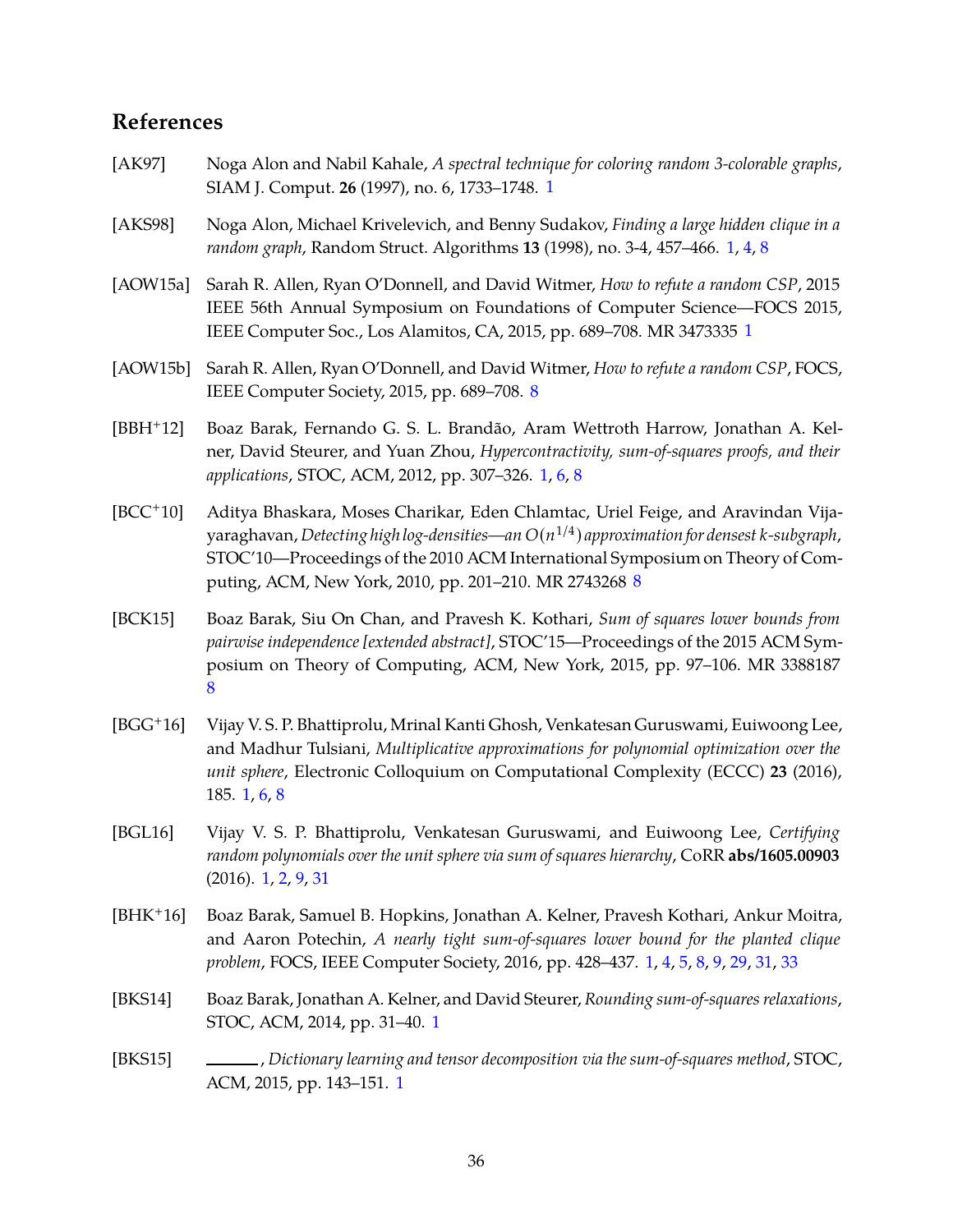- [BKS17] Boaz Barak, Pravesh Kothari, and David Steurer, *Quantum entanglement, sum of squares, and the log rank conjecture*, CoRR **abs/1701.06321** (2017). [1](#page-2-2)
- [BM16] Boaz Barak and Ankur Moitra, *Noisy tensor completion via the sum-of-squares hierarchy*, COLT, JMLR Workshop and Conference Proceedings, vol. 49, JMLR.org, 2016, pp. 417– 445. [1,](#page-2-2) [8](#page-9-4)
- [BMVX16] Jess Banks, Cristopher Moore, Roman Vershynin, and Jiaming Xu, *Information-theoretic bounds and phase transitions in clustering, sparse pca, and submatrix localization*, CoRR **abs/1607.05222** (2016). [6](#page-7-2)
- [BR13a] Quentin Berthet and Philippe Rigollet, *Complexity theoretic lower bounds for sparse principal component detection*, COLT, JMLR Workshop and Conference Proceedings, vol. 30, JMLR.org, 2013, pp. 1046–1066. [7](#page-8-2)
- <span id="page-38-0"></span>[BR13b] Quentin Berthet and Philippe Rigollet, *Computational lower bounds for sparse pca*, COLT (2013). [2](#page-3-1)
- [BS14] Boaz Barak and David Steurer, *Sum-of-squares proofs and the quest toward optimal algorithms*, CoRR **abs/1404.5236** (2014). [6](#page-7-2)
- <span id="page-38-1"></span>[CC09] Eric Carlen and ERIC CARLEN, *Trace inequalities and quantum entropy: An introductory course*, 2009. [18](#page-19-1)
- [CPR16] Siu On Chan, Dimitris Papailliopoulos, and Aviad Rubinstein, *On the approximability of sparse PCA*, COLT, JMLR Workshop and Conference Proceedings, vol. 49, JMLR.org, 2016, pp. 623–646. [7,](#page-8-2) [34](#page-35-0)
- [DM14a] Yash Deshpande and Andrea Montanari, *Information-theoretically optimal sparse PCA*, ISIT, IEEE, 2014, pp. 2197–2201. [7](#page-8-2)
- [DM14b] , *Sparse PCA via covariance thresholding*, NIPS, 2014, pp. 334–342. [2,](#page-3-1) [34](#page-35-0)
- [DM15] , *Improved sum-of-squares lower bounds for hidden clique and hidden submatrix problems*, COLT, JMLR Workshop and Conference Proceedings, vol. 40, JMLR.org, 2015, pp. 523–562. [9](#page-10-2)
- <span id="page-38-2"></span>[DX13] Feng Dai and Yuan Xi, *Spherical harmonics*, arXiv preprint arXiv:1304.2585 (2013). [44](#page-45-0)
- [Fil16] Yuval Filmus, *An orthogonal basis for functions over a slice of the boolean hypercube*, Electr. J. Comb. **23** (2016), no. 1, P1.23. [44](#page-45-0)
- [FM16] Zhou Fan and Andrea Montanari, *How well do local algorithms solve semidefinite programs?*, CoRR **abs/1610.05350** (2016). [8](#page-9-4)
- [GM15] Rong Ge and Tengyu Ma,*Decomposing overcomplete 3rd order tensors using sum-of-squares algorithms*, APPROX-RANDOM, LIPIcs, vol. 40, Schloss Dagstuhl - Leibniz-Zentrum fuer Informatik, 2015, pp. 829–849. [1](#page-2-2)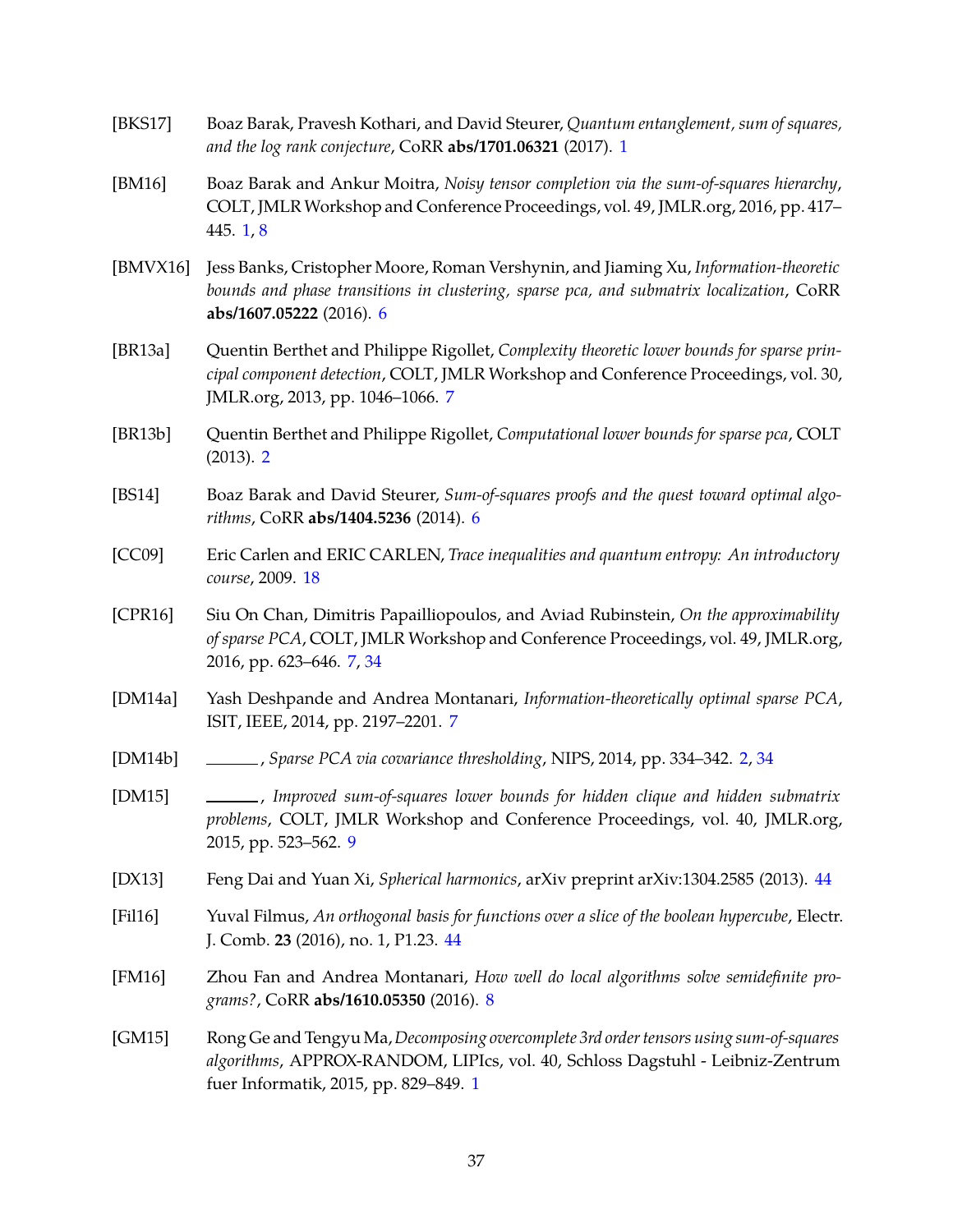- [Gri01a] Dima Grigoriev, *Complexity of positivstellensatz proofs for the knapsack*, Computational Complexity **10** (2001), no. 2, 139–154. [8](#page-9-4)
- [Gri01b] , *Linear lower bound on degrees of positivstellensatz calculus proofs for the parity*, Theor. Comput. Sci. **259** (2001), no. 1-2, 613–622. [8](#page-9-4)
- [GW94] Michel X. Goemans and David P. Williamson, *.879-approximation algorithms for MAX CUT and MAX 2sat*, STOC, ACM, 1994, pp. 422–431. [1](#page-2-2)
- <span id="page-39-0"></span>[Har70] Richard A Harshman, *Foundations of the parafac procedure: Models and conditions for an" explanatory" multi-modal factor analysis*. [1](#page-2-2)
- [HKP15] Samuel B. Hopkins, Pravesh K. Kothari, and Aaron Potechin, *Sos and planted clique: Tight analysis of MPW moments at all degrees and an optimal lower bound at degree four*, CoRR **abs/1507.05230** (2015). [9](#page-10-2)
- [HL09] Christopher J. Hillar and Lek-Heng Lim, *Most tensor problems are NP hard*, CoRR **abs/0911.1393** (2009). [6](#page-7-2)
- [HSS15] Samuel B. Hopkins, Jonathan Shi, and David Steurer, *Tensor principal component analysis via sum-of-square proofs*, COLT, JMLR Workshop and Conference Proceedings, vol. 40, JMLR.org, 2015, pp. 956–1006. [1,](#page-2-2) [2,](#page-3-1) [6,](#page-7-2) [8,](#page-9-4) [9,](#page-10-2) [31](#page-32-2)
- [HSSS16] Samuel B. Hopkins, Tselil Schramm, Jonathan Shi, and David Steurer, *Fast spectral algorithms from sum-of-squares proofs: tensor decomposition and planted sparse vectors*, STOC, ACM, 2016, pp. 178–191. [1,](#page-2-2) [2,](#page-3-1) [8,](#page-9-4) [9,](#page-10-2) [31](#page-32-2)
- [KMOW17] Pravesh K. Kothari, Ryuhei Mori, Ryan O'Donnell, and David Witmer, *Sum of squares lower bounds for refuting any CSP*, CoRR **abs/1701.04521** (2017). [8](#page-9-4)
- <span id="page-39-2"></span>[KNV+15] Robert Krauthgamer, Boaz Nadler, Dan Vilenchik, et al., *Do semidefinite relaxations solve sparse pca up to the information limit?*, The Annals of Statistics **43** (2015), no. 3, 1300–1322. [2](#page-3-1)
- <span id="page-39-1"></span>[KT17] Ken-ichi Kawarabayashi and Mikkel Thorup, *Coloring 3-colorable graphs with less than* n *1/5 colors*, J. ACM **64** (2017), no. 1, 4:1–4:23. [1](#page-2-2)
- [LRS15] James R. Lee, Prasad Raghavendra, and David Steurer, *Lower bounds on the size of semidefinite programming relaxations*, STOC, ACM, 2015, pp. 567–576. [1](#page-2-2)
- <span id="page-39-3"></span>[MPW15] Raghu Meka, Aaron Potechin, and Avi Wigderson, *Sum-of-squares lower bounds for planted clique [extended abstract]*, STOC'15—Proceedings of the 2015 ACM Symposium on Theory of Computing, ACM, New York, 2015, pp. 87–96. MR 3388186 [9](#page-10-2)
- [MS16a] Andrea Montanari and Subhabrata Sen, *Semidefinite programs on sparse random graphs and their application to community detection*, STOC, ACM, 2016, pp. 814–827. [8](#page-9-4)
- [MS16b] Andrea Montanari and Nike Sun, *Spectral algorithms for tensor completion*, CoRR **abs/1612.07866** (2016). [8](#page-9-4)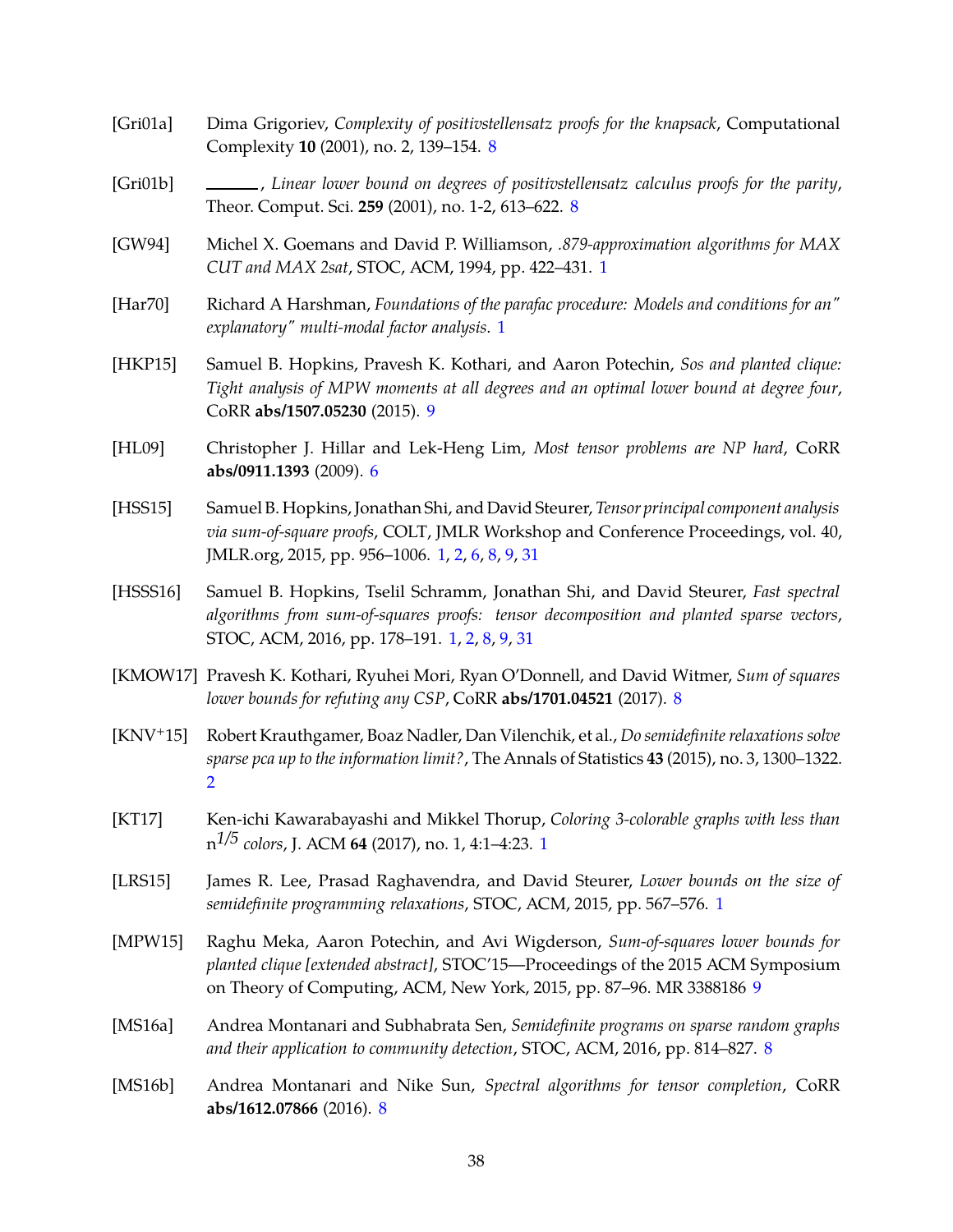- [MSS16a] Tengyu Ma, Jonathan Shi, and David Steurer, *Polynomial-time tensor decompositions with sum-of-squares*, CoRR **abs/1610.01980** (2016). [1](#page-2-2)
- [MSS16b] \_\_\_\_\_\_\_, Polynomial-time tensor decompositions with sum-of-squares, FOCS, IEEE Computer Society, 2016, pp. 438–446. [1](#page-2-2)
- [MW15a] Tengyu Ma and Avi Wigderson, *Sum-of-squares lower bounds for sparse PCA*, NIPS, 2015, pp. 1612–1620. [2](#page-3-1)
- [MW15b] , *Sum-of-squares lower bounds for sparse PCA*, CoRR **abs/1507.06370** (2015). [9](#page-10-2)
- [O'D14] Ryan O'Donnell, *Analysis of boolean functions*, Cambridge University Press, 2014. [30](#page-31-4)
- <span id="page-40-0"></span>[Pea01] Karl Pearson, *On lines and planes of closes fit to systems of points in space*, Philosophical Magazine **2** (1901), 559–572. [1](#page-2-2)
- [PS17] Aaron Potechin and David Steurer, *Exact tensor completion with sum-of-squares*, CoRR **abs/1702.06237** (2017). [1](#page-2-2)
- [PWB16] Amelia Perry, Alexander S. Wein, and Afonso S. Bandeira, *Statistical limits of spiked tensor models*, CoRR **abs/1612.07728** (2016). [6](#page-7-2)
- [RM14] Emile Richard and Andrea Montanari, *A statistical model for tensor PCA*, NIPS, 2014, pp. 2897–2905. [2,](#page-3-1) [5,](#page-6-2) [9,](#page-10-2) [31](#page-32-2)
- [RRS16] Prasad Raghavendra, Satish Rao, and Tselil Schramm, *Strongly refuting random csps below the spectral threshold*, CoRR **abs/1605.00058** (2016). [1,](#page-2-2) [2,](#page-3-1) [6,](#page-7-2) [8,](#page-9-4) [9,](#page-10-2) [31](#page-32-2)
- [RS15] Prasad Raghavendra and Tselil Schramm, *Tight lower bounds for planted clique in the degree-4 SOS program*, CoRR **abs/1507.05136** (2015). [9](#page-10-2)
- [RW17] Prasad Raghavendra and Benjamin Weitz, *On the bit complexity of sum-of-squares proofs*, CoRR **abs/1702.05139** (2017). [40,](#page-41-1) [42](#page-43-0)
- [Sch08] Grant Schoenebeck, *Linear level lasserre lower bounds for certain k-csps*, FOCS, IEEE Computer Society, 2008, pp. 593–602. [8](#page-9-4)
- [Tre09] Luca Trevisan, *Max cut and the smallest eigenvalue*, STOC, ACM, 2009, pp. 263–272. [1](#page-2-2)
- <span id="page-40-2"></span>[TS14] Ryota Tomioka and Taiji Suzuki, *Spectral norm of random tensors*, arXiv preprint arXiv:1407.1870 (2014). [9](#page-10-2)
- <span id="page-40-3"></span>[Wei17] Benjamin Weitz, *Polynomial proof systems, effective derivations, and their applications in the sum-of-squares hierarchy*, Ph.D. thesis, UC Berkeley, 2017. [42](#page-43-0)
- <span id="page-40-1"></span>[ZHT06] Hui Zou, Trevor Hastie, and Robert Tibshirani, *Sparse principal component analysis*, Journal of Computational and Graphical Statistics **15** (2006), no. 2, 265–286. [2](#page-3-1)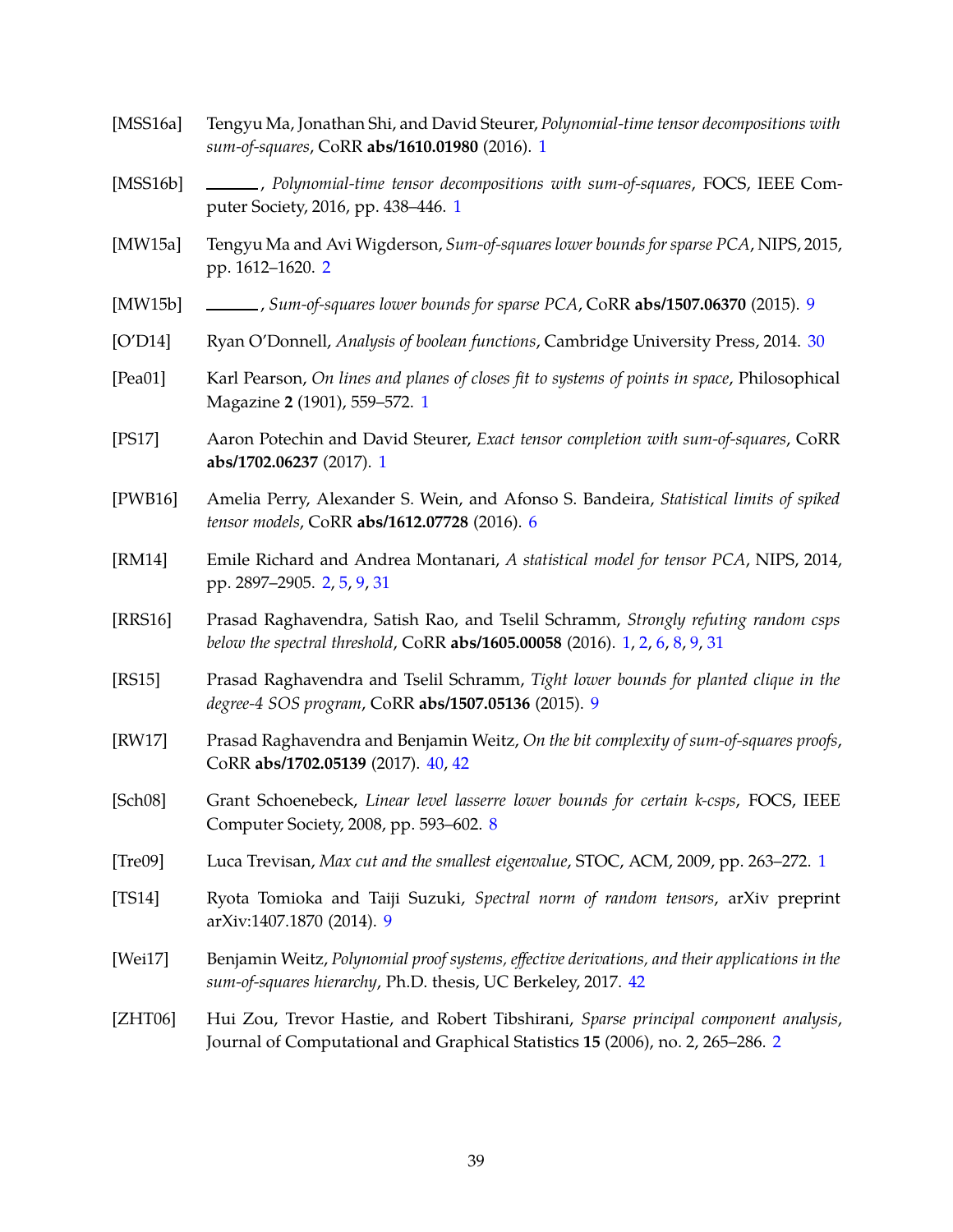# <span id="page-41-1"></span><span id="page-41-0"></span>**A Bounding the sum-of-squares proof ideal term**

We give conditions under which sum-of-squares proofs are well-conditioned, using techniques similar to those that appear in [RW17] for bounding the bit complexity of SoS proofs. We begin with some definitions.

**Definition A.1.** Let  $P$  be a polynomial optimization problem and let  $D$  be the uniform distribution over the set of feasible solutions *S* for  $P$ . Define the degree-2*d* moment matrix of  $D$  to be  $X_{\mathcal{D}} = \mathbb{E}_{s \sim \mathcal{D}}[\hat{s}^{\otimes 2d}]$ , where  $\hat{s} = [1 \ s]^\top$ .

• We say that  $P$  *is k-complete on up to degree* 2*d* if every zero eigenvector of  $X_{\mathcal{D}}$  has a degree-*k* derivation from the ideal constraints of P.

<span id="page-41-2"></span>**Theorem A.2.** Let  $P$  be a polynomial optimization problem over variables  $x \in \mathbb{R}^n$  of degree at most 2*d*, *with objective function*  $f(x)$  *and ideal constraints*  $\{g_j(x) = 0\}_{j \in [m]}$ *. Suppose also that*  $P$  *is 2d-complete up to degree* 2*d. Let G be the matrix of ideal constraints in the degree-*2*d SoS proof for* P*. Then if*

- *the SDP optimum value is bounded by*  $n^{O(d)}$
- *the coefficients of the objective function are bounded by*  $n^{O(d)}$ *,*
- *there is a set of feasible solutions*  $S \subseteq \mathbb{R}^n$  *with the property that for each*  $\alpha \subseteq [n]^d$ ,  $|\alpha| \leq d$  *for which*  $\chi_{\alpha}$  *is not identically zero over the solution space, there exists some*  $s \in S$  *such that the square monomial*  $\chi_{\alpha}(s)^2 \geq n^{-O(d)}$ ,

*it follows that the SoS certificate for the problem is well-conditioned, with no value larger than*  $n^{{\rm O}(d)}$ *.* 

To prove this, we essentially reproduce the proof of the main theorem of [RW17], up to the very end of the proof at which point we slightly deviate to draw a different conclusion.

*Proof.* Following our previous convention, the degree-2d sum-of-squares proof for  $P$  is of the form

$$
\operatorname{sdpOpt} - f(x) = a(x) + g(x),
$$

where the  $q(x)$  is a polynomial in the span of the ideal constraints, and *A* is a sum of squares of polynomials. Alternatively, we have the matrix characterization,

$$
\operatorname{sdpOpt} - \langle F, \hat{x}^{\otimes 2d} \rangle = \langle A, \hat{x}^{\otimes 2d} \rangle + \langle G, \hat{x}^{\otimes 2d} \rangle,
$$

where  $\hat{x} = [1 \; x]^{\top}$ , *F*, *A*, and *G* are matrix polynomials corresponding to *f*, *a*, and *g* respectively, and with  $A \geq 0$ .

Now let  $s \in S$  be a feasible solution. Then we have that

$$
\text{sdpOpt} - \langle F, s^{\otimes 2d} \rangle = \langle A, s^{\otimes 2d} \rangle + \langle G, s^{\otimes 2d} \rangle = \langle A, s^{\otimes 2d} \rangle,
$$

where the second equality follows because each  $s \in S$  is feasible. By assumption the left-hand-side is bounded by  $n^{O(d)}$ .

We will now argue that the diagonal entries of *A* cannot be too large. Our first step is to argue that *A* cannot have nonzero diagonal entries unless there is a solution element in the solution Let  $X_{\mathcal{D}} = \mathbb{E}[x^{\otimes 2d}]$  be the 2*d*-moment matrix of the uniform distribution of feasible solutions to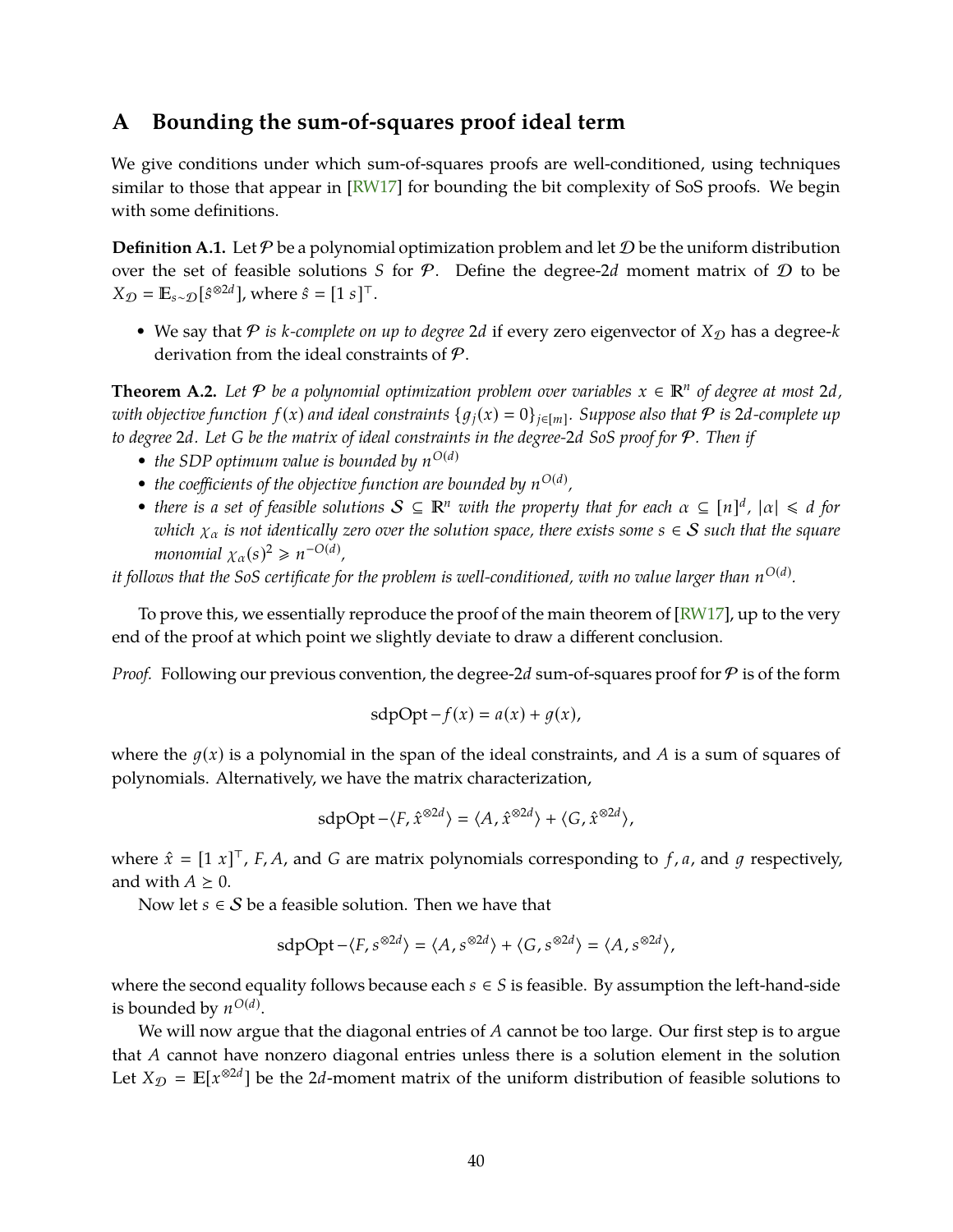P. Define  $\Pi$  to be the orthogonal projection into the zero eigenspace of  $X_{\mathcal{D}}$ . By linearity and orthonormality, we have that

$$
\begin{split} \langle X_{\mathcal{D}}, A \rangle &= \left\langle X_{\mathcal{D}}, (\Pi + \Pi^\perp) A (\Pi + \Pi^\perp) \right\rangle \\ &= \left\langle X_{\mathcal{D}}, \Pi^\perp A \Pi^\perp \right\rangle + \left\langle X_{\mathcal{D}}, \Pi A \Pi^\perp \right\rangle + \left\langle X_{\mathcal{D}}, \Pi^\perp A \Pi \right\rangle + \left\langle X_{\mathcal{D}}, \Pi A \Pi \right\rangle. \end{split}
$$

By assumption P is 2*d*-complete on D up to degree 2*d*, and therefore Π is derivable in degree 2*d* from the ideal constraints {1*j*}*j*∈[*m*] . Therefore, the latter three terms may be absorbed into *G*, or more formally, we can set  $A' = \Pi^{\perp} A \Pi^{\perp}$ ,  $G' = G + (\Pi + \Pi^{\perp})A(\Pi + \Pi^{\perp}) - \Pi^{\perp} A \Pi^{\perp}$ , and re-write the original proof

$$
sdpOpt - \langle F, \hat{x}^{\otimes 2d} \rangle = \langle A', \hat{x}^{\otimes 2d} \rangle + \langle G', \hat{x}^{\otimes 2d} \rangle. \tag{A.1}
$$

The left-hand-side remains unchanged*,* so we still have that it is bounded by  $n^{O(d)}$  for any feasible  ${\rm solution} \ s \in {\mathcal S}.$  Furthermore, the nonzero eigenspaces of  $X_{\mathcal D}$  and  $A'$  are identical, and so  $A'$  cannot be nonzero on any diagonal entry which is orthogonal to the space of feasible solutions.

Now, we argue that every diagonal entry of  $A'$  is at most  $n^{O(d)}$ . To see this, for each diagonal term  $\chi^2_{\alpha}$ , we choose the solution  $s \in S$  for which  $\chi_{\alpha}(s)^2 \geq n^{-O(d)}$ . We then have by the PSDness of *A* ′ that

<span id="page-42-1"></span>
$$
A'_{\alpha,\alpha} \cdot \chi_{\alpha}(s)^2 \leq \langle s^{\otimes 2d}, A' \rangle \leq n^{O(d)},
$$

which then implies that  $A'_{\alpha,\alpha} \leq n^{O(d)}$ . It follows that  $Tr(A') \leq n^{O(d)}$ , and again since A' is PSD,

<span id="page-42-2"></span>
$$
||A'||_F \le \sqrt{\text{Tr}(A')} \le n^{O(d)}.\tag{A.2}
$$

Putting things together, we have from our original matrix identity  $(A.1)$  that

 $\mathbf{I}$ 

$$
|G'||_F = ||\ \text{sdpOpt} - A' - F||_F
$$
  
\n
$$
\le ||\ \text{sdpOpt}\ ||_F + ||A'||_F + ||F||_F \quad \text{(triangle inequality)}
$$
  
\n
$$
\le ||\ \text{sdpOpt}\ ||_F + n^{O(d)} + ||F||_F \quad \text{(from (A.2))}.
$$

Therefore by our assumptions that  $\|\text{ sdpOpt}\|$ ,  $\|F\|_F = n^{O(d)}$ , the conclusion follows.

We now argue that the conditions of this theorem are met by several general families of problems.

<span id="page-42-0"></span> $\bf{Corollary A.3.}$  *The following problems have degree-* $2d$  *SoS proofs with all coefficients bounded by*  $n^{O(d)}$ *:* 

- 1. *The hypercube: Any polynomial optimization problem with the only constraints being*  $\{x_i^2\}$  $\sum_{i}^{2} = x_{i}$ <sub>*i*</sub> $\in$ [*n*] *or*  $\{x_i^2\}$  $\int_{i}^{2} = 1$ }<sub>*i*∈[*n*] and objective value at most  $n^{O(d)}$  over the set of integer feasible solutions. (Including</sub> max *k*-csp*).*
- *2. The hypercube with balancedness constraints: Any polynomial optimization problem with the only constraints being* {*x* 2  $\sum_{i}^{2}$  − 1} $_{i \in [n]}$  ∪ { $\sum_{i} x_i = 0$ }*. (Including* community detection).
- 3. The unit sphere: Any polynomial optimization problem with the only constraints being  $\{\sum_{i\in [n]}x_i^2\}$  $i^2 = 1$ and objective value at most  $n^{{\rm O}(d)}$  over the set of integer feasible solutions. (Including  $\tau$ ENSOR  ${\rm PCA}$ ).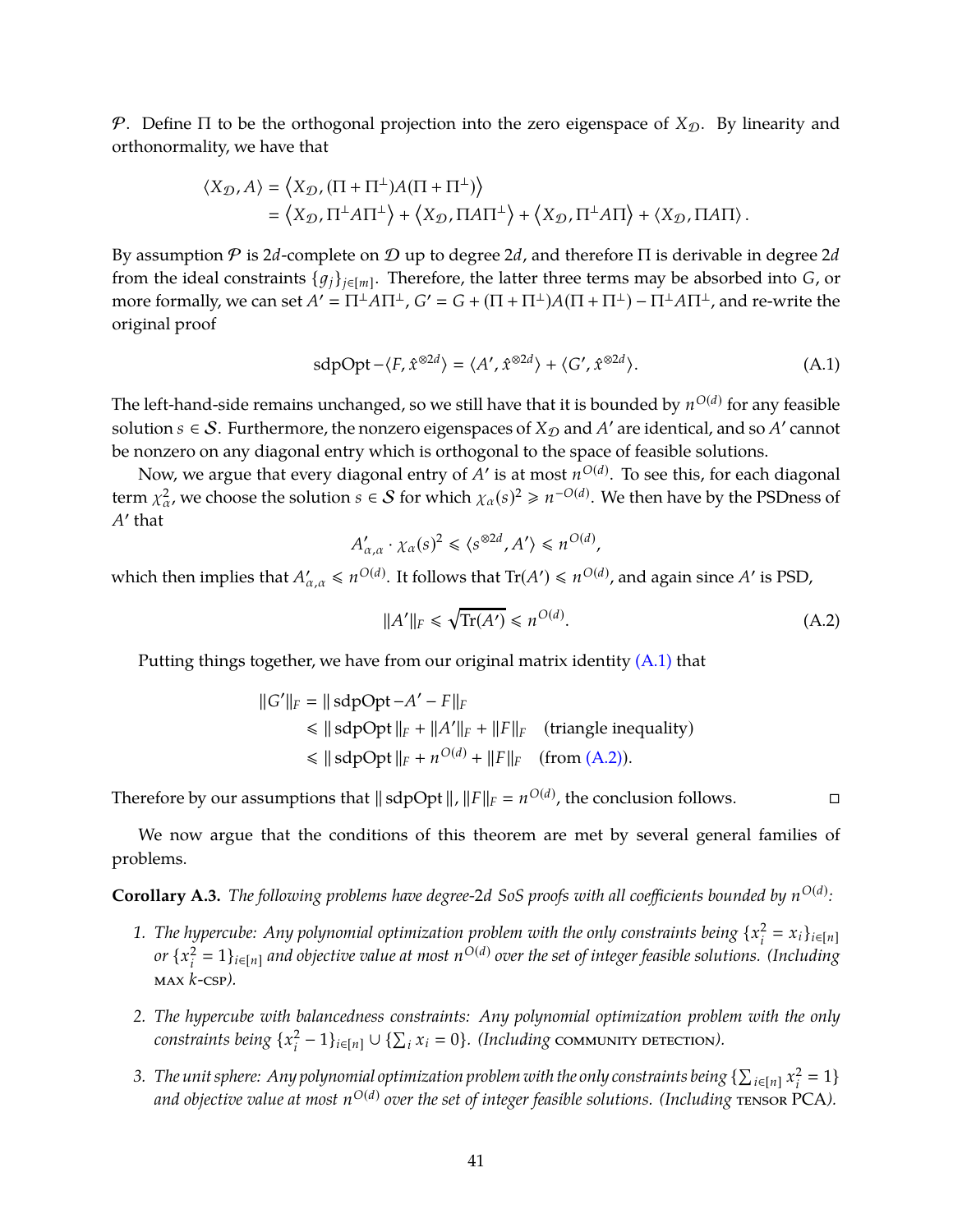- <span id="page-43-0"></span>4. The sparse hypercube: As long as  $2d \le k$ *, any polynomial optimization problem with the only constraints being* {*x* 2  $\sum_{i}^{2}$  =  $x_i$ }<sub>*i*∈[*n*]</sub> ∪ { $\sum_{i \in [n]} x_i = k$ }, or { $x_i^3$ *i*<sup>2</sup> =  $x_i$ }<sub>*i*∈[*n*] ∪ { $\sum_{i \in [n]} x_i^2$ </sub>  $k_i^2 = k$ *}*, and objective *value at most n O*(*d*) *over the set of integer feasible solutions. (Including* densest *k*-subgraph *and the Boolean version of* sparse PCA*).*
- *5. The* max clique *problem.*

We prove this corollary below. For each of the above problems, it is clear that the objective value is bounded and the objective function has no large coefficients. To prove this corollary, we need to verify the completeness of the constraint sets, and then demonstrate a set of feasible solutions so that each square term receives non-negligible mass from some solution.

A large family of completeness conditions were already verified by [RW17] and others (see the references therein):

<span id="page-43-1"></span>**Proposition A.4** (Completeness of canonical polynomial optimization problems (from Corollary 3.5 of [RW17]))**.** *The following pairs of polynomial optimization problems* P *and distributions over solutions* D *are complete:*

- *1. If the feasible set is*  $x \in \mathbb{R}^n$  *with*  $\{x_i^2\}$  $\sum_{i}^{2} = 1$ }<sub>*i*∈[*n*] *or* { $x_i^2$ </sub>  $\mathcal{L}^2_i = x_i \}_{i \in [n]}$ ,  $\mathcal P$  *is d-complete up to degree d (e.g. if*  $P$  *is a* CSP). This is still true of the constraints  $\{x_i^2\}$ *i*<sub>*i*</sub> = 1}<sub>*i*∈[*n*] ∪ { $\sum_i x_i = 0$ } *(e.g. if*  $\mathcal{P}$  *is a*</sub> *community detection problem).*
- 2. If the feasible set is  $x \in \mathbb{R}^n$  with  $\sum_{i \in [n]} x_i^2$  $a_i^2 = \alpha$ , then  $P$  is d-complete on  $D$  up to degree *d* (e.g. if  $P$ *is the tensor PCA problem).*
- *3.* If  $P$  is the max clique problem with feasible set  $x \in \mathbb{R}^n$  with  $\{x_i^2\}$  $\sum_{i}^{2}$  =  $x_i$ }<sub>*i*∈[*n*] ∪ { $x_i x_j = 0$ }<sub>(*i*,*j*)∈*E,* then</sub></sub> P *is d-complete on* D *up to degree d.*

A couple of additional examples can be found in the upcoming thesis of Benjamin Weitz [\[Wei17\]](#page-40-3):

<span id="page-43-2"></span>**Proposition A.5** (Completeness of additional polynomial optimization problems) [\[Wei17\]](#page-40-3))**.** *The following pairs of polynomial optimization problems* P *and distributions over solutions* D *are complete:*

- *1.* If  $P$  is the <code>DENSEST</code>  $k$ -subgraph relaxation, with feasible set  $x \in \mathbb{R}^n$  with  $\{x_i^2\}$  $\sum_{i}^{2}$  =  $x_i$ }<sub>*i*∈[*n*]</sub> ∪ { $\sum_{i \in [n]} x_i$  =  $k$ *}*,  $P$  *is d-complete on*  $D$  *up to degree*  $d \le k$ *.*
- *2.* If P is the sparse PCA relaxation with sparsity *k*, with feasible set  $x \in \mathbb{R}^n$  with  $\{x_i^3\}$  $\sum_{i}^{3} = x_{i}$ <sub>*i*∈[*n*] ∪</sub>  $\{\sum_{i\in[n]} x_i^2\}$  $\mathcal{P}^2_i = k$ ,  $\mathcal{P}$  *is d-complete up to degree*  $d \leq k/2$ *.*

*Proof of [Corollary A.3.](#page-42-0)* We verify the conditions of [Theorem A.2](#page-41-2) separately for each case.

- 1. The hypercube: the completeness conditions are satisfied by [Proposition A.4.](#page-43-1) We choose the set of feasible solutions to contain a single point,  $s = \vec{1}$ , for which  $\chi^2_{\alpha}(s) = 1$  always.
- 2. The hypercube with balancedness constraints: the completeness conditions are satisfied by [Proposition A.4.](#page-43-1) We choose the set of feasible solutions to contain a single point, *s*, some perfectly balanced vector, for which  $\chi^2_{\alpha}(s) = 1$  always.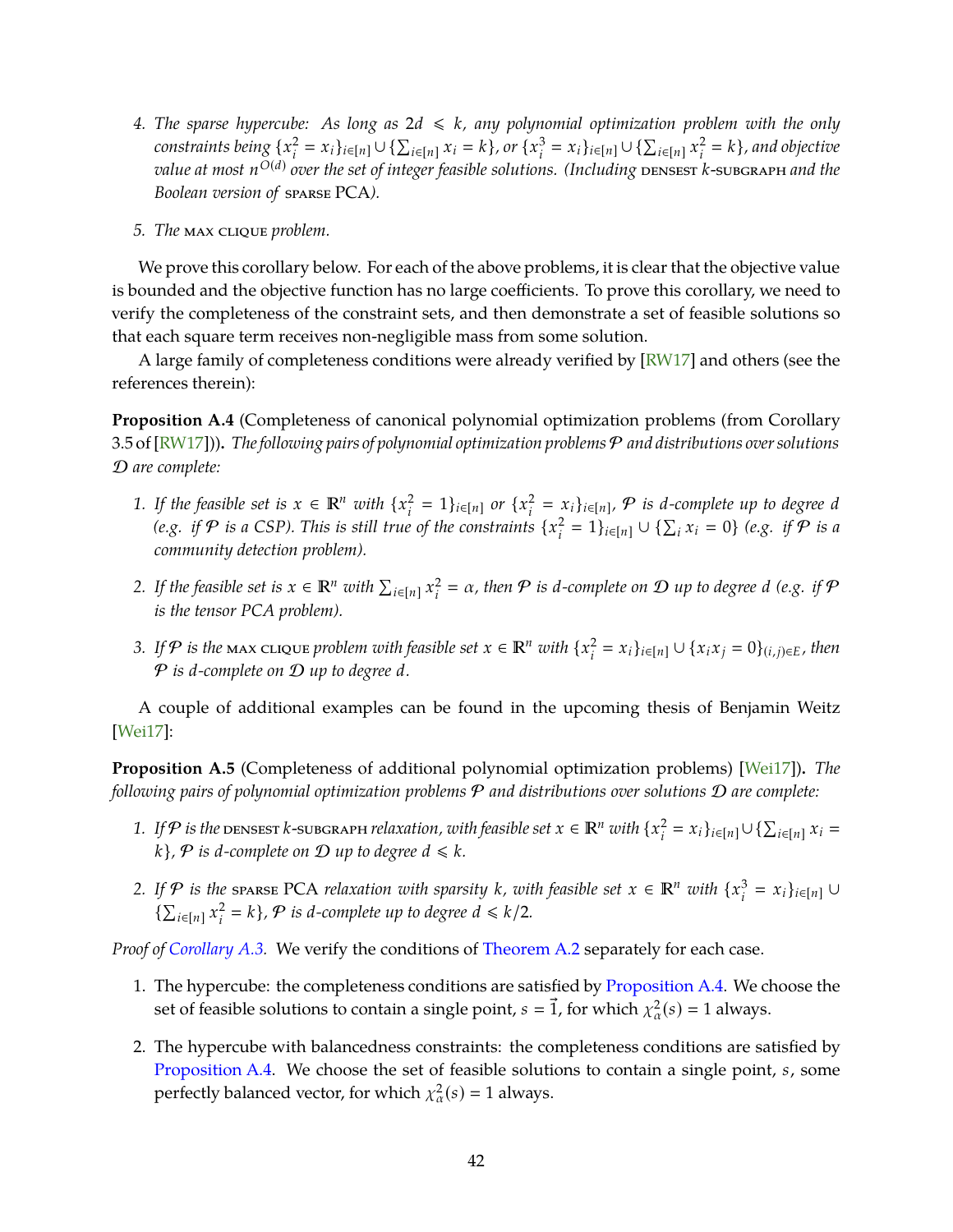- 3. The unit sphere: the completeness conditions are satisfied by [Proposition A.4.](#page-43-1) We choose the set of feasible solutions to contain a single point,  $s = \frac{1}{\sqrt{n}} \cdot \vec{1}$ , for which  $\chi^2_\alpha(s) \ge n^{-d}$  as long as  $|\alpha| \le d$ , which meets the conditions of [Theorem A.2.](#page-41-2)
- 4. The sparse hypercube: the completeness conditions are satisfied by [Proposition A.5.](#page-43-2) Here, we choose the set of solutions  $S = \{x \in \{0, 1\}^n \mid \sum_i x_i = k\}$ . as long as  $k > d$ , for any  $|\alpha| \le d$ we have that  $\chi_S(x)^2 = 1$  when *s* is 1 on  $\alpha$ .
- 5. The max clique problem: the completeness conditions are satisfied by [Proposition A.4.](#page-43-1) We choose the solution set S to be the set of 0,1 indicators for cliques in the graph. Any  $\alpha$ that corresponds to a non-clique in the graph has  $\chi_{\alpha}$  identically zero in the solution space. Otherwise,  $\chi_{\alpha}(s)^2 = 1$  when  $s \in S$  is the indicator vector for the clique on  $\alpha$ .

<span id="page-44-0"></span>This concludes the proof.  $\Box$ 

# **B Lower bounds on the nonzero eigenvalues of some moment matrices**

In this appendix, we prove lower bounds on the magnitude of nonzero eigenvalues of covariance matrices for certain distributions over solutions. Many of these bounds are well-known, but we re-state and re-prove them here for completeness. We first define the property we want:

**Definition B.1.** Let  $P$  be a polynomial optimization problem and let  $D$  be the uniform distribution over the set of feasible solutions *S* for P. Define the degree-2*d* moment matrix of D to be  $X_{\mathcal{D}} = \mathbb{E}_{x \sim \mathcal{D}}[\hat{x}^{\otimes 2d}]$ , where  $\hat{x} = [1 \; x]^\top$ .

• We say that  $D$  *is*  $\delta$ *-spectrally rich up to degree* 2*d* if every nonzero eigenvalue of  $X_{\mathcal{D}}$  is at least δ.

**Proposition B.2** (Spectral richness of polynomial optimization problems)**.** *The following distributions over solutions* D *are polynomially spectrally rich:*

- *1. If* D *is the uniform distribution over* {±1} *n , then* D *is polynomially spectrally rich up to degree*  $d \leq n$ .
- *2. If* D *is the uniform distribution over* α · S*n*−1*, then* D *is polynomially spectrally rich up to degree*  $d \leq n$ .
- *3.* If  $D$  is the uniform distribution over  $x \in \{1,0\}^n$  with  $||x||_0 = k$ , then if  $2d \le k$ ,  $D$  is polynomially *spectrally rich up to degree d.*
- *4.* If  $D$  is the uniform distribution over  $x \in \{\pm 1, 0\}^n$  with  $||x||_0 = k$ , then if  $2d \le k$ ,  $D$  is polynomially *spectrally rich up to degree d.*

*Proof.* In the proof of each statement, denote the 2*d*th moment matrix of  $\mathcal{D}$  by  $X_{\mathcal{D}} \stackrel{\text{def}}{=} \mathbb{E}_{x \sim \mathcal{D}}[x^{\otimes 2d}]$ . Because  $X_{\mathcal{D}}$  is a sum of rank-1 outer-products, an eigenvector of  $X_{\mathcal{D}}$  has eigenvalue 0 if and only if it is orthogonal to every solution in the support of  $D$ , and therefore the zero eigenvectors correspond exactly to the degree at most *d* constraints that can be derived from the ideal constraints.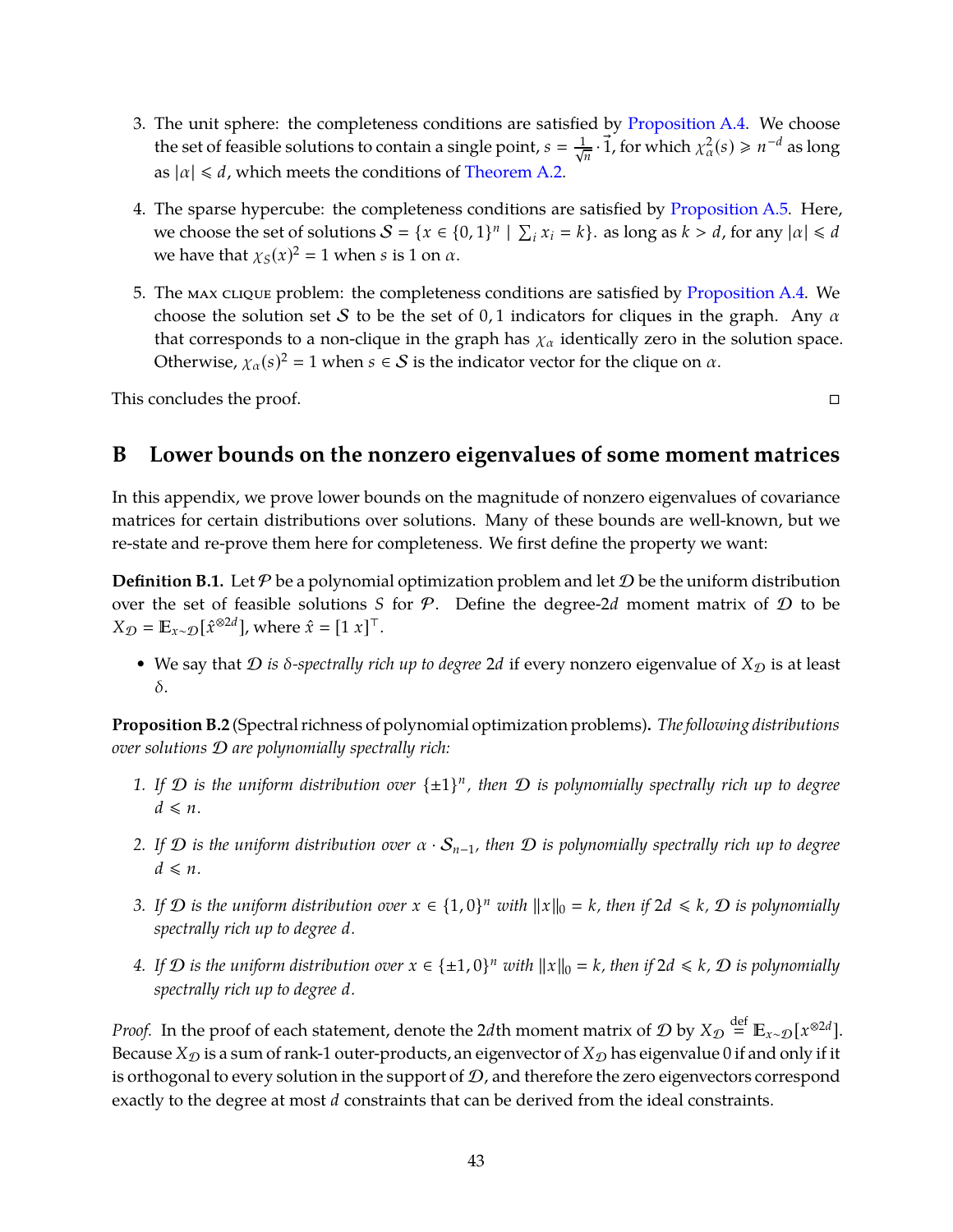<span id="page-45-0"></span>Now, let  $p_1(x), \ldots, p_r(x)$  be a basis for polynomials of degree at most 2*d* in *x* which is orthonormal with respect to  $D$ , so that

$$
\mathop{\mathbb{E}}_{x \sim \mathcal{D}}[p_i(x)p_j(x)] = \begin{cases} 1 & i = j \\ 0 & \text{otherwise} \end{cases}
$$

If  $\hat{p}_i$  is the representation of  $p_i$  in the monomial basis, we have that

$$
(\hat{p}_i)^{\top} X_{\mathcal{D}} \hat{p}_j = \mathop{\mathbb{E}}_{x \sim \mathcal{D}} [p_i(x) p_j(x)].
$$

Therefore, the matrix  $R = \sum_i e_i(\hat{p}_i)^\top$  diagonalizes  $X_{\mathcal{D}}$ ,

$$
RX_{\mathcal{D}}R^{\top} = \text{Id} \, .
$$

It follows that the minimum non-zero eigenvalue of  $X_{\mathcal{D}}$  is equal to the smallest eigenvalue of  $(RR<sup>\top</sup>)<sup>-1</sup>$ , which is in turn equal to  $\frac{1}{\sigma_{\max}(R)^2}$  where  $\sigma_{\max}(R)$  is the largest singular value of *R*. Therefore, for each of these cases it suffices to bound the singular values of the change-of-basis matrix between the monomial basis and an orthogonal basis over  $D$ . We now proceed to handle each case separately.

- 1. D uniform over hypercube: In this case, the monomial basis *is* an orthogonal basis, so *R* is the identity on the space orthogonal to the ideal constraints, and  $\sigma_{\text{max}}(R) = 1$ , which completes the proof.
- 2. D uniform over sphere: Here, the canonical orthonormal basis the spherical harmonic polynomials. Examining an explicit characterization of the spherical harmonic polynomials (given for example in [\[DX13\]](#page-38-2), Theorem 5.1), we have that when expressing  $p_i$  in the monomial basis, no coefficient of a monomial (and thus no entry of  $\hat{p}_i$ ) exceeds  $n^{O(d)}$ , and since there are at most  $n^d$  polynomials each with  $\sum_{i=0}^d \binom{n}{d}$  $\binom{n}{d}$   $\leq$  *n<sup>d</sup>* coefficients, employing the triangle inequality we have that  $\sigma_{\text{max}}(R) \leq n^{O(d)}$ , which completes the proof.
- 3. *D* uniform over  $\{x \in \{0,1\}^k \mid ||x||_0 = k\}$ : In this case, the canonical orthonormal basis is the correctly normalized Young's basis (see e.g. [Fil16] Theorems 3.1,3.2 and 5.1), and agan we have that when expressing an orthonormal basis polynomial  $p_i$  in the monomial basis, no coefficient exceeds  $n^{O(d)}$ . As in the above case, this implies that  $\sigma_{\text{max}}(R) \leq n^{O(d)}$  and completes the proof.
- 4. *D* uniform over  $\{x \in \{\pm 1, 0\}^k \mid ||x||_0 = k\}$ : Again the canonical orthonormal basis is Young's basis with a correct normalization. We again apply [Fil16] Theorems 3.1,3.2, but this time we calculate the normalization by hand: we have that in expressing each  $p_i$ , no element of the monomial basis has coefficient larger than  $n^{O(d)}$  multiplied by the quantity

$$
\mathop{\mathbb{E}}_{x \sim \mathcal{D}} \left[ \prod_{i=1}^{d} (x_{2i-1} - x_{2i})^2 \right] = O(1).
$$

This gives the desired conclusion.